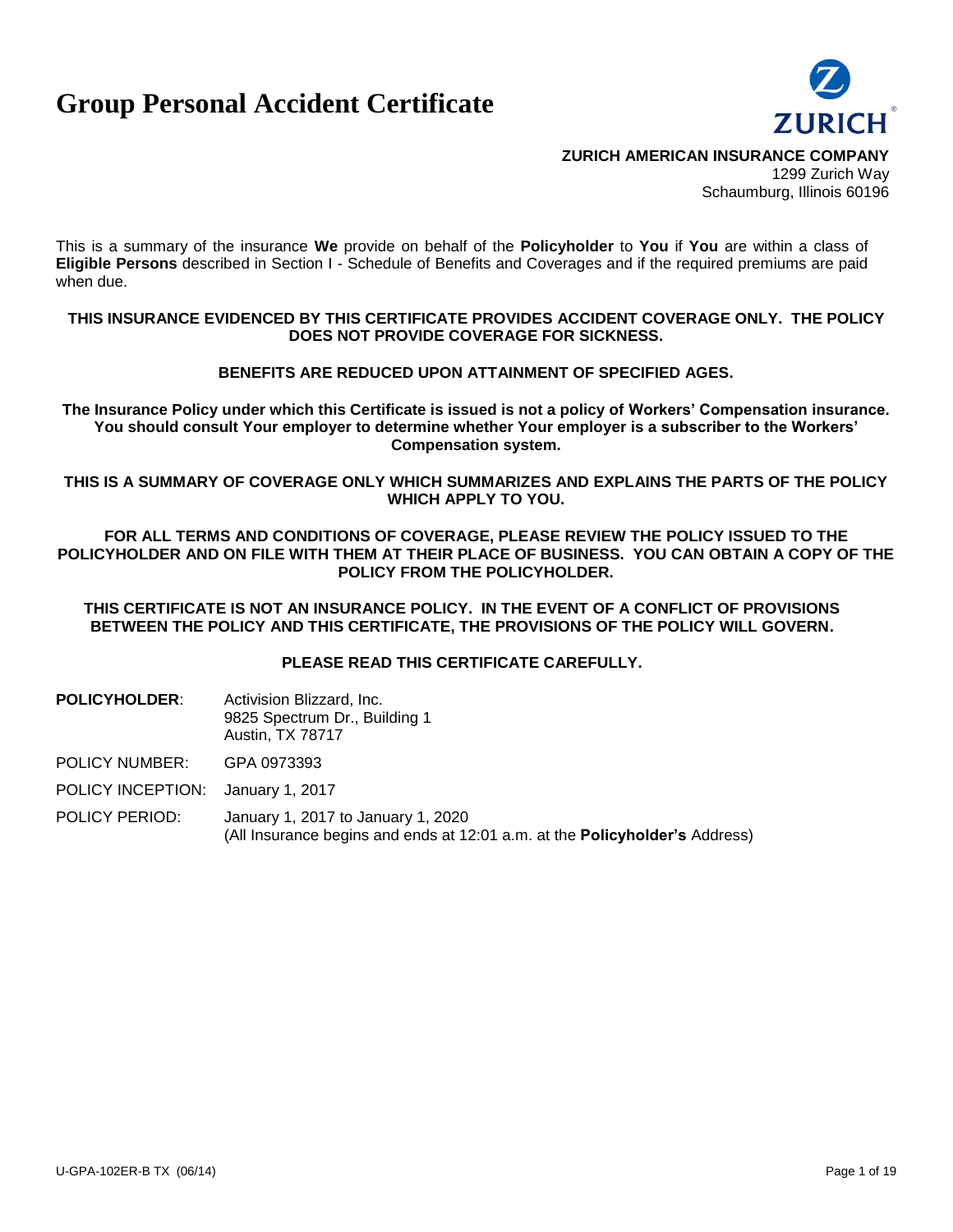

## **Texas Important Notice**

#### **IMPORTANT NOTICE**

To obtain information or make a complaint:

You may call Zurich North America's toll-free telephone number for information or to make a complaint at: **1-800-382-2150**

You may contact the Texas Department of Insurance to obtain information on companies, coverages, rights, or complaints at:

#### **1-800-252-3439**

You may write the Texas Department of Insurance: P.O. Box 149104 Austin, TX 78714-9104 Fax: (512) 490-1007 Web: [www.tdi.texas.gov](http://www.tdi.texas.gov/) E-mail: [ConsumerProtection@tdi.texas.gov](mailto:ConsumerProtection@tdi.texas.gov)

#### **PREMIUM OR CLAIM DISPUTES:**

Should you have a dispute concerning your premium or about a claim, you should contact the company first. If the dispute is not resolved, you may contact the Texas Department of Insurance.

#### **ATTACH THIS NOTICE TO YOUR POLICY:**

This notice is for information only and does not become a part or condition of the attached document.

#### **AVISO IMPORTANTE**

Para obtener información o para presentar una queja:

Usted puede llamar al número de teléfono gratuito de Zurich North America's para obtener información o para presentar una queja al:

#### **1-800-382-2150**

Usted puede comunicarse con el Departamento de Seguros de Texas para obtener información sobre compañías, coberturas, derechos, o quejas al: **1-800-252-3439**

Usted puede escribir al Departamento de Seguros de Texas a: P.O. Box 149104 Austin, TX 78714-9104 Fax: (512) 490-1007 Sitio web: [www.tdi.texas.gov](http://www.tdi.texas.gov/) E-mail: [ConsumerProtection@tdi.texas.gov](mailto:ConsumerProtection@tdi.texas.gov)

#### **DISPUTAS POR PRIMAS DE SEGUROS O RECLAMACIONES:**

Si tiene una disputa relacionada con su prima de seguro o con una reclamación, usted debe comunicarse con la compañía primero. Si la disputa no es resuelta, usted puede comunicarse con el Departamento de Seguros de Texas.

**ADJUNTE ESTE AVISO A SU PÓLIZA:** Este aviso es solamente para propósitos informativos y no se convierte en parte o en condición del documento adjunto.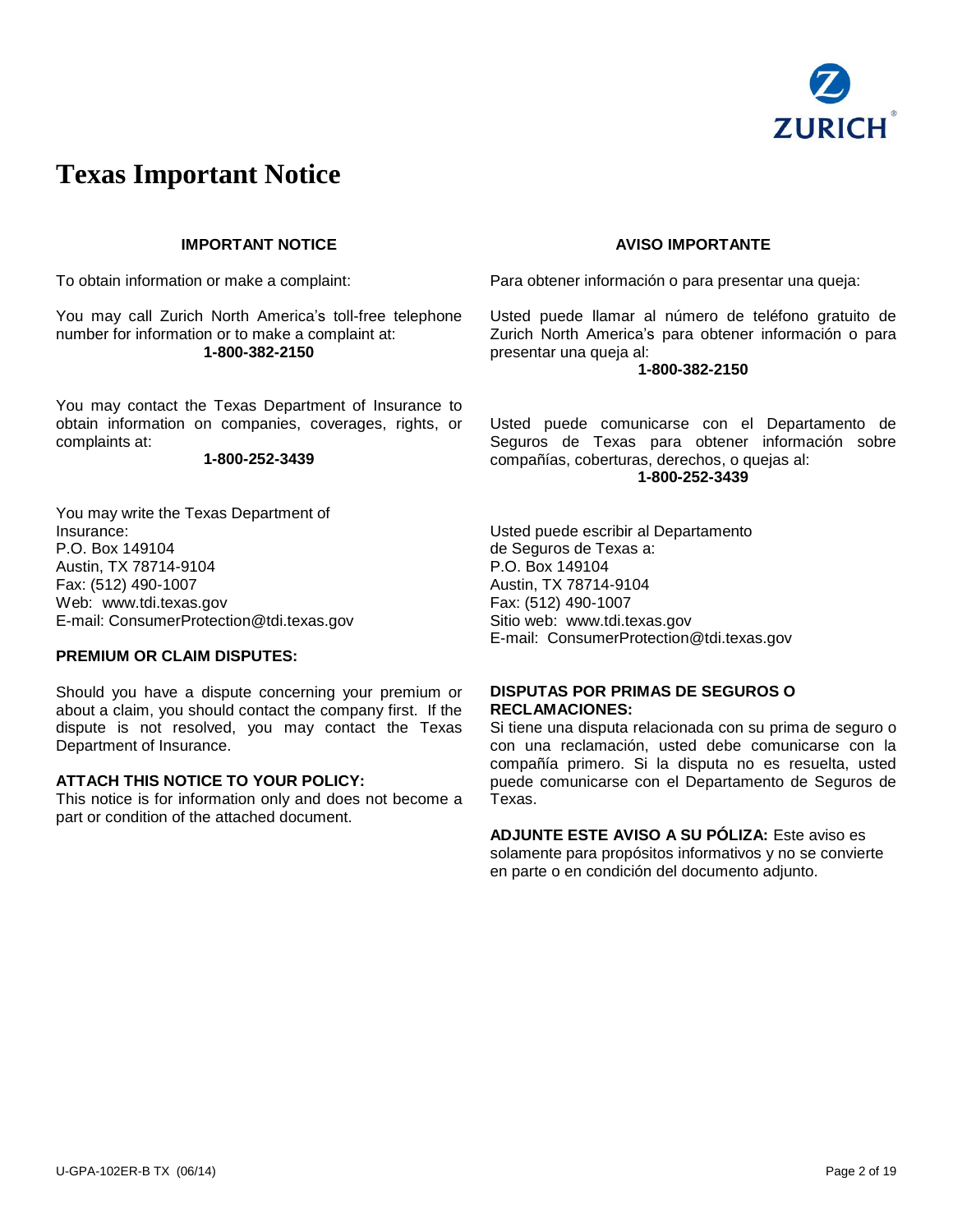## **TABLE OF CONTENTS**

| Section I    | <b>SCHEDULE</b>                              |
|--------------|----------------------------------------------|
| Section II   | ELIGIBILITY AND EFFECTIVE DATES OF INSURANCE |
| Section III  | <b>DEFINITIONS</b>                           |
| Section IV   | <b>HAZARDS</b>                               |
| Section V    | <b>COVERAGES</b>                             |
| Section VI   | <b>GENERAL EXCLUSIONS</b>                    |
| Section VII  | <b>GENERAL LIMITATIONS</b>                   |
| Section VIII | <b>TERMINATION OF INSURANCE</b>              |
| Section IX   | <b>HOW TO FILE A CLAIM</b>                   |
| Section X    | <b>PAYMENT OF CLAIMS</b>                     |
| Section XI   | <b>GENERAL POLICY CONDITIONS</b>             |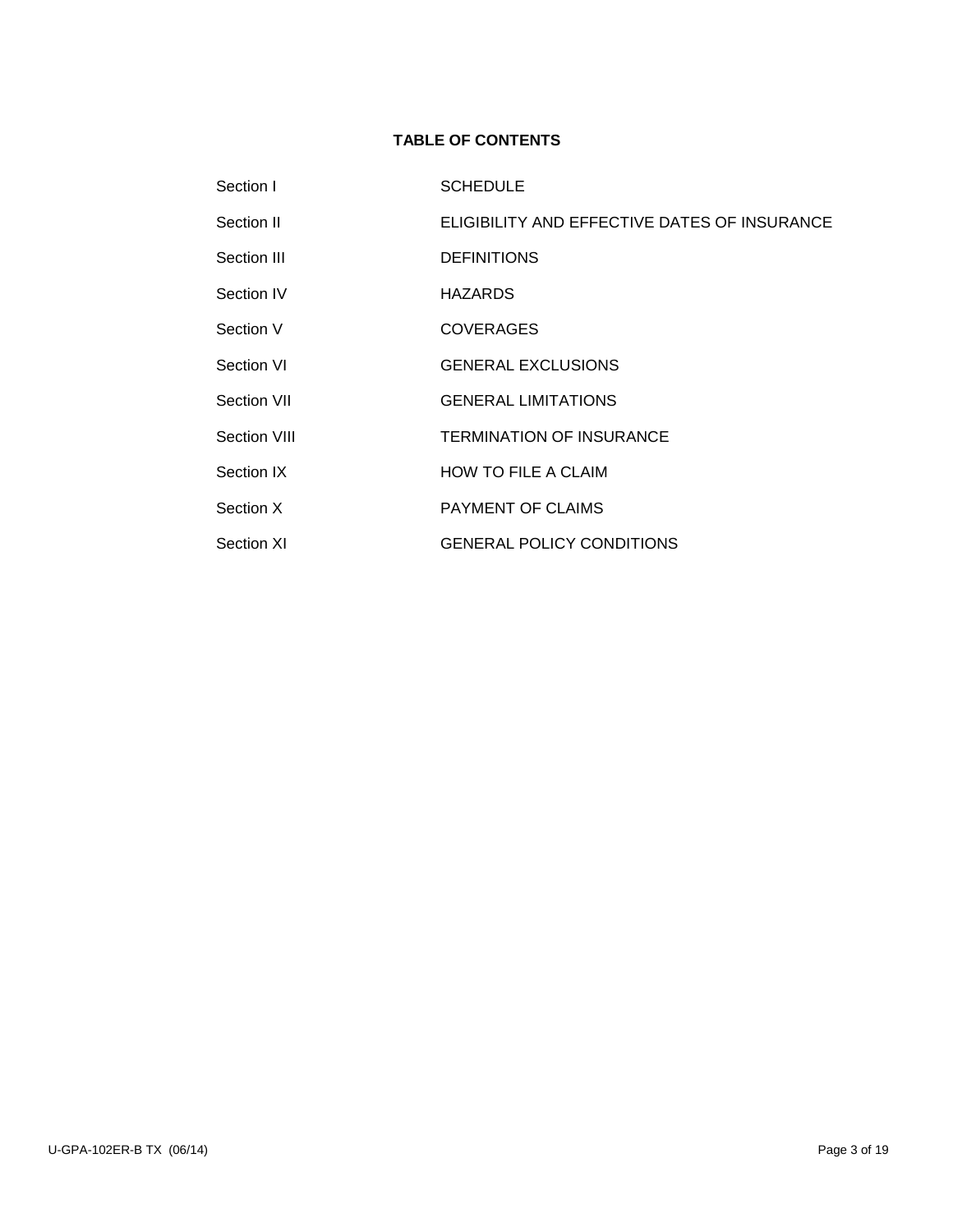### **SECTION I – SCHEDULE**

#### A. CLASSIFICATION AND ELIGIBILITY

1. Classification of Covered Persons

The following individuals are eligible to become **Covered Persons**:

- Class I: All **Active**, full-time Employees of Activision Publishing Inc. (and any of its subsidiaries and other affiliates) on the U.S. payroll system regularly working a minimum of 30 hours per week, excluding all other Employees classified as Executive.
- Class II: All **Active**, full-time Employees of Activision Publishing Inc. (and any of its subsidiaries and other affiliates) on the U.S. payroll system regularly working a minimum of 30 hours per week, classified as Executive.
- Class III: **Spouse/Domestic Partner** of Class I and Class II **Eligible Persons** when such **Spouse/Domestic Partner** is under age seventy (70).
- Class IV: **Dependent Child(ren)** of Class I and Class II **Eligible Persons**.

If a **Covered Person** suffers an **Injury** resulting in a **Covered Loss**, and he or she is covered under more than one Class, **We** will pay only one benefit, the largest benefit.

2. Eligibility

**You** are eligible to become an **Insured** upon completion of the **Service Waiting Period** as indicated below, and submission of completed enrollment material, if required:

#### Class I and Class II

The following individuals are eligible to become **Covered Persons** other than the **Insureds** as set forth above upon completion of the **Eligibility Waiting Period** as indicated below, and submission of completed enrollment material, if required:

Class I and Class II

**ELIGIBILITY WAITING PERIOD** for Class I and Class II

the first day of the month as an **Eligible Person** next following the Policyholder's receipt of the employee's completed enrollment form.

Eligibility of the **Insured's Dependents**:

**Dependent Child(ren)** of a Class I and Class II **Eligible Persons** are eligible to become **Covered Persons** if a parent becomes an **Insured**.

**Spouse/Domestic Partner** of Class I and Class II **Eligible Persons** are eligible to become **Covered Persons** if the **Eligible Person** becomes an **Insured**. Such **Spouse/Domestic Partner** must be under age 70.

A legally married **Spouse**/**Domestic Partner** will not be eligible for coverage as a **Dependent** if he or she is also an **Insured** under this **Policy**. If the **Insured** and his or her legally married **Spouse**/**Domestic Partner**, legally separated **Spouse/Domestic Partner**, or former **Spouse**/**Domestic Partner** are both **Insureds**  under this **Policy**, only one may select a **Plan** covering their mutual **Dependents**.

#### B. REPORTING AND NOTICE ADDRESS(ES)

Claim Reporting:

Zurich American Insurance Company P.O. Box 968041 Schaumburg, IL 60196-8041 Fax #: 866.255.2962 Phone #: 877.287.4805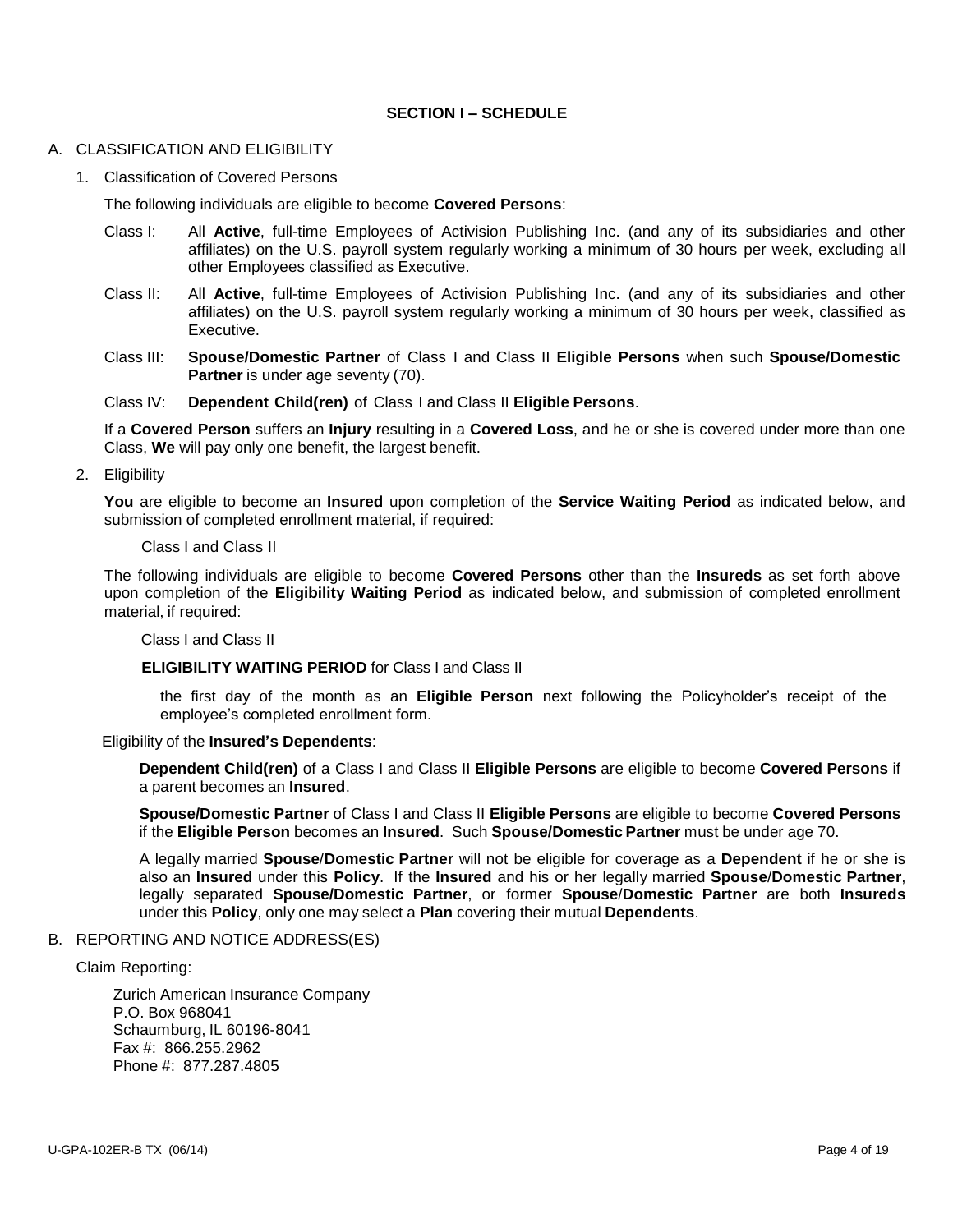## C. SCHEDULE OF HAZARDS, COVERAGES AND BENEFITS

## **Plan** 1

HAZARDS applicable to Class I and II **Non-Contributory**:

|                                 | Hazard |  |
|---------------------------------|--------|--|
| H-1 24 Hour Accident Protection |        |  |

## COVERAGES applicable to Class I and II **Non-Contributory**:

| Coverage                                                                                                                                                                                                                                                                      | <b>Benefit Amount</b>                                                                                             |  |
|-------------------------------------------------------------------------------------------------------------------------------------------------------------------------------------------------------------------------------------------------------------------------------|-------------------------------------------------------------------------------------------------------------------|--|
| C-3 Accidental Death/Catastrophic Injury Coverage:                                                                                                                                                                                                                            |                                                                                                                   |  |
| <b>Accidental Death Benefit</b>                                                                                                                                                                                                                                               | Principal Sum as set forth in the Principal Sum Schedule.                                                         |  |
| Accidental Dismemberment and Plegia                                                                                                                                                                                                                                           | <b>Covered Loss of:</b>                                                                                           |  |
| <b>Benefit</b>                                                                                                                                                                                                                                                                | Both Hands or Both Feet: 100% of the Principal Sum<br>1.                                                          |  |
|                                                                                                                                                                                                                                                                               | 2.<br>One Hand and One Foot: 100% of the Principal Sum                                                            |  |
|                                                                                                                                                                                                                                                                               | 3.<br>One Hand or One Foot plus the loss of Sight of One<br>Eye: 100% of the Principal Sum                        |  |
|                                                                                                                                                                                                                                                                               | Sight of Both Eyes: 100% of the Principal Sum<br>4.                                                               |  |
|                                                                                                                                                                                                                                                                               | Speech and Hearing in Both Ears: 100% of the<br>5.<br><b>Principal Sum</b>                                        |  |
|                                                                                                                                                                                                                                                                               | 6. Speech or Hearing in Both Ears: 50% of the Principal<br><b>Sum</b>                                             |  |
|                                                                                                                                                                                                                                                                               | 7. One Hand; One Foot; or Sight of One Eye: 50% of the<br><b>Principal Sum</b>                                    |  |
|                                                                                                                                                                                                                                                                               | 8. Thumb and Index Finger of the Same Hand: 25% of the<br><b>Principal Sum</b>                                    |  |
|                                                                                                                                                                                                                                                                               | 9. Hearing in One Ear: 25% of the Principal Sum                                                                   |  |
|                                                                                                                                                                                                                                                                               | 10. Loss of All Four Fingers on One Hand: 25% of the<br><b>Principal Sum</b>                                      |  |
|                                                                                                                                                                                                                                                                               | 11. Loss of Toes on One Foot: 20% of the Principal Sum                                                            |  |
|                                                                                                                                                                                                                                                                               | Plegia:                                                                                                           |  |
|                                                                                                                                                                                                                                                                               | 1. Quadriplegia (total paralysis of All Four Limbs): 100% of<br>the Principal Sum                                 |  |
|                                                                                                                                                                                                                                                                               | 2. Paraplegia (total paralysis of Both Lower Limbs): 75%<br>of the Principal Sum                                  |  |
|                                                                                                                                                                                                                                                                               | Hemiplegia (total paralysis of Upper and Lower Limbs<br>3.<br>on One Side of the Body): 50% of the Principal Sum  |  |
|                                                                                                                                                                                                                                                                               | 4. Uniplegia (total paralysis of One Limb): 25% of the<br><b>Principal Sum</b>                                    |  |
| Coverage                                                                                                                                                                                                                                                                      | <b>Benefit Amount</b>                                                                                             |  |
| Coma Benefit<br>1% of the Covered Person's Principal Sum per month for<br>the first eleven (11) months and the remaining Principal<br>Sum after the Monthly Benefit Period during which the<br>Covered Person remains in a Coma.<br>Monthly Benefit Period: eleven(11) months |                                                                                                                   |  |
|                                                                                                                                                                                                                                                                               | Lump Sum Payment: up to the maximum amount of 100%<br>the Principal Sum payable for the Accidental Death Benefit. |  |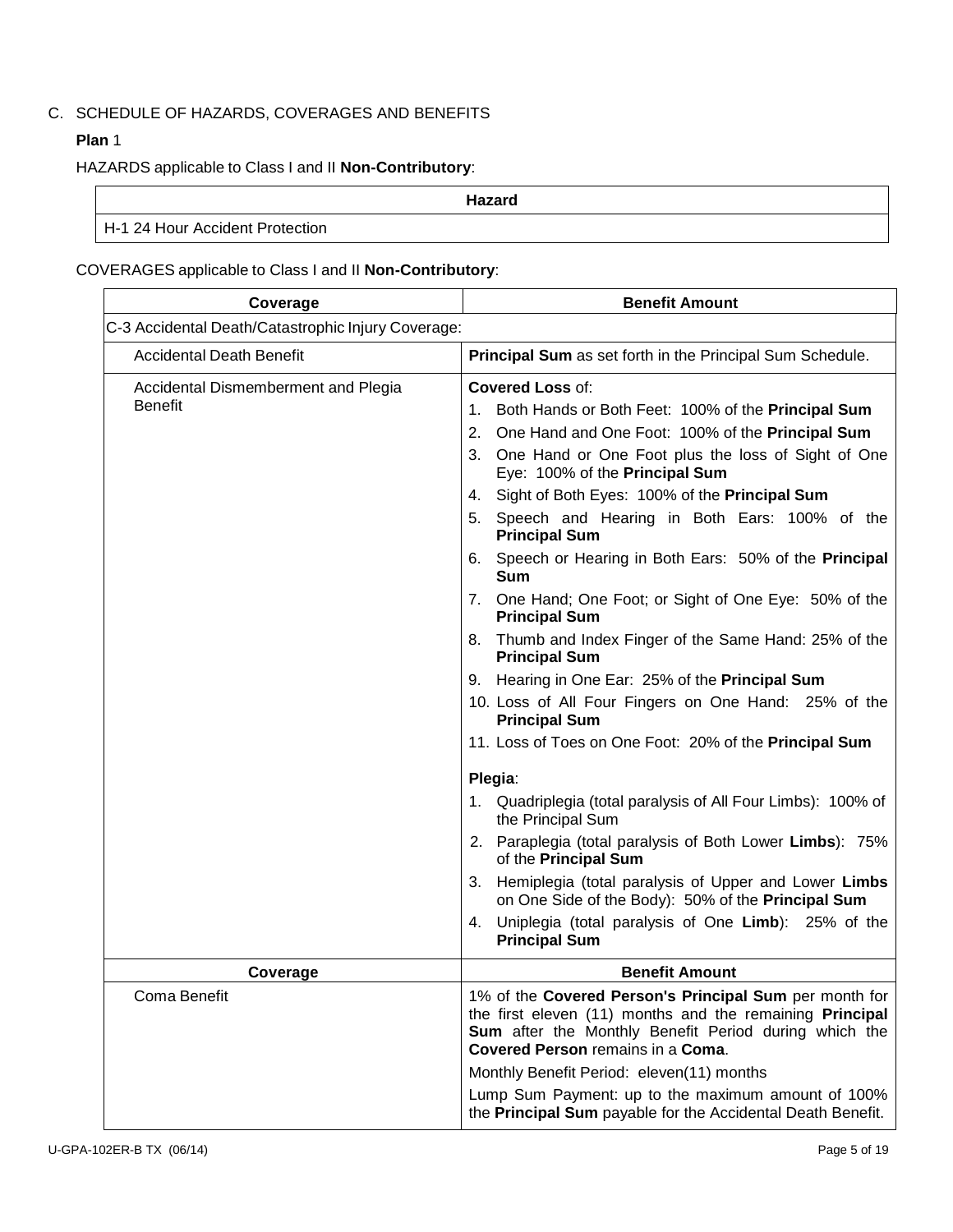Additional Benefits Schedule applicable to Class I and II **Non- Contributory** (Please refer to the Benefit Rider for details):

| <b>Additional Benefit</b>                                  | <b>Benefit Amount</b>                                                                                                                                                                                               |
|------------------------------------------------------------|---------------------------------------------------------------------------------------------------------------------------------------------------------------------------------------------------------------------|
| Carjacking Benefit                                         | 10% of the applicable Principal Sum for the Covered Person to a<br>maximum of \$10,000.                                                                                                                             |
| <b>Exposure and Disappearance</b><br><b>Benefit</b>        | 100% of the Covered Person's Principal Sum.                                                                                                                                                                         |
| Felony Victim Benefit                                      | 5% of the Covered Person's Principal Sum.                                                                                                                                                                           |
| Hearing Aid or Prosthetic<br>Appliance Benefit             | The maximum amount payable will be the lesser of:<br>1. the actual cost of the hearing aid or prosthetic appliance;<br>10% of the Covered Person's Principal Sum; or<br>2.<br>3.<br>\$10,000.                       |
| Home Alteration and Vehicle<br><b>Modification Benefit</b> | The maximum amount payable will be the lesser of:<br>the actual cost of the home alteration or vehicle modification;<br>1.<br>10% of the Covered Person's Principal Sum; or<br>2.<br>\$25,000.<br>3.                |
| <b>Rehabilitation Benefit</b>                              | The maximum amount payable will be the lesser of:<br>1. the actual expenses incurred within two (2) years of the date of the<br>Accident:<br>10% of the Covered Person's Principal Sum; or<br>2.<br>\$15,000.<br>3. |
| Seat Belt/Air Bag Benefit                                  | Seat Belt Benefit - 10% of the Covered Person's Principal Sum up to<br>a maximum of \$25,000.<br>Air Bag Benefit - 5% of the Covered Person's Principal Sum up to a<br>maximum of \$10,000.                         |
| <b>Therapeutic Counseling Benefit</b>                      | The maximum amount payable will be the lesser of: the actual cost of<br>the therapeutic counseling or \$3,000 for any one Accident.                                                                                 |
| Travel Assistance Benefit                                  | <b>Medical Evacuation</b><br><b>Medical Repatriation</b><br>Non-Medical Repatriation<br><b>Return of Remains</b><br>Visit to Hospital<br>Return of Child<br>Return of Companion                                     |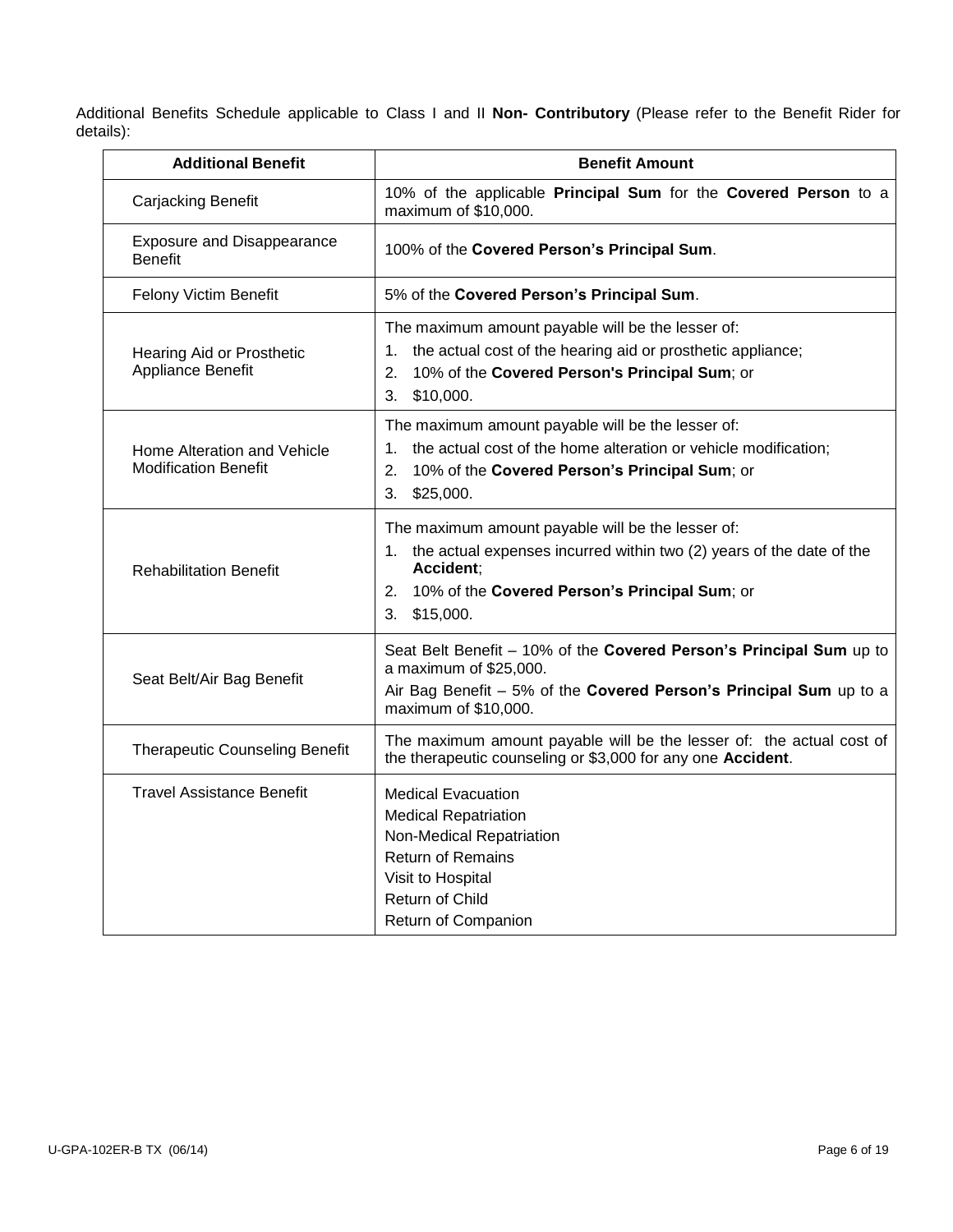## HAZARDS applicable to Class I, II, III and IV **Contributory**:

**Hazard**

H-1 24 Hour Accident Protection

## COVERAGES applicable to Class I, II, III and IV **Contributory**:

| Coverage                                           | <b>Benefit Amount</b>                                                                                            |
|----------------------------------------------------|------------------------------------------------------------------------------------------------------------------|
| C-3 Accidental Death/Catastrophic Injury Coverage: |                                                                                                                  |
| <b>Accidental Death Benefit</b>                    | Principal Sum as set forth in the Principal Sum Schedule.                                                        |
| Accidental Dismemberment and Plegia                | <b>Covered Loss of:</b>                                                                                          |
| <b>Benefit</b>                                     | 1. Both Hands or Both Feet: 100% of the Principal Sum                                                            |
|                                                    | One Hand and One Foot: 100% of the Principal Sum<br>2.                                                           |
|                                                    | 3. One Hand or One Foot plus the loss of Sight of One<br>Eye: 100% of the Principal Sum                          |
|                                                    | 4. Sight of Both Eyes: 100% of the Principal Sum                                                                 |
|                                                    | 5. Speech and Hearing in Both Ears: 100% of the<br><b>Principal Sum</b>                                          |
|                                                    | 6. Speech or Hearing in Both Ears: 50% of the Principal<br><b>Sum</b>                                            |
|                                                    | 7. One Hand; One Foot; or Sight of One Eye: 50% of the<br><b>Principal Sum</b>                                   |
|                                                    | 8. Thumb and Index Finger of the Same Hand: 25% of the<br><b>Principal Sum</b>                                   |
|                                                    | 9. Hearing in One Ear: 25% of the Principal Sum                                                                  |
|                                                    | 10. Loss of All Four Fingers on One Hand: 25% of the<br><b>Principal Sum</b>                                     |
|                                                    | 11. Loss of Toes on One Foot: 20% of the Principal Sum                                                           |
|                                                    | Plegia:                                                                                                          |
|                                                    | 1. Quadriplegia (total paralysis of All Four Limbs): 100% of<br>the Principal Sum                                |
|                                                    | 2. Paraplegia (total paralysis of Both Lower Limbs): 75%<br>of the Principal Sum                                 |
|                                                    | Hemiplegia (total paralysis of Upper and Lower Limbs<br>3.<br>on One Side of the Body): 50% of the Principal Sum |
|                                                    | Uniplegia (total paralysis of One Limb): 25% of the<br>4.<br><b>Principal Sum</b>                                |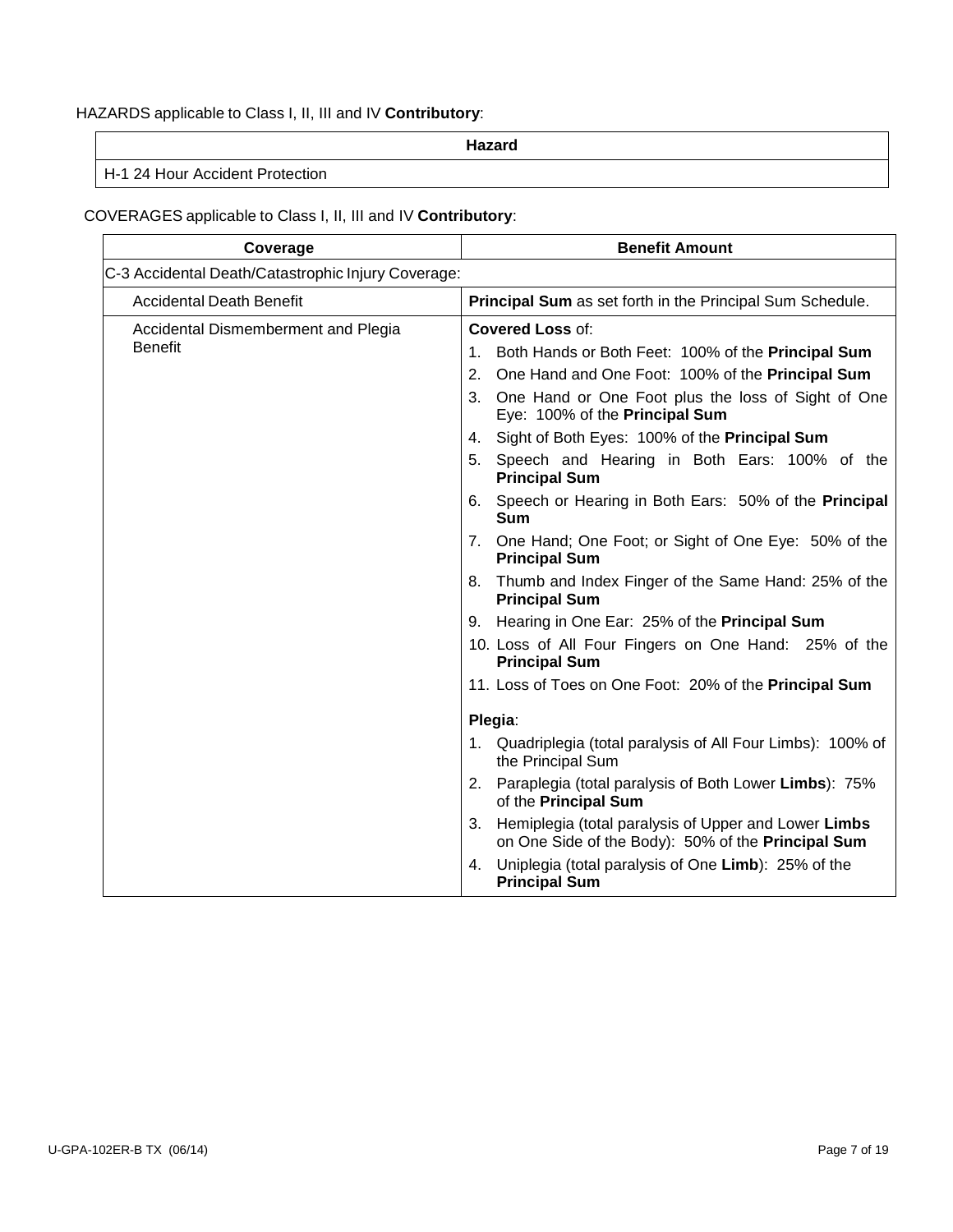| Coverage                                                                                                            | <b>Benefit Amount</b>                                                                                                                                                                                                   |  |  |
|---------------------------------------------------------------------------------------------------------------------|-------------------------------------------------------------------------------------------------------------------------------------------------------------------------------------------------------------------------|--|--|
| Accidental Dismemberment and Plegia                                                                                 | <b>Covered Loss of:</b>                                                                                                                                                                                                 |  |  |
| Benefit for Eligible Dependent Child(ren)                                                                           | 1. Both Hands or Both Feet:<br>50% of the Insured's<br>Principal Sum to a maximum of \$50,000                                                                                                                           |  |  |
|                                                                                                                     | 2. One Hand and One Foot:<br>50% of the Insured's<br><b>Principal Sum</b> to a maximum of \$50,000                                                                                                                      |  |  |
|                                                                                                                     | 3. One Hand or One Foot plus the loss of Sight of One<br>Eye: 50% of the Insured's Principal Sum to a<br>maximum of \$50,000                                                                                            |  |  |
|                                                                                                                     | 4. Sight of Both Eyes: 50% of the Insured's Principal<br><b>Sum</b> to a maximum of \$50,000                                                                                                                            |  |  |
|                                                                                                                     | 5. Speech and Hearing in Both Ears: 50% of the Insured's<br><b>Principal Sum</b> to a maximum of \$50,000                                                                                                               |  |  |
|                                                                                                                     | 6. Speech or Hearing in Both Ears: 25% of the Insured's<br>Principal Sum to a maximum of \$25,000                                                                                                                       |  |  |
|                                                                                                                     | 7. One Hand; One Foot; or Sight of One Eye: 25% of the<br>Insured's Principal Sum to a maximum of \$25,000                                                                                                              |  |  |
|                                                                                                                     | 8. Thumb and Index Finger of the Same Hand: 12.5% of<br>the Insured's Principal Sum to a maximum of \$12,500                                                                                                            |  |  |
|                                                                                                                     | 9. Hearing in One Ear: 12.5% of the Insured's Principal<br><b>Sum</b> to a maximum of \$12,500                                                                                                                          |  |  |
|                                                                                                                     | 10. Loss of All Four Fingers on One Hand: 12.5% of the<br>Insured's Principal Sum to a maximum of \$12,500                                                                                                              |  |  |
|                                                                                                                     | 11. Loss of Toes on One Foot: 12.5% of the Insured's<br>Principal Sum to a maximum of \$12,500                                                                                                                          |  |  |
|                                                                                                                     | Plegia:                                                                                                                                                                                                                 |  |  |
| 1. Quadriplegia (total paralysis of All Four Limbs): 50% of<br>the Insured's Principal Sum to a maximum of \$50,000 |                                                                                                                                                                                                                         |  |  |
|                                                                                                                     | 2. Paraplegia (total paralysis of Both Lower Limbs): 37.5%<br>of the Insured's Principal Sum to a maximum of<br>\$35,000                                                                                                |  |  |
|                                                                                                                     | 3. Hemiplegia (total paralysis of Upper and Lower Limbs<br>on One Side of the Body): 25% of the Insured's<br><b>Principal Sum</b> to a maximum of \$25,000                                                              |  |  |
|                                                                                                                     | 4. Uniplegia (total paralysis of One Limb): 12.5% of the<br><b>Insured's Principal Sum to a maximum of \$12,500</b>                                                                                                     |  |  |
| Coma Benefit                                                                                                        | 1% of the Covered Person's Principal Sum per month for<br>the first eleven (11) months and the remaining Principal<br>Sum after the Monthly Benefit Period during which the<br><b>Covered Person remains in a Coma.</b> |  |  |
|                                                                                                                     | Monthly Benefit Period: eleven (11) months<br>Lump Sum Payment: up to the maximum amount of 100%<br>the Principal Sum payable for the Accidental Death Benefit.                                                         |  |  |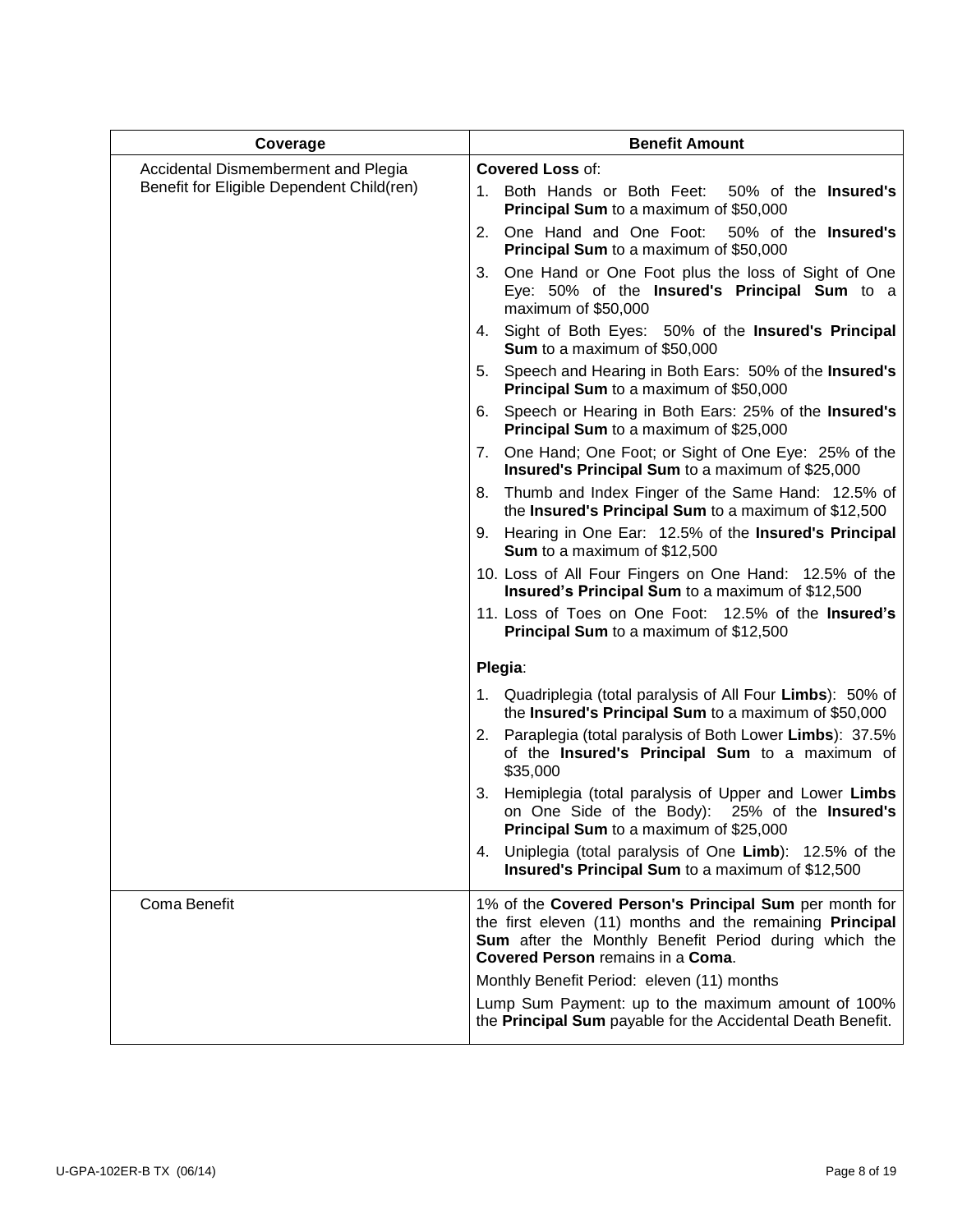Additional Benefits Schedule applicable to Class I, II, III and IV

| <b>Contributory</b> (Please refer to the Benefit Rider for details): |  |  |  |  |  |
|----------------------------------------------------------------------|--|--|--|--|--|
|----------------------------------------------------------------------|--|--|--|--|--|

| <b>Additional Benefit</b>                                  | <b>Benefit Amount</b>                                                                                                                                                                                                  |
|------------------------------------------------------------|------------------------------------------------------------------------------------------------------------------------------------------------------------------------------------------------------------------------|
| Carjacking Benefit                                         | 10% of the applicable Principal Sum for the Covered Person to a<br>maximum of \$10,000.                                                                                                                                |
| <b>Common Disaster Benefit</b>                             | Up to a maximum of \$1,000,000.                                                                                                                                                                                        |
| <b>Continuation of Insurance Benefit</b>                   | Period of Continuation: twelve (12) months.                                                                                                                                                                            |
| Day Care Benefit                                           | The maximum amount payable will be the lesser of:<br>1. the actual cost of the child care;<br>5% of the Covered Person's Principal Sum; or<br>2.<br>$3.$ \$5,000.                                                      |
| <b>Exposure and Disappearance</b><br><b>Benefit</b>        | 100% of the Covered Person's Principal Sum.                                                                                                                                                                            |
| Felony Victim Benefit                                      | 5% of the Covered Person's Principal Sum.                                                                                                                                                                              |
| Hearing Aid or Prosthetic<br>Appliance Benefit             | The maximum amount payable will be the lesser of:<br>1. the actual cost of the hearing aid or prosthetic appliance;<br>2. 10% of the Covered Person's Principal Sum; or<br>3. \$10,000.                                |
| <b>Higher Education Benefit</b>                            | The maximum amount payable will be the lesser of:<br>1. the actual cost of the higher education;<br>2. 5% of the Insured's Principal Sum; or<br>$3.$ \$5,000;<br>Non-Qualified Dependent Children Benefit \$1,000.     |
| Home Alteration and Vehicle<br><b>Modification Benefit</b> | The maximum amount payable will be the lesser of:<br>1. the actual cost of the home alteration or vehicle modification;<br>2. 10% of the Covered Person's Principal Sum; or<br>3. \$25,000.                            |
| <b>Rehabilitation Benefit</b>                              | The maximum amount payable will be the lesser of:<br>the actual expenses incurred within two (2) years of the date of the<br>1.<br>Accident;<br>10% of the Covered Person's Principal Sum; or<br>2.<br>3.<br>\$15,000. |
| Seat Belt/Air Bag Benefit                                  | Seat Belt Benefit - 10% of the Covered Person's Principal Sum up to a<br>maximum of \$25,000.<br>Air Bag Benefit - 5% of the Covered Person's Principal Sum up to a<br>maximum of \$10,000.                            |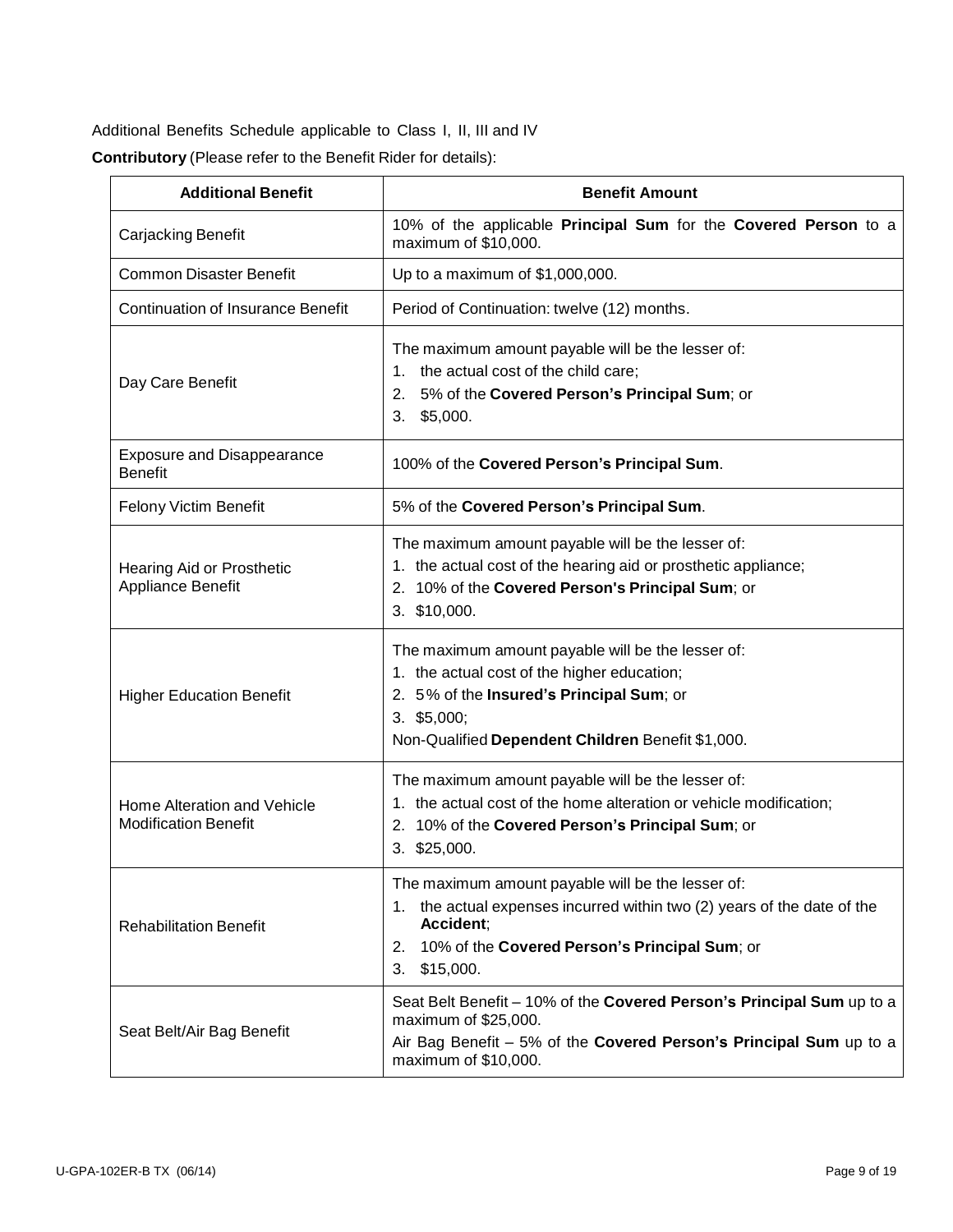| Spouse/Domestic Partner<br><b>Retraining Benefit</b> | The maximum amount payable will be the lesser of:<br>the actual cost of professional or trade training;<br>2. 5% of the <b>Insured's Principal Sum</b> ; or<br>\$10,000.<br>3.         |
|------------------------------------------------------|----------------------------------------------------------------------------------------------------------------------------------------------------------------------------------------|
| <b>Therapeutic Counseling Benefit</b>                | The maximum amount payable will be the lesser of: the actual cost of<br>the therapeutic counseling or \$3,000 for any one Accident.                                                    |
| Travel Assistance Benefit                            | <b>Medical Evacuation</b><br><b>Medical Repatriation</b><br>Non-Medical Repatriation<br><b>Return of Remains</b><br>Visit to Hospital<br><b>Return of Child</b><br>Return of Companion |

#### A. PRINCIPAL SUM SCHEDULE

#### Class I and Class II

**Non-Contributory**: Two (2) times the Active employee's base annual earnings, rounded to the next higher \$1,000, if not already a multiple thereof, subject to a minimum of \$10,000 and a maximum of \$1,000,000.

**Contributory**: A full-time Active Employee may purchase an amount of Principal Sum of: One (1), Two (2), Three (3), Four (4), Five (5), Six (6), Seven (7), Eight (8), Nine (9) or Ten (10) times his/her base annual earnings, rounded to the next higher \$1,000, if not already a multiple thereof, subject to a minimum of \$10,000 and a maximum of \$500,000.

Class III and Class IV

#### **Contributory**:

The **Principal Sum** for covered **Dependents** will be a percentage of the **Insured's Principal Sum**, on the date of **Accident**, which is determined by multiplying **Your Principal Sum** by the percentage below.

|                                                                    | % Spouse/               |              |
|--------------------------------------------------------------------|-------------------------|--------------|
| <b>Plan Selected</b>                                               | <b>Domestic Partner</b> | % Child(ren) |
| <b>Spouse/Domestic Partner only:</b>                               | 50%                     | 0%           |
| Dependent Child(ren) only:                                         | $0\%$                   | 15%          |
| <b>Spouse/Domestic Partner and</b><br><b>Dependent Child(ren):</b> | 40%                     | 10%          |

Maximum of \$50,000 **Principal Sum** Accidental Death Benefit for **Dependent Child(ren)**.

At age sixty-five (65), the **Principal Sum** for the Accidental Death Benefit will be reduced based on the **Covered Person's** original **Principal Sum** per the following schedule:

| Age at Date of Loss | Percent of Original<br><b>Principal Sum</b> |
|---------------------|---------------------------------------------|
| $65 - 69$           | 65%                                         |
| $70 - 74$           | 45%                                         |
| $75 - 79$           | 30%                                         |
| 80 & Over           | 20%                                         |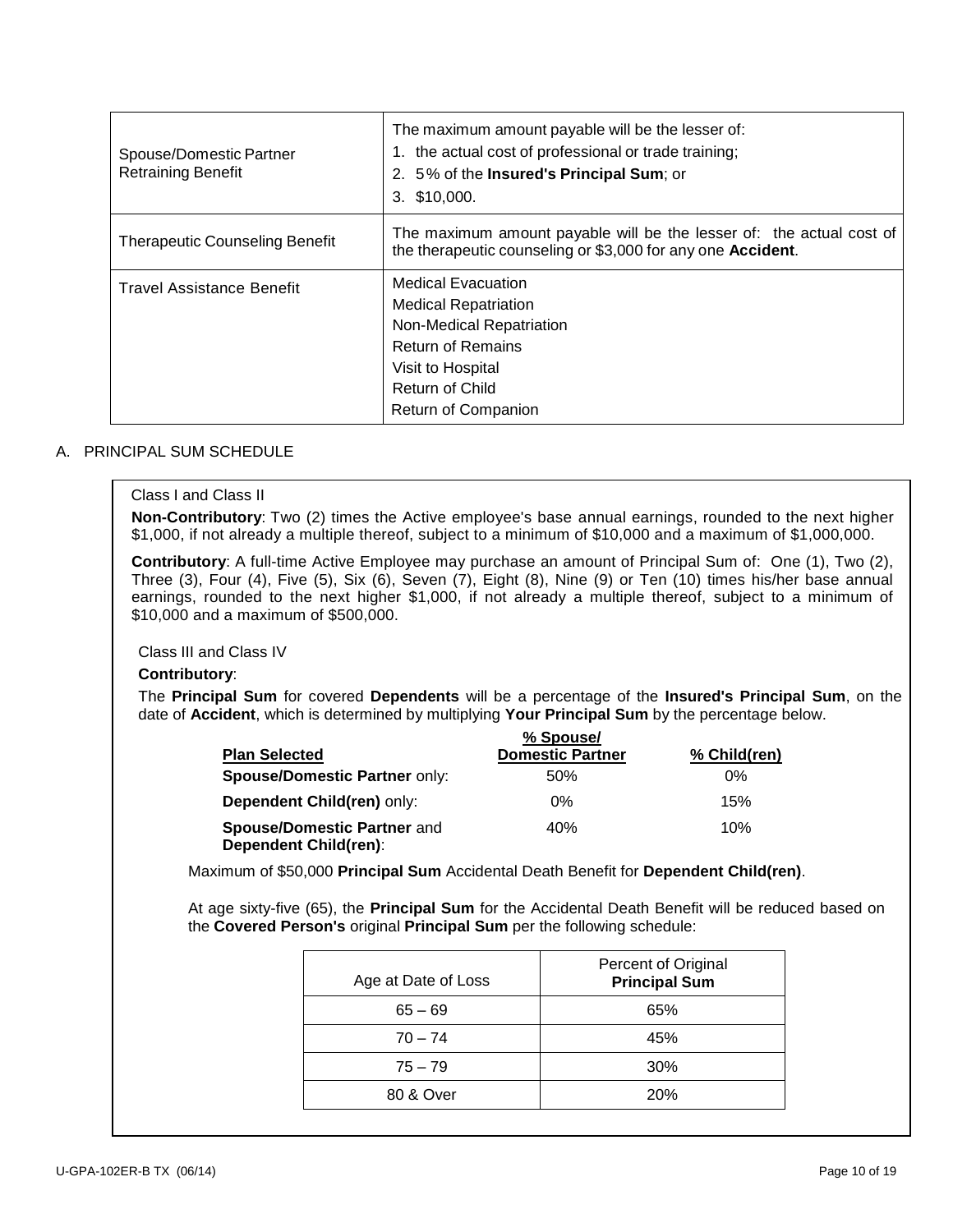### **SECTION II – ELIGIBILITY AND EFFECTIVE DATES OF INSURANCE**

**Your** Effective Date of **Contributory** Insurance:

- A. For **Eligible Persons** hired prior to Policy Effective Date: Policy Effective Date, provided the completed enrollment material is received by the **Policyholder** on or prior thereto.
- B. For **Eligible Persons** hired on or after Policy Effective Date:

On the first day of the month following the date the completed enrollment material is received by the **Policyholder** upon completion of the required **Service Waiting Period** indicated above, if any, provided the completed enrollment material is received by the **Policyholder** prior thereto.

#### **Your** Effective Date of **Non-Contributory** Insurance:

A. For **Eligible Persons** hired prior to Policy Effective Date:

the later of the **Policy** effective date or upon completion of the required **Service Waiting Period**, if any, indicated above.

B. For **Eligible Persons** hired on or after Policy Effective Date:

The later of the date of hire upon completion of the required **Service Waiting Period**, if any, indicated above.

Enrollment:

An **Eligible Person** may enroll for coverage under the **Policy** by making written or electronic application for coverage on an enrollment form furnished or approved by **Us**. Coverage will not become effective until the **Eligible Person** has enrolled himself or herself and his or her eligible **Dependents** and paid the required premium, if any.

Initial Enrollment: **Eligible Persons** should enroll themselves and their eligible **Dependents** within the number of days defined under the **Policyholder's** written procedures as on file and approved by **Us** or thirty one (31) days of the first of the following to occur:

- 1. the date first eligible as set forth in the Schedule; or
- 2. the date that the **Service Waiting Period** is satisfied if applicable to their eligibility Class.

Open Enrollment Period: **Eligible Persons** may enroll themselves and their eligible **Dependents** during an Open Enrollment Period. Other changes including increases, decreases or terminations may also be restricted to Open Enrollment Periods.

Change in Family Status: An **Eligible Person** may enroll or **You** may change **Your** coverage if a change in family status occurs, provided written or electronic application to enroll is made within the number of days defined under the **Policyholder's** written procedures as on file and approved by **Us** or thirty one (31) day(s) of the event. A change in family status means any of the following events:

- 1. marriage or establishment of a Domestic Partnership;
- 2. divorce or legal separation (including the dissolution of a Domestic Partnership);
- 3. birth or adoption of a **Dependent Child(ren)**;
- 4. death of a **Spouse**/**Domestic Partner** or **Dependent Child(ren)**; or
- 5. other changes as permitted by the **Policyholder**.

### **SECTION III – DEFINITIONS**

This section applies to all Hazards, Coverages and Benefits unless otherwise stated.

**Accident** or **Accidental** means a sudden, unexpected, specific and abrupt event that occurs by chance at an identifiable time and place during the **Policy** term.

**Active** and **Actively at Work** means an employee who is able and available for active performance of all of his or her regular duties. Short term absence because of a regularly scheduled day off, holiday, vacation day, jury duty, funeral leave, or personal time off is considered **Active** and **Actively at Work** provided the employee is able and available for active performance of all of his or her regular duties and was working the day immediately prior to the date of his or her absence.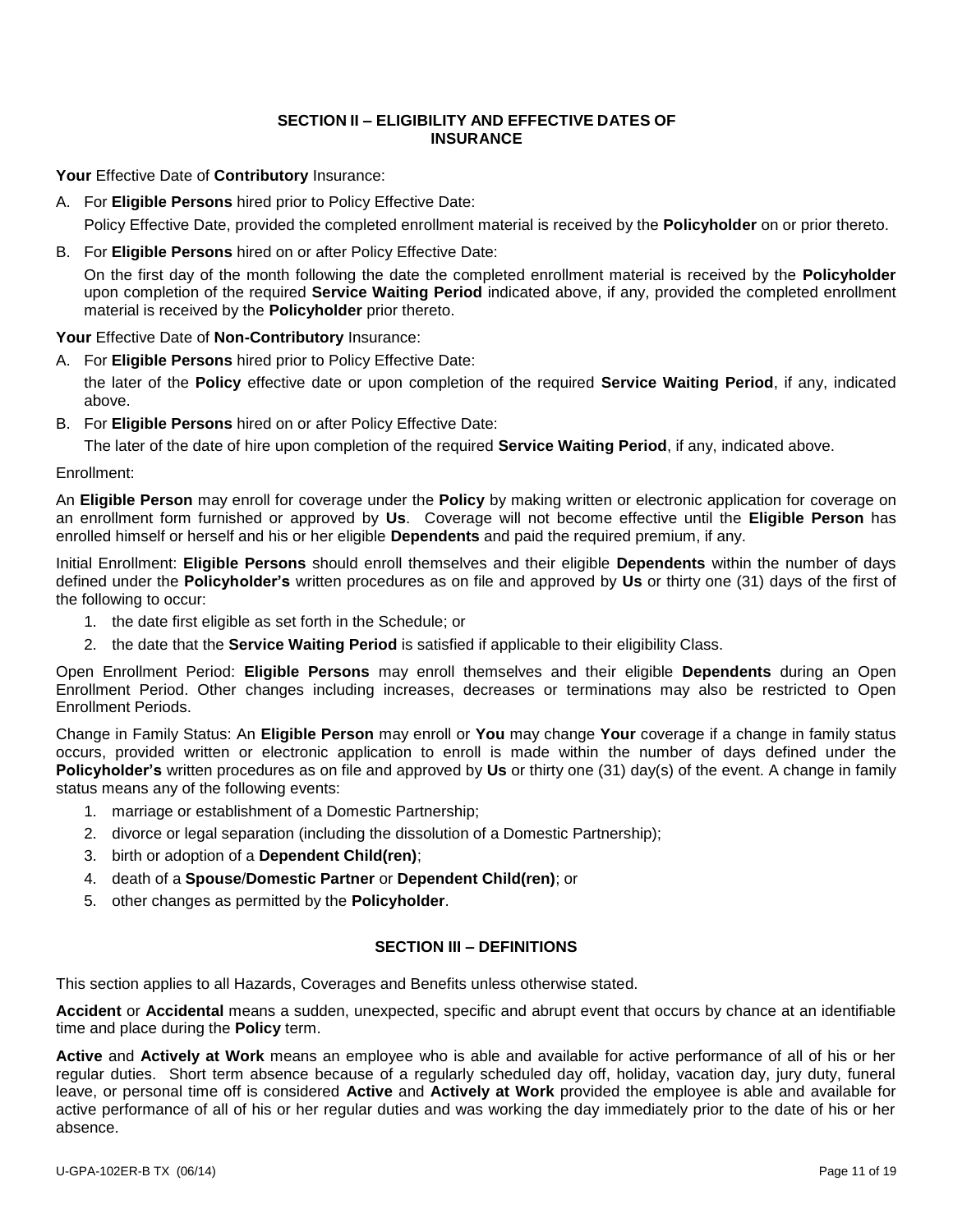**Active Employee** means any natural person in the regular service of the **Policyholder** and in the ordinary course of the

**Air Travel Carrier** means any civilian aircraft with a current and valid normal, transport, or commuter type standard airworthiness certificate as defined by the Federal Aviation Administration or its successor or an equivalent certification from a foreign government. This aircraft must be operated by a pilot with a current and valid:

- 1. medical certificate; and
- 2. pilot certificate with a proper rating to pilot such aircraft.

**Base Annual Earnings** means the **Active Employee's** base annual pay excluding overtime, bonuses, commissions and special compensation.

**Certificate(s)** means this Group Personal Accident Insurance Certificate.

**Contributory** means that **You** are required to pay all or a portion of the premium.

#### **Common Carrier** means:

- 1. any land or water conveyance licensed to carry persons for hire; or
- 2. **Air Travel Carrier**.

**Covered Loss** means a loss which meets the requisites of one or more benefits or additional benefits, results from an **Injury**, and for which benefits are payable under the **Policy**.

**Covered Person** means any person who has insurance under the terms of the **Policy**. It includes **You**, and **Your Spouse/Domestic Partner** and/or **Dependent Child(ren)** if a **Plan** covering the **Spouse/Domestic Partner** and/or **Dependent Child(ren)** is selected.

**Dependent** means **Your Spouse**/**Domestic Partner** and **Dependent Child(ren)**, as defined in this section. The **Dependent** will only be a covered **Dependent** if a **Plan** covering **Dependents** is selected.

**Dependent Child(ren)** means those unmarried **Child(ren)** of **Yours**, and those unmarried **Child(ren)** of **Your Spouse/Domestic Partner** who are less than twenty-six (26) years of age, including unmarried legally adopted **Child(ren)** of the **Insured** or the **Insured's Spouse/Domestic Partner**, unmarried grandchild(ren) if at the time of application for insurance the grandchild(ren) are the **Insured's** or the **Insured's Spouse/Domestic Partner**'s **Dependent Child(ren)** for federal income tax purposes, and unmarried **Child(ren)** for whom a court order or medical support order requires the **Insured** or the **Insured's Spouse/Domestic Partner** to provide coverage who are less than twenty-six (26) years of age and are chiefly dependent on **You** for their support and maintenance, and who prior to his or her termination of coverage became incapable of self-sustaining employment by reason of mental incapacity or physical disability. The **Dependent Child(ren)** will only be covered **Dependent Child(ren)** if a **Plan** covering **Dependent Child(ren)** is selected.

**Domestic Partner** means a person who qualifies as a **Domestic Partner** under the **Policyholder's** written procedures as on file and approved by **Us**.

A **Domestic Partner** will only be a covered **Domestic Partner** if a **Plan** covering **Your Domestic Partner** is selected.

**Eligibility Waiting Period** means the length of time an individual must be in an Eligible Class as described in the Classification and Eligibility part of SECTION I - SCHEDULE before becoming eligible for coverage under this Policy.

#### **Eligible Person** means an individual who:

- 1. is in an Eligible Class as described in the Classification and Eligibility part of SECTION I SCHEDULE; and
- 2. has satisfied the **Service Waiting Period** as described in the Classification and Eligibility part of SECTION I SCHEDULE, if any.

**Hospital** means an institution which:

- 1. operates pursuant to law;
- 2. primarily and continuously provides medical care and treatment to sick and injured persons on an inpatient basis;
- 3. operates facilities for medical and surgical diagnosis and treatment by or under the supervision of **Physicians**; and
- 4. provides twenty-four (24) hour nursing service by or under the supervision of graduate registered nurses (R.N.).

**Hospital** does not mean any institution or part thereof which is used primarily as:

a. a nursing home, convalescent home, or skilled nursing facility;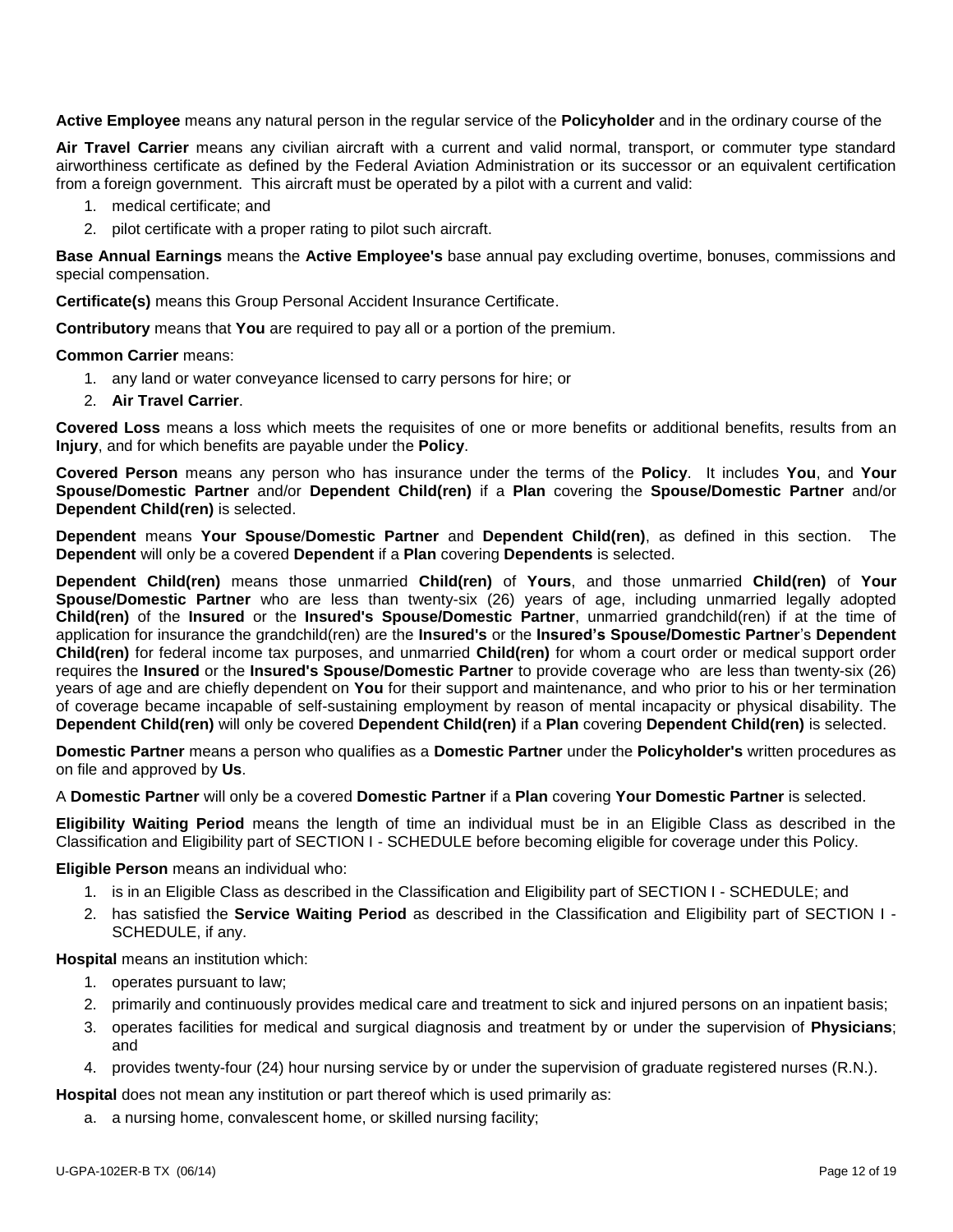- b. a place of rest, custodial care, or for the aged;
- c. a clinic; or
- d. a place for the treatment of mental illness, alcoholism or substance abuse.

However, a place for the treatment of mental illness, alcoholism or substance abuse will be regarded as a **Hospital** if it is:

- (1) part of the institution that meets the requirements in subparagraphs 1 4 above; and
- (2) listed in the American Hospital Association Guide as a general **Hospital**.

**Hospital Confined** or **Hospital Confinement (Hospitalization)** means a stay by the **Covered Person** confined to a bed in a **Hospital** for which a room charge is made. The **Hospital Confinement** must be on the advice of a **Physician**, it must be **Medically Necessary**, and the result of **Injuries** sustained in an **Accident** or for rehabilitative care and treatment for **Injuries** sustained in an **Accident**. **Hospital Confinement** also means the period of **Hospital Confinement** that starts while the **Policy** is in force. If the **Hospital Confinement** follows a previously covered **Hospital Confinement**, it will be deemed a continuation of the first **Hospital Confinement** unless (1) the later **Hospital Confinement** is the result of an entirely unrelated **Injury** or (2) the **Hospital Confinements** are separated by ninety (90) days or more. **Hospitalization** that begins prior to the end of one calendar year and continues into the next calendar year will be considered one **Hospital Confinement**.

**Injury** means a bodily injury caused directly by an **Accident**, independent of sickness, disease, bodily infirmity, or any other cause, occurring on or after the **Covered Person's** Effective Date of coverage and while coverage is in force for the **Covered Person**.

**Insured** means an employee who is eligible for coverage under the **Policy** as provided in the Classification and Eligibility part of SECTION I - SCHEDULE, and who completes the enrollment material, if required.

**Medically Necessary** means a medical service or treatment:

- 1. is essential for the diagnosis, treatment or care of the **Injury** for which it is prescribed or performed;
- 2. meets generally accepted standards of medical practice; and
- 3. is ordered by a **Physician**.

**Non-Contributory** means that no contribution of premium payments from **You** is required.

**Physician** means a person who is:

- 1. a doctor of medicine, osteopathy, or psychology that **We** recognize or are required by law to recognize (other than a chiropractor);
- 2. licensed to practice in the jurisdiction where care is being given;
- 3. practicing within the scope of that license; and
- 4. not **Related** to the **Covered Person** by blood or marriage.

**Plan** means the Hazards, Coverages and/or Benefits as set forth in the Schedule.

**Plegia** means a paralysis arising from an **Accidental Injury** resulting in a **Covered Loss**.

**Policy** means the Group Personal Accident Policy issued to the **Policyholder**.

**Policyholder** means the entity named on the face page of the **Policy**.

**Principal Residence** means the country of the legal domicile of the **Covered Person**.

**Principal Sum** means the amount of insurance applicable to the **Covered Person** as stated in the Principal Sum Schedule.

**Related** means a person who is a **Spouse/Domestic Partner**, an adult living in the same household, sibling, parent, step-parent, grandparent, aunt, uncle, niece, nephew, son, daughter, or grandchild or similar relationship in law.

**Service Waiting Period** means the continuous length of time **You** are required to be employed by the **Policyholder** prior to being covered under the **Policy**.

**Spouse**, if used in the **Policy**, means **Your** legally married **Spouse** under age seventy (70). A **Spouse** will only be a covered **Spouse** if a **Plan** covering **Your Spouse** is selected.

**War** or **Act of War** means the hostile contention by means of armed forces, carried on between nations, states, or rulers, or between citizens in the same nation or state.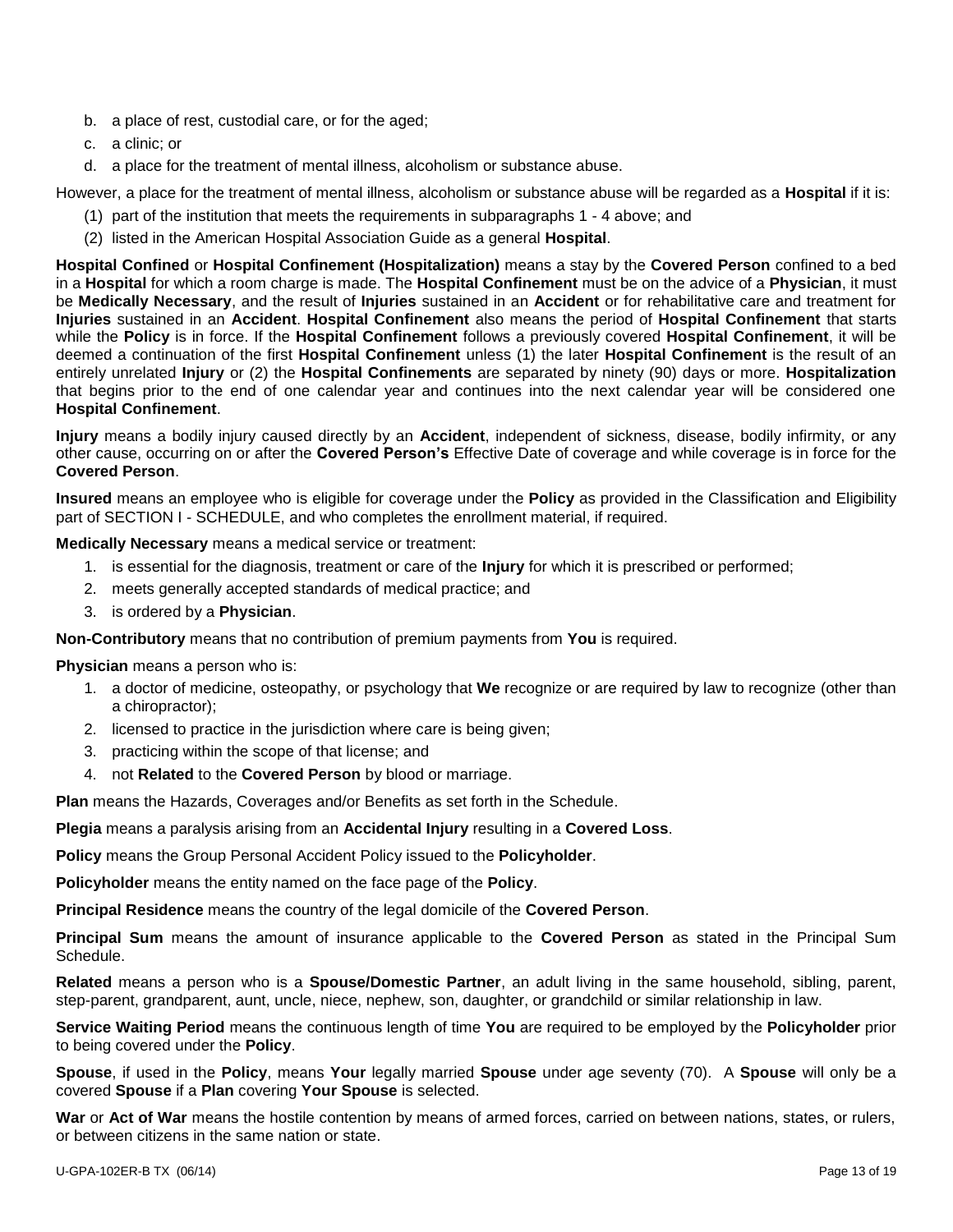**We**, **Us**, and **Our** refers to Zurich American Insurance Company.

**You** or **Your** means the **Insured** to whom a **Certificate** is issued.

### **SECTION IV – HAZARDS**

Subject to all the terms, conditions, limitations, and exclusions set forth in the **Policy**, the Hazards are also subject to the following additional terms, conditions, limitations, and exclusions.

Hazard Limitations

Coverage for air travel is limited to a **Covered Loss** as set forth in each Hazard below, while the **Covered Person** while riding in or on, boarding or alighting from any **Air Travel Carrier**.

#### Hazard Exclusions

If the **Covered Person** is the pilot, operator, member of the crew or cabin attendant of any aircraft.

The Hazards insured against by the **Policy** are:

H-1 24 Hour Accident Protection Coverage

An **Injury** sustained by a **Covered Person** resulting in a **Covered Loss** anywhere in the world.

Additional Hazard Limitations:

For purposes of this hazard only, the following additional limitation applies:

Coverage for air travel is limited to a **Covered Loss** sustained by **Covered Person** as a passenger, during a trip while riding in or on, boarding, or alighting from:

- 1. an **Air Travel Carrier**; or
- 2. any aircraft which is not subject to a certificate of airworthiness; whose design and customary and regular purpose is for transporting passengers; and which is operated by the Armed Forces of the United States of American or the Armed Forces of any foreign government.

#### **SECTION V – COVERAGES**

Coverages afforded and Benefits payable are based on the Hazards insured against as set forth in SECTION I - SCHEDULE.

C – 3 Accidental Death/Catastrophic Injury Coverage:

Accidental Death Benefit

If a **Covered Person** suffers an **Injury** resulting in a loss of life, **We** will pay the applicable **Principal Sum** as set forth in the Schedule. The death must occur within 365 days of the **Injury**.

Accidental Dismemberment and Plegia Benefit

If a **Covered Person** suffers an **Injury** resulting in any of the following **Covered Losses**, **We** will pay the benefit amount set forth in the Schedule. The **Covered Loss** must occur within 365 days of the **Accident**.

The benefit amounts are based on the **Principal Sum** of the person suffering the **Covered Loss**.

For purposes of this benefit only:

#### **Covered Loss** means:

- a. For a Foot or Hand, actual severance through or above an Ankle or Wrist Joint;
- b. Actual severance through or above the Metacarpophalangeal Joint of a Thumb and or Index Finger;
- c. Total and permanent loss of Sight;
- d. Total and permanent loss of Speech;
- e. Total and permanent loss of Hearing.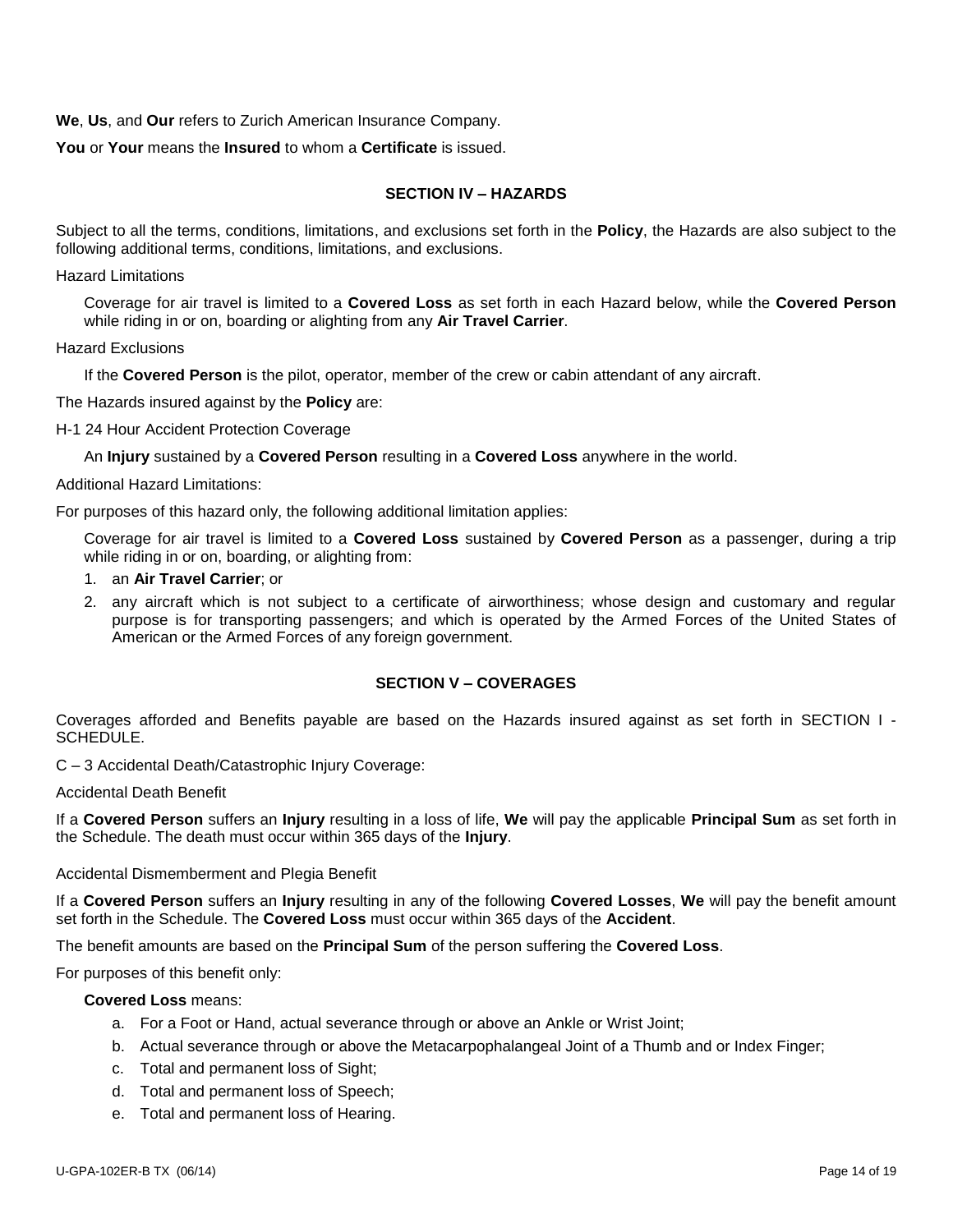**Plegia** means permanent, functional and irreversible paralysis of one (1) or more **Limbs** as determined by a

**Physician** and which must continue for twelve (12) consecutive months.

**Limb** means an Arm or a Leg.

**Loss of Four Fingers on One Hand** means complete Severance through or above the metacarpophalangeal joints of the same hand (the joints between the fingers and the hand).

**Loss of Toes** means complete Severance through the metatarsophalangeal joint.

Proof of total or functional paralysis may be required by **Us** on a periodic basis. Benefits are not payable for paralysis caused by a stroke.

This benefit is subject to the limitations in SECTION VII - GENERAL LIMITATIONS.

Accidental Dismemberment and Plegia Benefit for Eligible Dependent Children

If an eligible **Dependent Child(ren)** suffer(s) an **Injury** resulting in any of the **Covered Losses** listed in the Schedule, **We** will pay the benefit set forth in the Schedule. The **Covered Loss** must occur within 365 days of the **Accident**.

For purposes of this benefit only:

#### **Covered Loss** means:

- a. For a Foot or Hand, actual severance through or above an Ankle or Wrist Joint;
- b. Actual severance through or above the Metacarpophalangeal Joint of a Thumb and/or Index Finger;
- c. Total and permanent loss of Sight;
- d. Total and permanent loss of Speech;
- e. Total and permanent loss of Hearing.

**Plegia** means permanent, functional and irreversible paralysis of one (1) or more **Limbs** as determined by a **Physician** and which must continue for twelve (12) consecutive months.

**Limb** means an Arm or a Leg.

**Loss of Four Fingers on One Hand** means complete Severance through or above the metacarpophalangeal joints of the same hand (the joints between the fingers and the hand).

**Loss of Toes** means complete Severance through the metatarsophalangeal joint.

This benefit is subject to the limitations in SECTION VII - GENERAL LIMITATIONS.

#### Coma Benefit

If a **Covered Person** suffers an **Injury** resulting in a **Covered Loss** within ninety (90) days of an **Accident**, and such **Injury** causes the **Covered Person** to be in a **Coma** for at least thirty-one (31) consecutive days, **We** will pay the benefit amount set forth in the Schedule.

The Coma Benefit will be payable monthly as set forth in the Schedule, following the initial thirty-one (31) day period. At the end of the Monthly Benefit Period, if the **Covered Person** remains in a **Coma**, **We** will pay a Lump Sum Payment equal to the maximum amount set forth in the Schedule payable under the Accidental Death Benefit less the amount of the monthly benefit already received. The Coma Benefit is equal to the maximum amount set forth in the Schedule and will be paid following the initial thirty-one (31) day period.

For purposes of this benefit only, **Coma** means a continuous state of profound unconsciousness, diagnosed or treated after the **Covered Person's** Effective Date of coverage, lasting for a period of seven (7) or more consecutive days, and characterized by the absence of (1) spontaneous eye movements, (2) response to painful stimuli, and (3) vocalization. **Coma** does not include a medically induced coma.

This benefit is subject to the limitations in SECTION VII - GENERAL LIMITATIONS.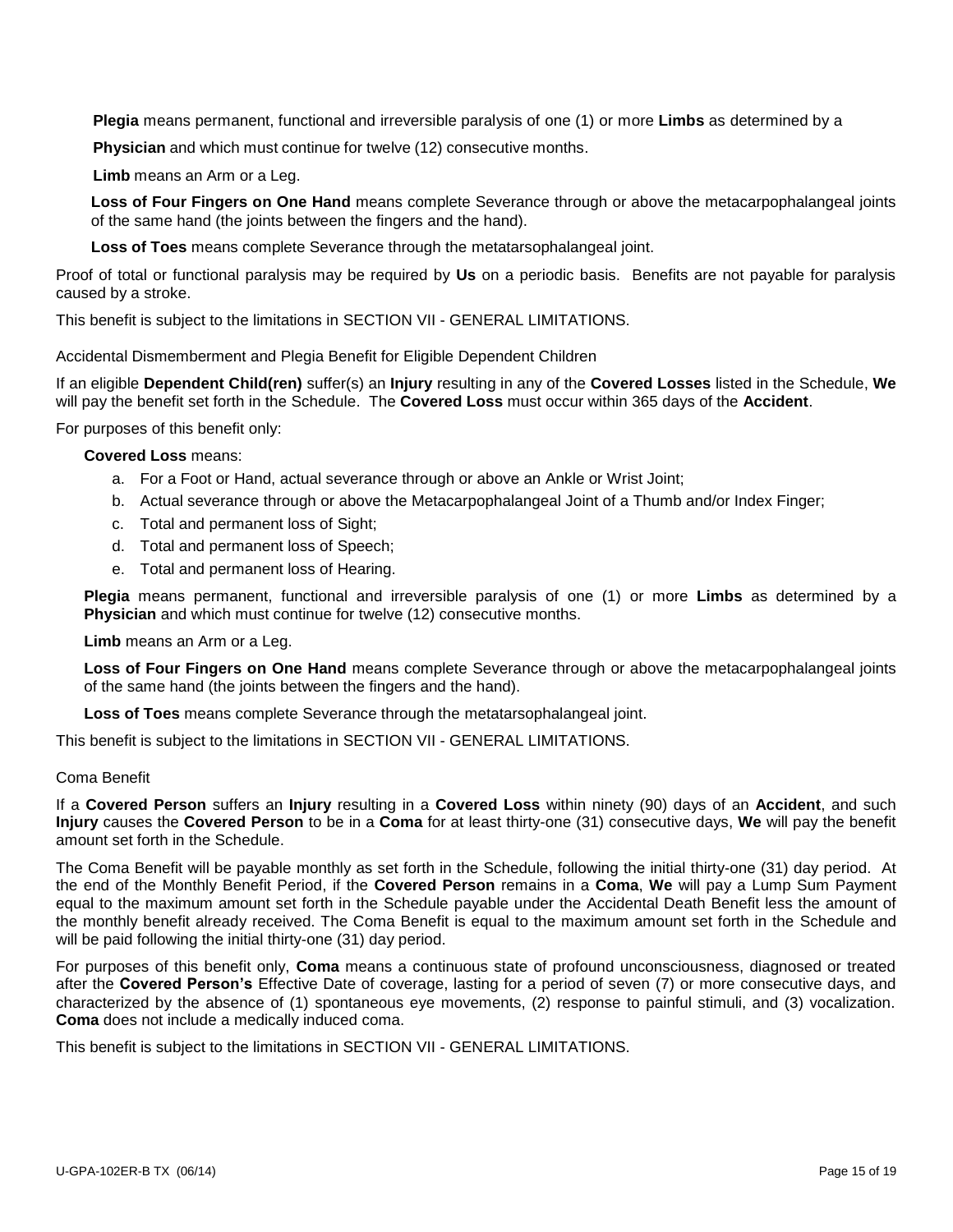## **SECTION VI – GENERAL EXCLUSIONS**

This section applies to all Hazards, Coverages and Benefits unless otherwise stated.

A loss will not be a **Covered Loss** if it is caused by, contributed to, or results from:

- 1. suicide or any attempt at suicide or intentionally self-inflicted **Injury** or any attempt at intentionally self-inflicted **Injury**;
- 2. **War** or any **Act of War**, whether declared or undeclared;
- 3. involvement in any type of active military service, including Reserve or National Guard active duty which extends beyond thirty-one (31) consecutive days;
- 4. illness or disease, regardless of how contracted,; medical or surgical treatment of illness or disease; or complications following the surgical treatment of illness or disease; except for **Accidental** ingestion of contaminated foods;
- 5. participation in the commission or attempted commission of any felony or an assault;
- 6. parasailing, bungee jumping, heli-skiing, scuba diving or any other activity that would reasonably be deemed extra-hazardous;
- 7. being legally intoxicated while operating a motorized vehicle.
	- a. a **Covered Person** will be conclusively presumed to be legally intoxicated if the level of alcohol in his or her blood exceeds the amount at which a person is presumed, under the law of the locale in which the **Accident** occurred, to be intoxicated, if operating a motorized vehicle.
	- b. an autopsy report from a licensed medical examiner, law enforcement officer reports, or similar items will be considered proof of the **Covered Person's** intoxication;
- 8. being under the influence of any prescription drug, controlled substance, or hallucinogen, unless such prescription drug, controlled substance, or hallucinogen was prescribed by a **Physician** and taken in accordance with the prescribed dosage and in accordance with drug interaction warnings;
- 9. travel or flight in any aircraft except to the extent stated in SECTION IV HAZARDS and SECTION V **COVERAGES**

### **SECTION VII – GENERAL LIMITATIONS**

This section applies to all Hazards, Coverages and Benefits unless otherwise stated.

Limitation on Multiple Covered Losses. If a **Covered Person** suffers more than one **Covered Loss** as a result of the same **Accident**, **We** will pay only one benefit, the largest benefit.

Limitation on Multiple Coverages and Benefits. If a **Covered Person** suffers a **Covered Loss** which is payable under more than one benefit as a result of the same **Accident**, the most **We** will pay for these benefits in total is the **Covered Person's Principal Sum**.

Limitation on Multiple Hazards. If a **Covered Person** suffers a **Covered Loss** under more than one Hazard, **We** will pay only one benefit, the largest benefit.

### **SECTION VIII - TERMINATION OF INSURANCE**

#### A. Termination of **Covered Person's** Insurance

**You**. Insurance terminates at the end of the month for which premium has been paid and during which any of the following occurs:

- 1. the **Policy** is terminated;
- 2. **You** cease to be eligible for insurance;
- 3. **You** fail to pay the required premium, if **You** are so required; or
- 4. **You** retire.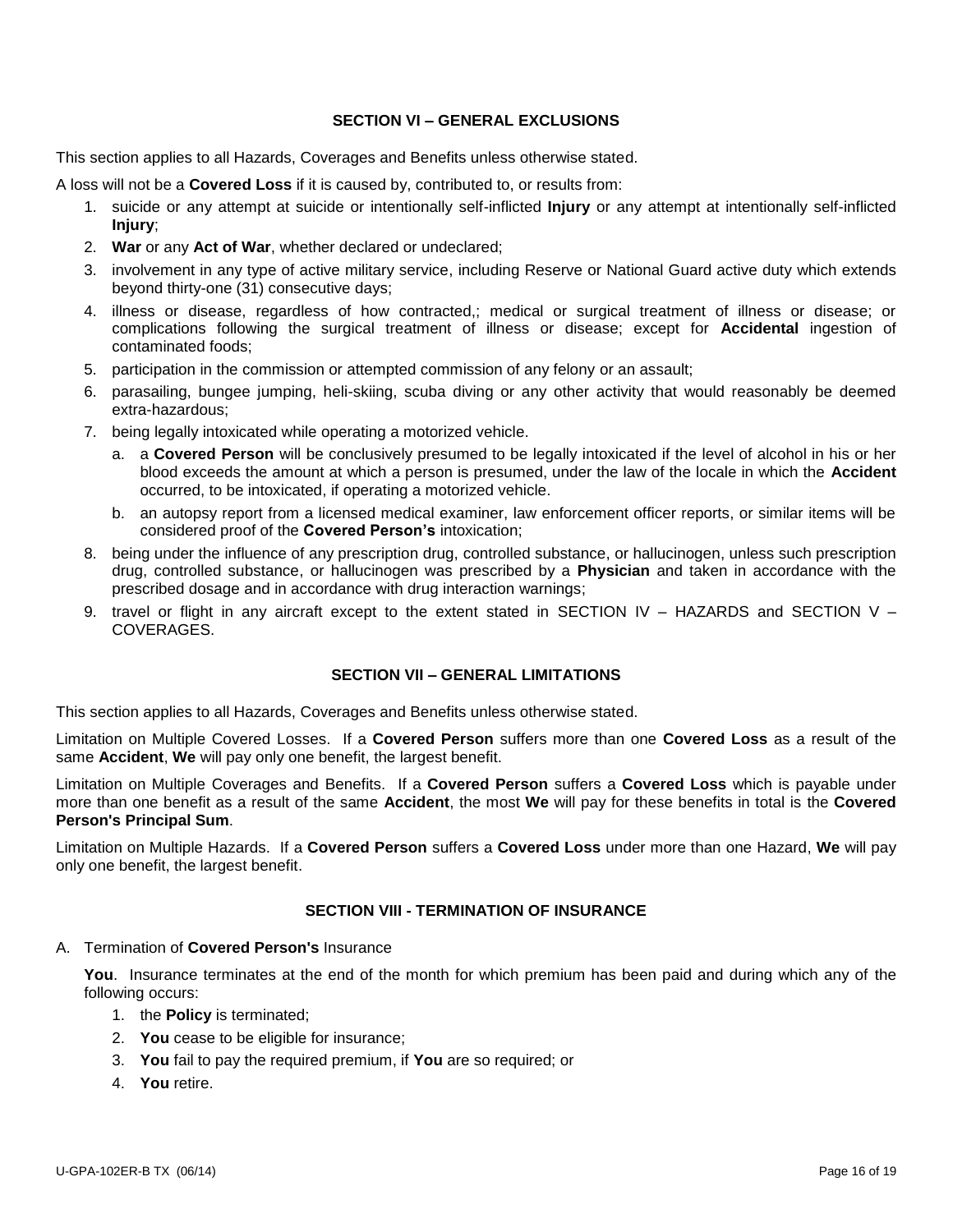If **You** have received approval for a benefits eligible leave of absence, layoff or sabbatical from the **Policyholder** in accordance with the **Policyholder's** written policy, **Your** insurance under the **Policy** will continue, provided the required premiums are paid. This extension of coverage is subject to all of the termination provisions of the **Policy** with the exception of number subparagraph 2. above.

**Covered Person** other than **You**. Insurance terminates on the earliest of:

- 1. the date the insurance for **You** terminates;
- 2. the first premium due date after the person no longer qualifies as a **Covered Person**; or
- 3. for the covered **Spouse/Domestic Partner**, the date the covered **Spouse/Domestic Partner** reaches age seventy (70).

#### Conversion Privilege

Solely with respect to the Accidental Death/Catastrophic Injury Coverage, if the insurance under the **Policy** for **You** ceases for reasons other than termination or nonpayment of premium, **You** are entitled to convert **Your Policy** to an Individual Accidental Death or Dismemberment (IAD) policy or to a Family AD&D (FAD) policy if **You** selected a **Plan** covering **Your Dependents**. The new IAD or FAD policy will be issued on the standard forms issued by **Us** and will not include all the Benefits and Additional Benefits of the **Policy**. **You** must make a written application for the IAD or FAD policy within sixty (60) days of the cessation of insurance under the **Policy**. To request a Conversion Application Form, **You** must call 1-800-834-1959. **You** do not have to show proof of good health.

The issuance of the IAD or FAD policy is subject to the following conditions:

- 1. the **Principal Sum** for the IAD or FAD policy will be the lesser of **Your Principal Sum** under the **Policy** or \$250,000 or subject to the limitations permitted by state law;
- 2. the premium for the IAD or FAD policy will be the rate on file with the proper regulatory authority, if such filing is required;
- 3. any IAD or FAD policy issued will take effect on the termination date of **Your** insurance under the **Policy**; and
- 4. when an IAD or FAD policy becomes effective, the relationship between **You** and **Us** will be governed by the terms and conditions of that policy, including benefits and termination dates.

The Conversion Privilege will cease when **You** attain age seventy (70).

### **SECTION IX - HOW TO FILE A CLAIM**

- A. Notice. **You** or the beneficiary, or someone on their behalf, must give **Us** written notice of the **Covered Loss** within ninety (90) days of such **Covered Loss**. The notice must name the **Covered Person** who sustained the **Injury**, **You**, and the Policy Number. To request a claim form, **You** or the beneficiary, or someone on their behalf may contact **Us** at 1-877-287-4805. The notice must be sent to the Claims Department, Zurich American Insurance Company, PO Box 968041, Schaumburg, IL 60196-8041, or any of **Our** agents. Notice to **Our** agents is considered notice to **Us**.
- B. Claim Forms. **We** will send the claimant Proof of Covered Loss forms within fifteen (15) days after **We** receive notice. If the claimant does not receive the Proof of Covered Loss Form in fifteen (15) days after submitting notice, **You** can send **Us** a detailed written report of the claim and the extent of the loss. **We** will accept this report as a Proof of Loss if sent within the time fixed below for filing a proof of **Covered Loss**.
- C. Proof of Loss. Written Proof of Loss must be sent to **Us** within ninety (90) days of the **Covered Loss**. Failure to furnish Proof of Loss within such time will neither invalidate nor reduce any claim if it was not reasonably possible to furnish the Proof of Loss, and the proof was provided as soon as reasonably possible but (except in case of the absence of legal capacity of the claimant) no later than one (1) year from the time proof is otherwise required under the **Policy**.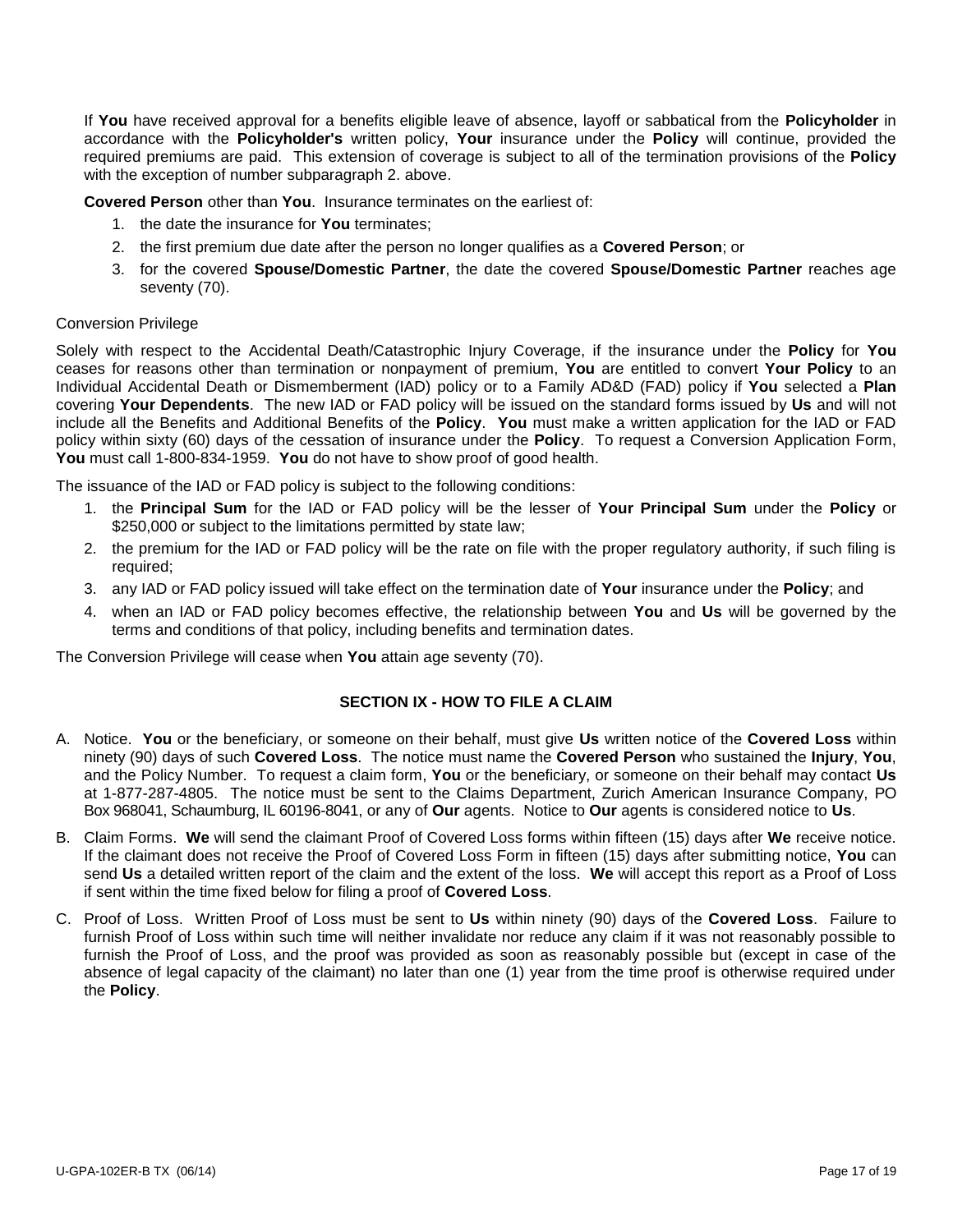#### **SECTION X - PAYMENT OF CLAIMS**

- A. Time of Payment. **We** will pay claims for all **Covered Losses**, other than **Covered Losses** for which the **Policy** provides any periodic payment, as soon as **We** receive written Proof of Loss. Unless an optional periodic payment is stated or chosen, any **Covered Loss** to be paid in periodic payments will be paid at the end of each four-week period. The unpaid balance, which remains when **Our** liability ends, will then be paid when **We** receive the proof of **Covered Loss**.
- B. Who We Will Pay.
	- 1. Loss of Life of **You**. **Covered Losses** resulting from **Your** death are paid to the named beneficiary at the time of death. If there is no beneficiary named or the named beneficiary predeceases or dies at the same time as **You**, **We** will pay the benefit to the beneficiary named by **You** for the **Policyholder's** Group Life Insurance policy. If there is no beneficiary named by **You** for the **Policyholder's** Group Life Insurance policy, or the named beneficiary predeceases or dies at the same time as **You**, **We** will pay the benefit to **Your** survivors in the following order:
		- a. **Your** legally married **Spouse**/**Domestic Partner**;
		- b. **Your Dependent Child(ren)**;
		- c. **Your** parents;
		- d. **Your** brothers and sisters;
		- e. **Your** estate.
	- 2. Loss of Life of a **Covered Person** other than **You**. **Covered Losses** for the death of a **Covered Person** other than **You** will be paid to **You**. If **You** pre-decease or die at the same time as the **Covered Person** other than You, the benefit will be paid to the beneficiary unless the beneficiary designation has not been made or the beneficiary is no longer living at the time of death. In such case, the benefits will be paid to **Your** estate.
	- 3. All Other Claims. Benefits are to be paid to the **Covered Person**. He or she may direct in writing that all, or part of the Accident Medical Expense Benefit, if applicable, will be paid directly to the party who furnished the service. The direction may be changed by the **Covered Person** at any time up to the filing of the Proof of Loss.
- C. Physical Examination and Autopsy. **We** have the right to examine a **Covered Person** when and as often as **We** may reasonably request while the claim is pending. Such examination will be at **Our** expense. **We** can have an autopsy performed unless forbidden by law.
- D. Choice of Service Provider. The **Covered Person** has the sole right to choose his or her **Physician** and **Hospital**.
- E. Payment of Benefits to the Texas Department of Human Services. All benefits paid on behalf of the **Covered Person**'s **Dependent Child(ren)** under this **Policy** must be paid to the Texas Department of Human Services whenever:
	- 1. The Texas Department of Human Services is paying under the Human Resources Code, Chapter 31 or 32, which is the financial and medical assistance service program administered pursuant to the Human Resources Code; and
	- 2. The parent who purchased this **Policy** has possession or access to the **Dependent Child(ren)** pursuant to a court order, or is not entitled to access or possession and is required to pay child support; and
	- 3. We receive written notice affixed to the insurance claim, when the claim is first submitted, which states that all benefits paid pursuant to this provision must be paid directly to the Texas Department of Human Services.

### **SECTION XI - GENERAL POLICY CONDITIONS**

This section applies to all Hazards, Coverages and Benefits unless otherwise stated.

A. Beneficiaries. **You** have the sole right to name a beneficiary. The beneficiary has no interest in the **Policy** other than to receive certain payments. **You** may change the beneficiary at any time unless **You** have assigned the interest in the **Policy**. In such case, the person to whom **You** have assigned the interest in the **Policy** may have the right to change the beneficiary. Consent to a change by a prior beneficiary is not needed unless the previous beneficiary was designated as irrevocable. Any beneficiary designation must be submitted to **Us** in writing.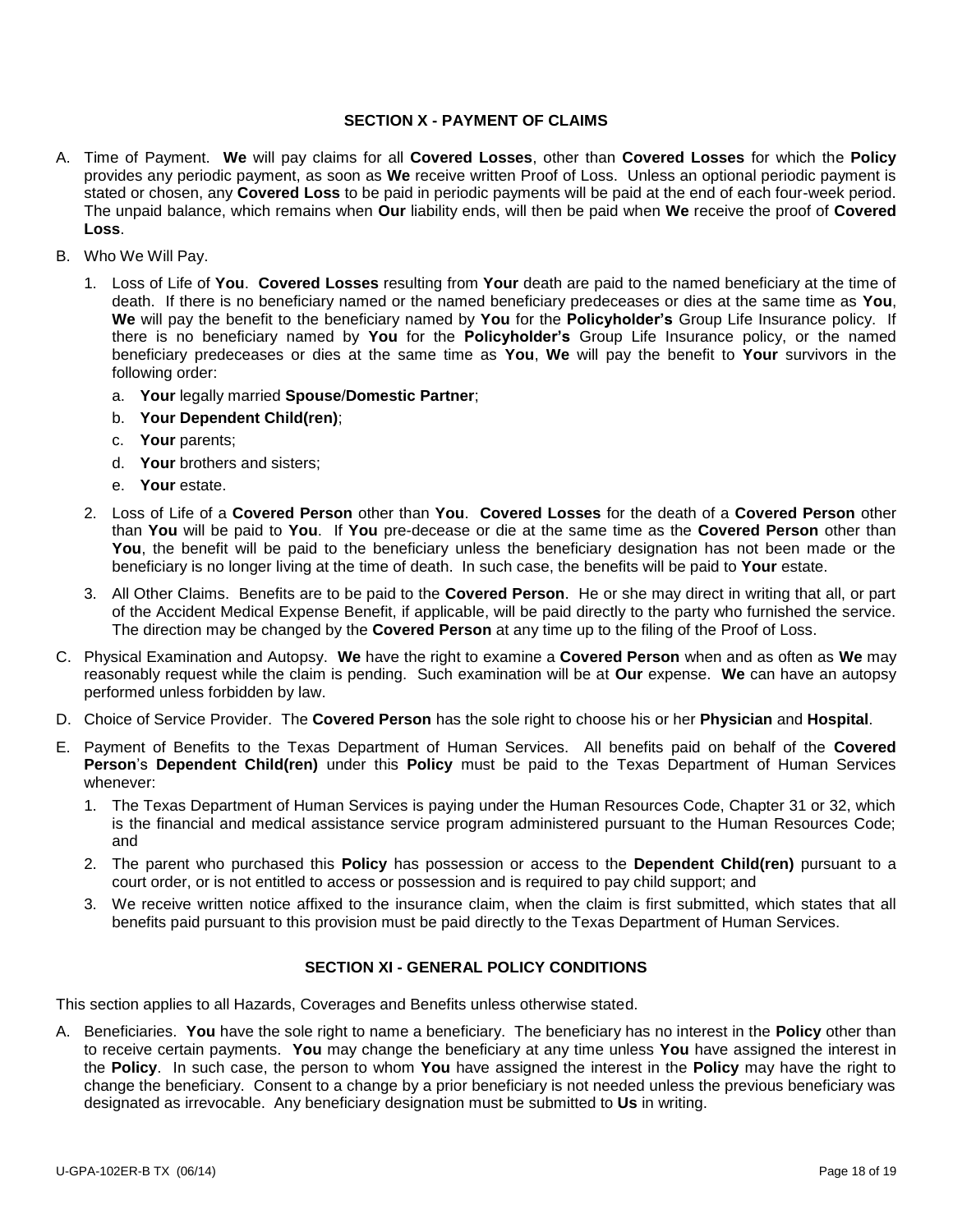- B. Change or Waiver. A change or waiver of any terms or conditions of the **Policy** must be issued by **Us** in writing and signed by one of **Our** officers. No agent has authority to change or waive **Policy** terms or conditions. A failure to exercise any of **Our** rights under the **Policy** will not be deemed as a waiver of such rights in the same or future situations.
- C. Clerical Error. A clerical error or omission will not increase or continue **Your** Coverage, which otherwise would not be in force. If **You** apply for insurance for which **You** are not eligible, **We** will only be liable for any premiums paid to **Us**.
- D. Suit Against Us. No action on the **Policy** may be brought until sixty (60) days after written proof of **Covered Loss** has been sent to **Us**. Any action must commence within three (3) years of the date the written proof of **Covered Loss** was required to be submitted. If the law of the state where the **Covered Person** lives makes such limit void, then the action must begin within the shortest time period permitted by law. In those states where binding arbitration is allowed, binding arbitration will supersede this provision.
- E. Time Limit on Certain Defenses. In the absence of fraud, statements made by the **Policyholder** or a **Covered Person** are deemed representations and not warranties. No such statement will cause **Us** to deny or reduce the benefits due under the **Policy** or be used as a defense of a claim, unless it is contained in a signed written application. After two (2) years from the date coverage starts no such statement (except age) will cause the **Policy** to be contested.
- F. Arbitration. Any contest to a claim denial under the **Policy** will be settled by arbitration administered by the American Arbitration Association in accordance with its Commercial Arbitration Rules, and judgment on the award rendered by the arbitrator(s) may be entered in any court having jurisdiction. The arbitration will occur at the offices of the American Arbitration Association nearest to the **Covered Person**. The arbitrator(s) will not award consequential or punitive damages in any arbitration under this section.

This provision does not apply if the **Covered Person** is a resident of a state where the law does not allow binding arbitration in an insurance policy, but only if the **Policy** is subject to its laws. In such a case, binding arbitration does not apply. This provision bars the institution of lawsuit by the **Covered Person**.

G. Misstatement of Age.If the age of the **Covered Person** has been misstated, **We** will adjust the benefits under this **Policy** to those that would be applicable at the correct age.

**Activision Blizzard, Inc. GPA 0973393 Effective: January 1, 2017** Version: January 2017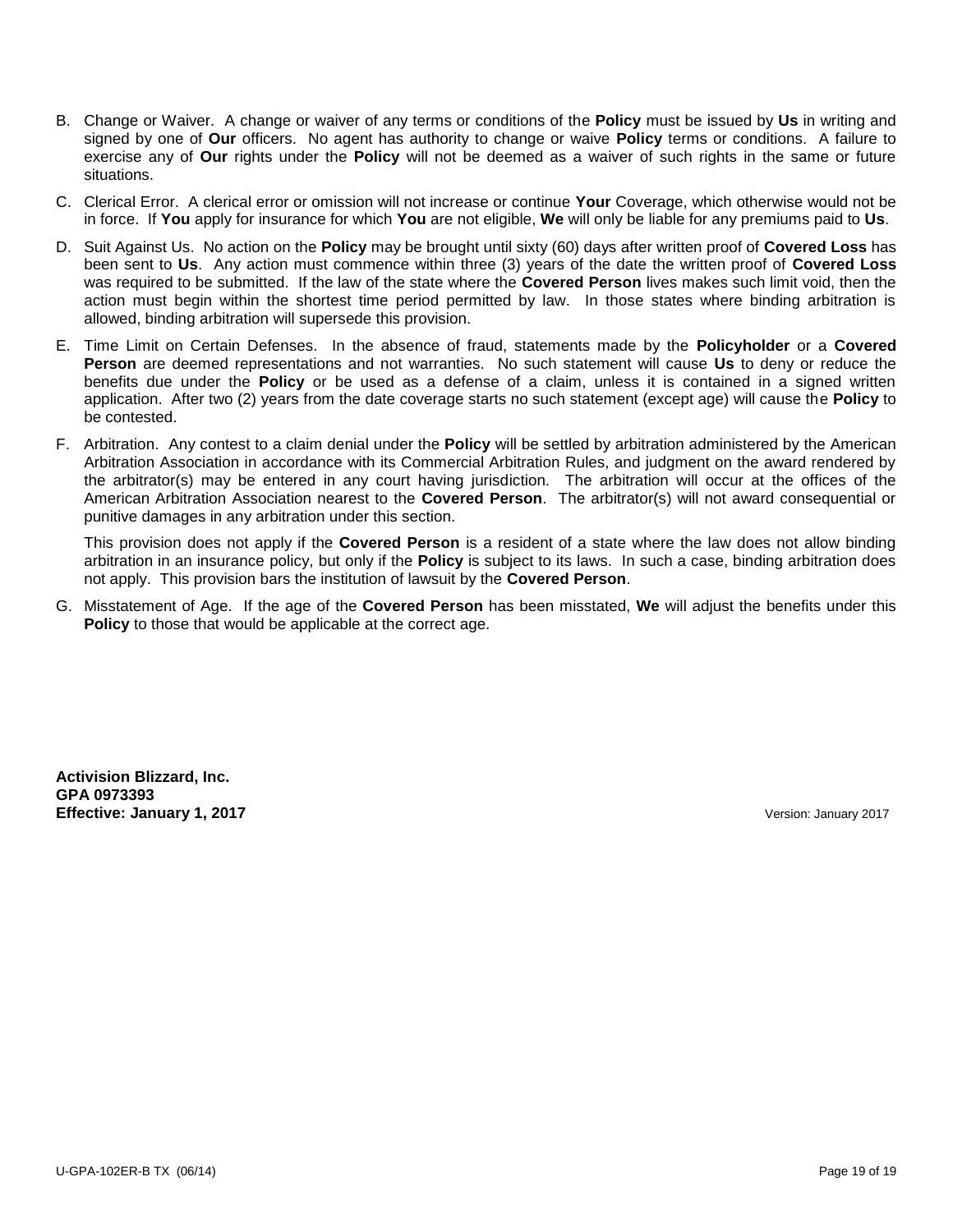# **Carjacking Benefit**



**Zurich American Insurance Company** 1299 Zurich Way Schaumburg, Illinois 60196

#### **THIS RIDER CHANGES THE POLICY/CERTIFICATE. PLEASE READ IT CAREFULLY.**

This rider modifies insurance provided under the Group Personal Accident Policy/Certificate.

It is hereby understood and agreed that the following changes are made and incorporated into the **Policy/Certificate**:

If a **Covered Person** suffers an **Injury** resulting in a loss of life or **Covered Loss**, which is payable under the Accidental Death Benefit or the applicable Accidental Dismemberment Benefit, as a direct result of an **Accident** that occurs during a **Carjacking** of a private passenger automobile that the **Covered Person** was operating, getting into or out of, or riding in as a passenger, **We** will pay an additional benefit as set forth in the Additional Benefits Schedule.

Verification of the **Carjacking** must be made in an official police report within seventy-two (72) hours of the **Carjacking** or as soon as reasonably possible, or be certified in writing by the investigating officer(s) within seventy-two (72) hours or as soon as reasonably possible, and such verification must be provided to **Us**.

For purposes of this rider only, the following additional definition applies:

**Carjacking** means a person other than the **Covered Person** taking unlawful possession of a private passenger automobile by means of force or threats against the person(s) then rightfully occupying it.

This benefit is not subject to the limitations in SECTION VII - GENERAL LIMITATIONS of the **Policy/Certificate**.

Except for the above, this rider does not vary, alter, waive, or extend any of the terms of the **Policy/Certificate** to which it is attached.

Effective Date: January 1, 2017 Attached to and forming a part of **Policy** No. GPA 0973393

Signed for by Zurich American Insurance Company:

Mancy D. Muelles

President Date **Date**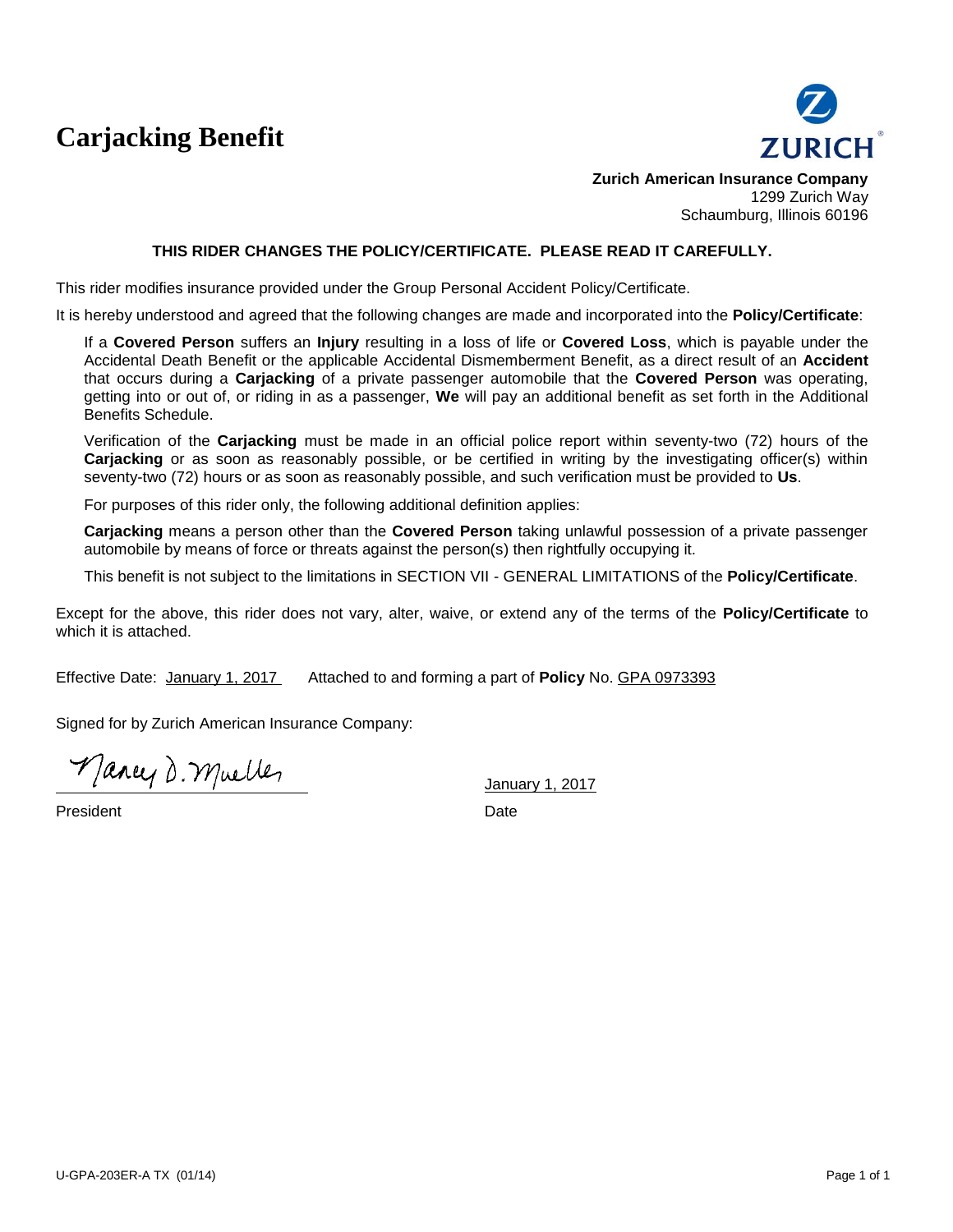## **Common Disaster Benefit**



**Zurich American Insurance Company** 1299 Zurich Way Schaumburg, Illinois 60196

#### **THIS RIDER CHANGES THE POLICY/CERTIFICATE. PLEASE READ IT CAREFULLY.**

This rider modifies insurance provided under the Group Personal Accident Policy/Certificate.

It is hereby understood and agreed that the following changes are made and incorporated into the **Policy/Certificate**:

If an **Insured** selects a **Plan** covering his or her **Dependents** and the **Insured** and his or her covered **Spouse/Domestic Partner** suffer a loss of life as a result of **Injuries** sustained in an **Accident**, or within 90 days of such **Accident**, the **Principal Sum** that would have been payable under the Accidental Death Benefit for the covered **Spouse/Domestic Partner** will be increased to an amount equal to the **Principal Sum** payable for the loss of life of the **Insured** provided:

- 1. the **Insured** and covered **Spouse/Domestic Partner** are survived by one or more covered **Dependent Child(ren)**; and
- 2. the combined benefits amounts of the **Insured** and the covered **Spouse/Domestic Partner** are not more than the amount set forth in the Additional Benefits Schedule.

This benefit is not subject to the limitations in SECTION VII - GENERAL LIMITATIONS of the **Policy/Certificate**.

Except for the above, this rider does not vary, alter, waive, or extend any of the terms of the **Policy/Certificate** to which it is attached.

Effective Date: January 1, 2017 Attached to and forming a part of **Policy** No. GPA 0973393

Signed for by Zurich American Insurance Company:

Mancy D. Mueller

**President** Date **Date**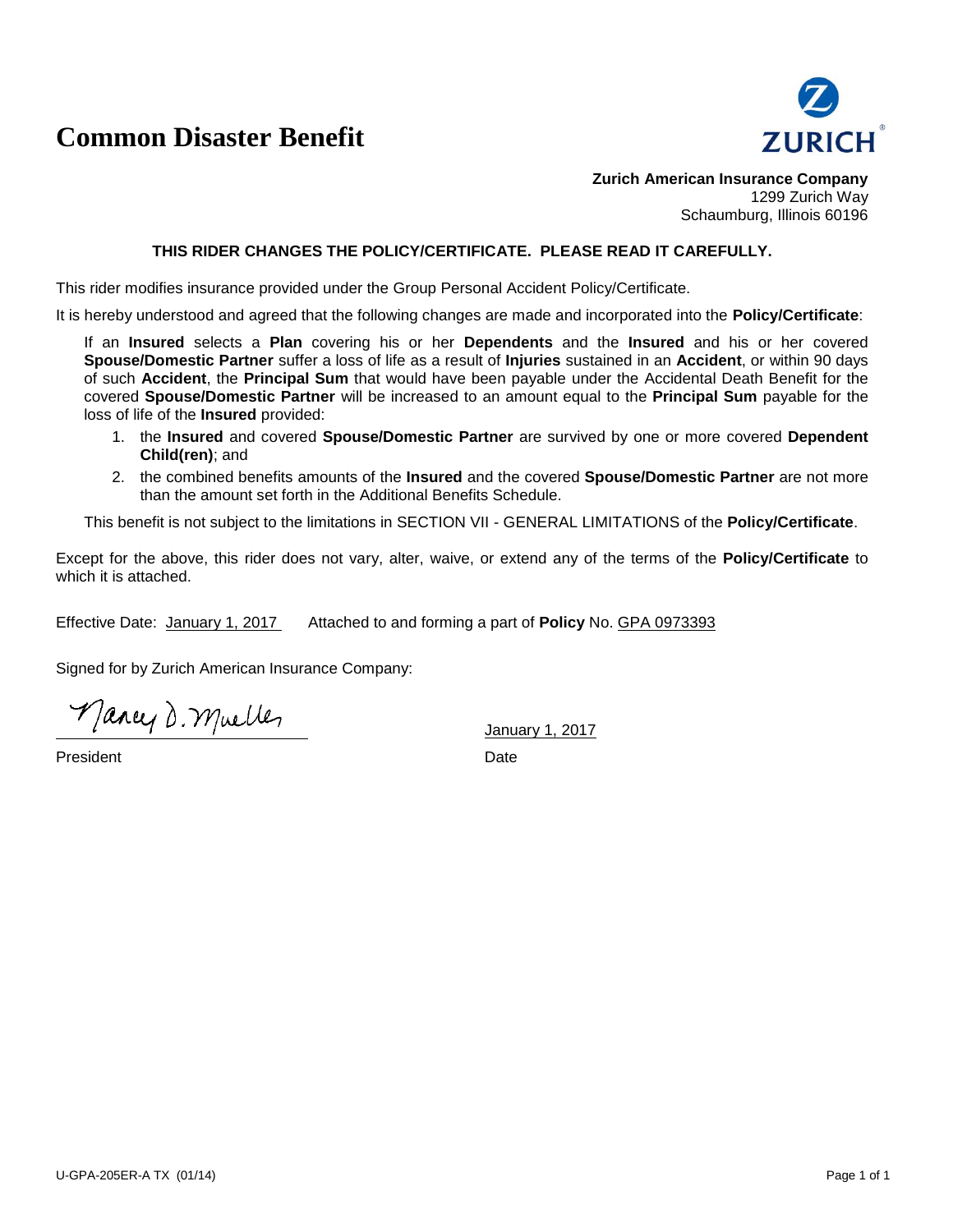## **Continuation of Insurance Benefit**



**Zurich American Insurance Company** 1299 Zurich Way Schaumburg, Illinois 60196

### **THIS RIDER CHANGES THE POLICY/CERTIFICATE. PLEASE READ IT CAREFULLY.**

This rider modifies insurance provided under the Group Accident Policy/Certificate.

It is hereby understood and agreed that the following changes are made and incorporated into the **Policy/Certificate**:

If an **Insured** selects a **Plan** covering his or her **Spouse/Domestic Partner** or **Dependent Child(ren)** and the **Insured** suffers an **Injury** resulting in a loss of life which is payable under the Accidental Death Benefit, all Coverages, Benefits and Additional Benefits under this **Policy**, which were in force for such **Spouse**/**Domestic Partner** or **Dependent Child(ren)** on the date of death, will be continued automatically for the period set forth in the Additional Benefits Schedule.

This benefit is not subject to the limitations in SECTION VII - GENERAL LIMITATIONS of the **Policy/Certificate**.

Except for the above, this rider does not vary, alter, waive, or extend any of the terms of the **Policy/Certificate** to which it is attached.

Effective Date: January 1, 2017 Attached to and forming a part of **Policy** No. GPA 0973393

Signed for by Zurich American Insurance Company:

Mancy D. Mueller

President Date Date Date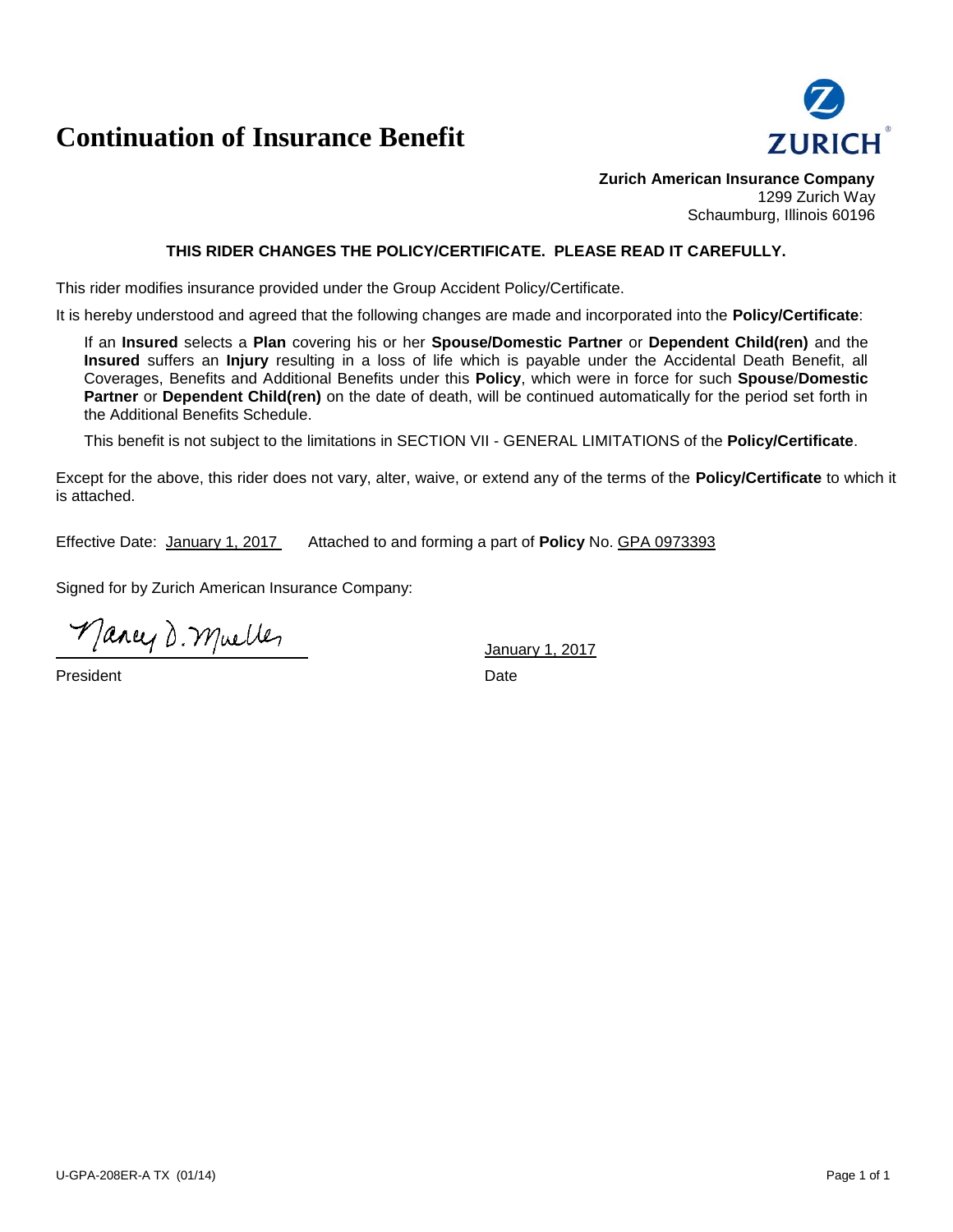# **Day Care Benefit**



**Zurich American Insurance Company** 1299 Zurich Way Schaumburg, Illinois 60196

#### **THIS RIDER CHANGES THE POLICY/CERTIFICATE. PLEASE READ IT CAREFULLY.**

This rider modifies insurance provided under the Group Personal Accident Policy/Certificate.

It is hereby understood and agreed that the following changes are made and incorporated into the **Policy/Certificate**:

If an **Insured** selects a **Plan** covering his or her **Dependents** and the **Insured** or his or her **Spouse/Domestic Partner** suffers an **Injury** resulting in a loss of life or **Covered Loss**, which is payable under the Accidental Death Benefit or the applicable Accidental Dismemberment Benefit, **We** will pay an additional benefit as set forth in the Additional Benefits Schedule for day care expenses to the individual who incurs the expense on behalf of each **Dependent Child** if, on the date of the **Accident**, the **Dependent Child** was enrolled in an **Accredited Child Care Facility** or enrolls in such facility within ninety (90) days from the date of death of the **Insured** or his or her **Spouse/Domestic Partner**.

If the **Insured** and his or her **Spouse/Domestic Partner** both die as a result of the same **Accident**, and **We** pay an Accidental Death Benefit on both **Covered Persons**, the **Insured's Principal Sum** will be used to calculate the amount applicable under this benefit.

The Day Care Benefit will be paid annually for four (4) consecutive year(s) if **We** receive verification that the **Dependent Child** remains enrolled in an **Accredited Child Care Facility**.

For purposes of this rider only, the following additional definition applies:

#### **Accredited Child Care Facility** means:

- 1. a child care facility that operates pursuant to state and local laws;
- 2. is licensed by the state for such child care facilities; and
- 3. has been provided with a Tax Identification Number by the Internal Revenue Service.

An **Accredited Child Care Facility** does not include a **Hospital**, the **Dependent Child's** home, a nursing or convalescent home, a facility for the treatment of mental disorders, an orphanage or a treatment center for drug and alcohol abuse.

This benefit is not subject to the limitations in SECTION VII - GENERAL LIMITATIONS of the **Policy/Certificate**.

Except for the above, this rider does not vary, alter, waive, or extend any of the terms of the **Policy/Certificate** to which it is attached.

Effective Date: January 1, 2017 Attached to and forming a part of **Policy** No. GPA 0973393

Signed for by Zurich American Insurance Company:

Mancy D. Mueller

President Date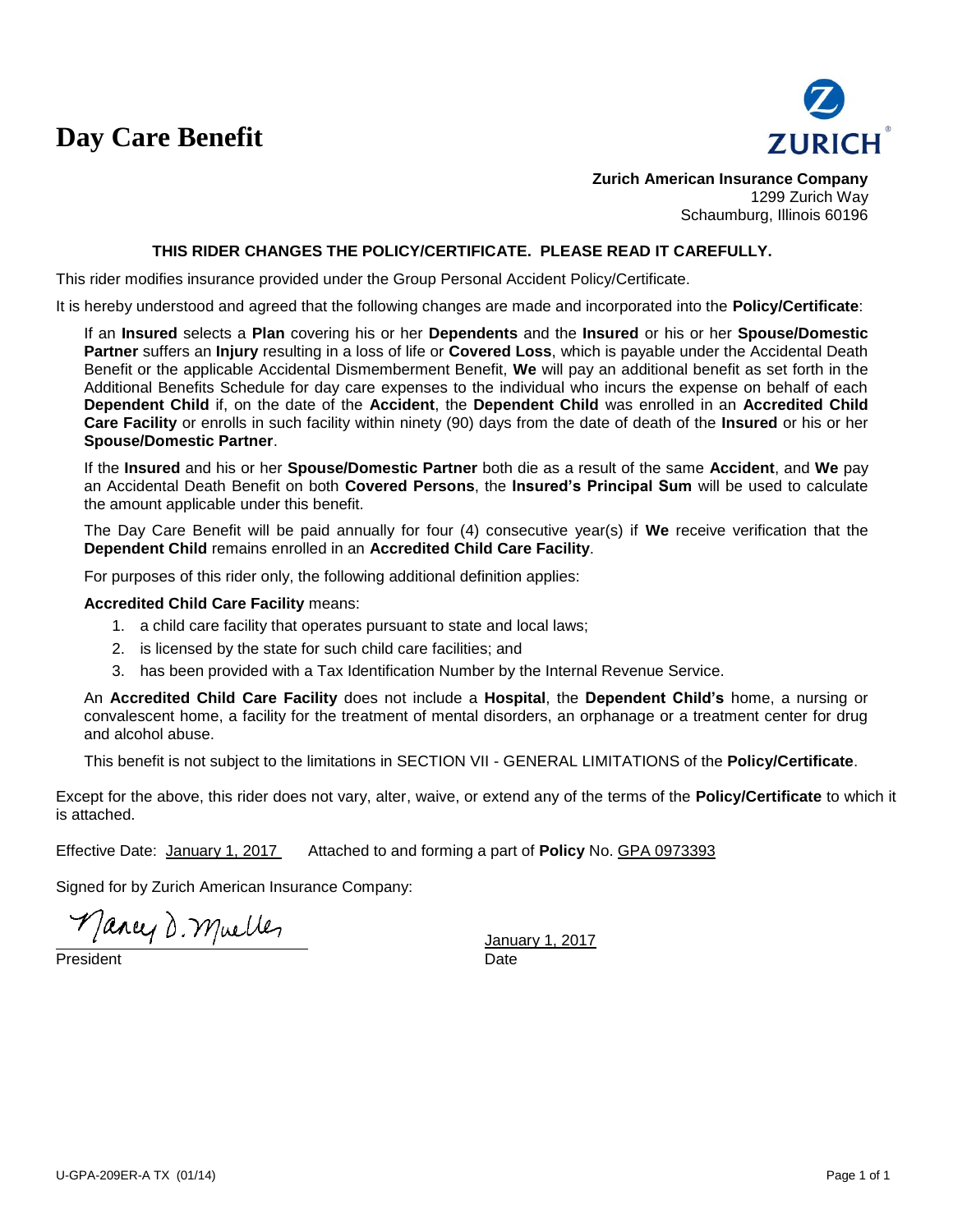

## **Exposure and Disappearance Benefit**

**Zurich American Insurance Company** 1299 Zurich Way Schaumburg, Illinois 60196

### **THIS RIDER CHANGES THE POLICY/CERTIFICATE. PLEASE READ IT CAREFULLY.**

This rider modifies insurance provided under the Group Personal Accident Policy/Certificate.

It is hereby understood and agreed that the following changes are made and incorporated into the **Policy/Certificate**:

If a **Covered Person** is exposed to weather because of an **Accident** and such exposure results in a **Covered Loss**, **We** will pay the applicable **Principal Sum** as set forth in the Additional Benefits Schedule, subject to all **Policy** terms.

If the conveyance in which a **Covered Person** is riding disappears, is wrecked, or sinks, and the **Covered Person** is not found within 365 days of the event, **We** will presume that the person lost his or her life as a result of **Injury**. If travel in such conveyance was covered under the terms of this **Policy**, **We** will pay the applicable **Principal Sum**, subject to all **Policy** terms. **We** have the right to recover the benefit if **We** find that the **Covered Person** survived the event.

This benefit is subject to the limitations in SECTION VII - GENERAL LIMITATIONS of the **Policy/Certificate**.

Except for the above, this rider does not vary, alter, waive, or extend any of the terms of the **Policy/Certificate** to which it is attached.

Effective Date: January 1, 2017 Attached to and forming a part of **Policy** No. GPA 0973393

Signed for by Zurich American Insurance Company:

Mancy D. Muelles

President Date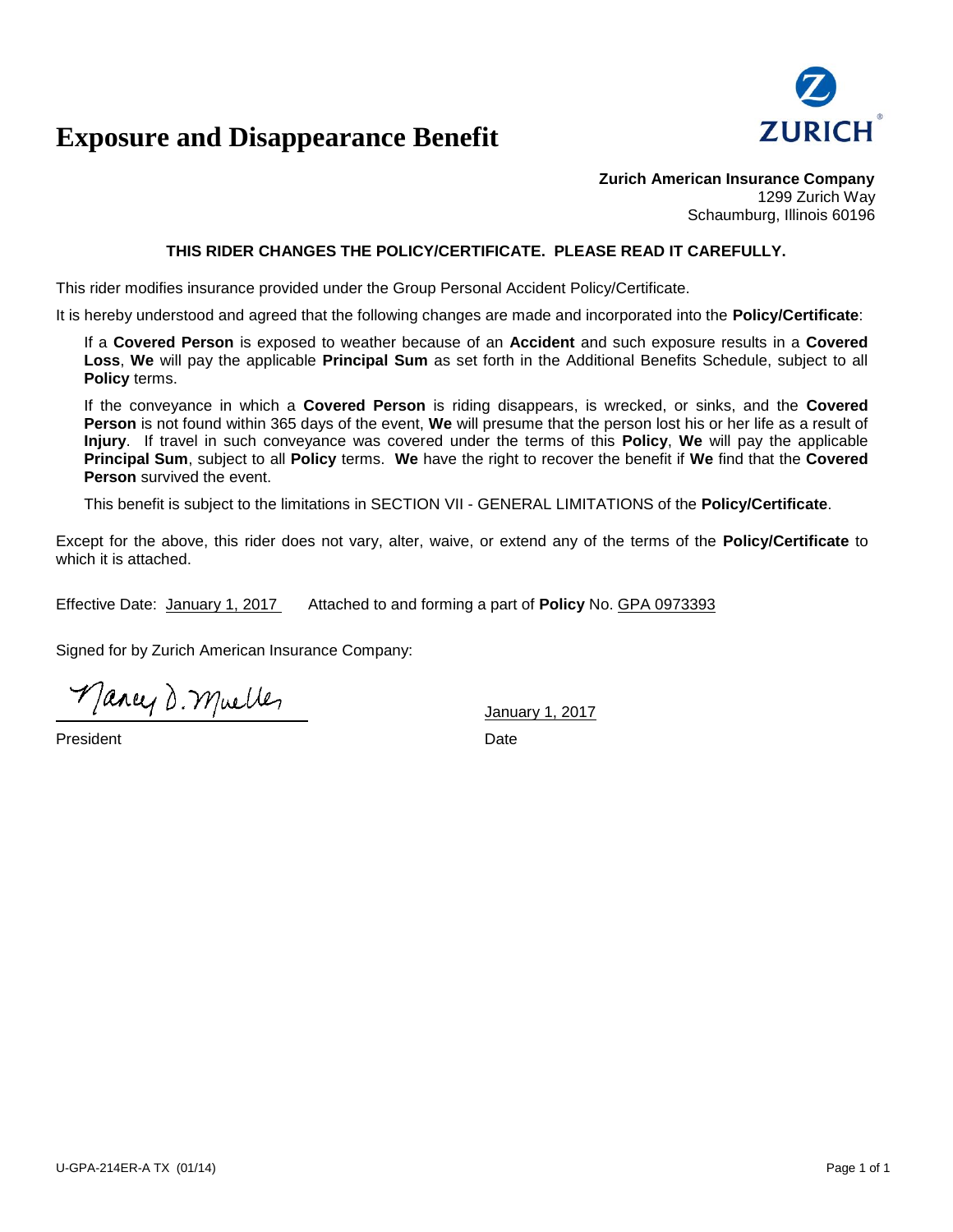# **Felony Victim Benefit**



**Zurich American Insurance Company** 1299 Zurich Way Schaumburg, Illinois 60196

#### **THIS RIDER CHANGES THE POLICY/CERTIFICATE. PLEASE READ IT CAREFULLY.**

This rider modifies insurance provided under the Group Personal Accident Policy/Certificate.

It is hereby understood and agreed that the following changes are made and incorporated into the **Policy/Certificate**:

If a **Covered Person** suffers an **Injury** resulting in loss of life or **Covered Loss**, which is payable under the Accidental Death Benefit or the applicable Accidental Dismemberment Benefit as a result of a **Felony Crime** committed by someone other than the **Covered Person**, a **Fellow Employee** or a member of the **Covered Person's Family** or **Household**, **We** will pay an additional benefit as set forth in the Additional Benefits Schedule.

For purposes of this rider only, the following additional definitions apply:

**Family** means the **Covered Person's** parent, stepparent, **Spouse**/**Domestic Partner** or former **Spouse**/**Domestic Partner**, son, daughter, sibling, mother-in-law, father-in-law, son-in-law, daughter-in-law, brother-in-law, sister-in-law, aunt, uncle, cousins, grandparent, grandchild or stepchild or person related to the **Covered Person**.

**Fellow Employee** means a person employed by the **Policyholder** or by an affiliate or subsidiary corporation of the **Policyholder**. It will also include any person who was so employed, but whose employment was terminated not more than forty-five (45) days prior to the date on which the crime or attempted crime was committed.

**Felony Crime(s)** means the following actual or attempted felony crimes of murder, robbery, battery, theft, assault, sexual assault or kidnapping.

**Household** means a person who maintains residence at the same address as the **Insured**.

This benefit is not subject to the limitations in SECTION VII - GENERAL LIMITATIONS of the **Policy/Certificate**.

Except for the above, this rider does not vary, alter, waive, or extend any of the terms of the **Policy/Certificate** to which it is attached.

Effective Date: January 1, 2017 Attached to and forming a part of **Policy** No. GPA 0973393

Signed for by Zurich American Insurance Company:

Mancy D. Muelles

**President** Date **Date**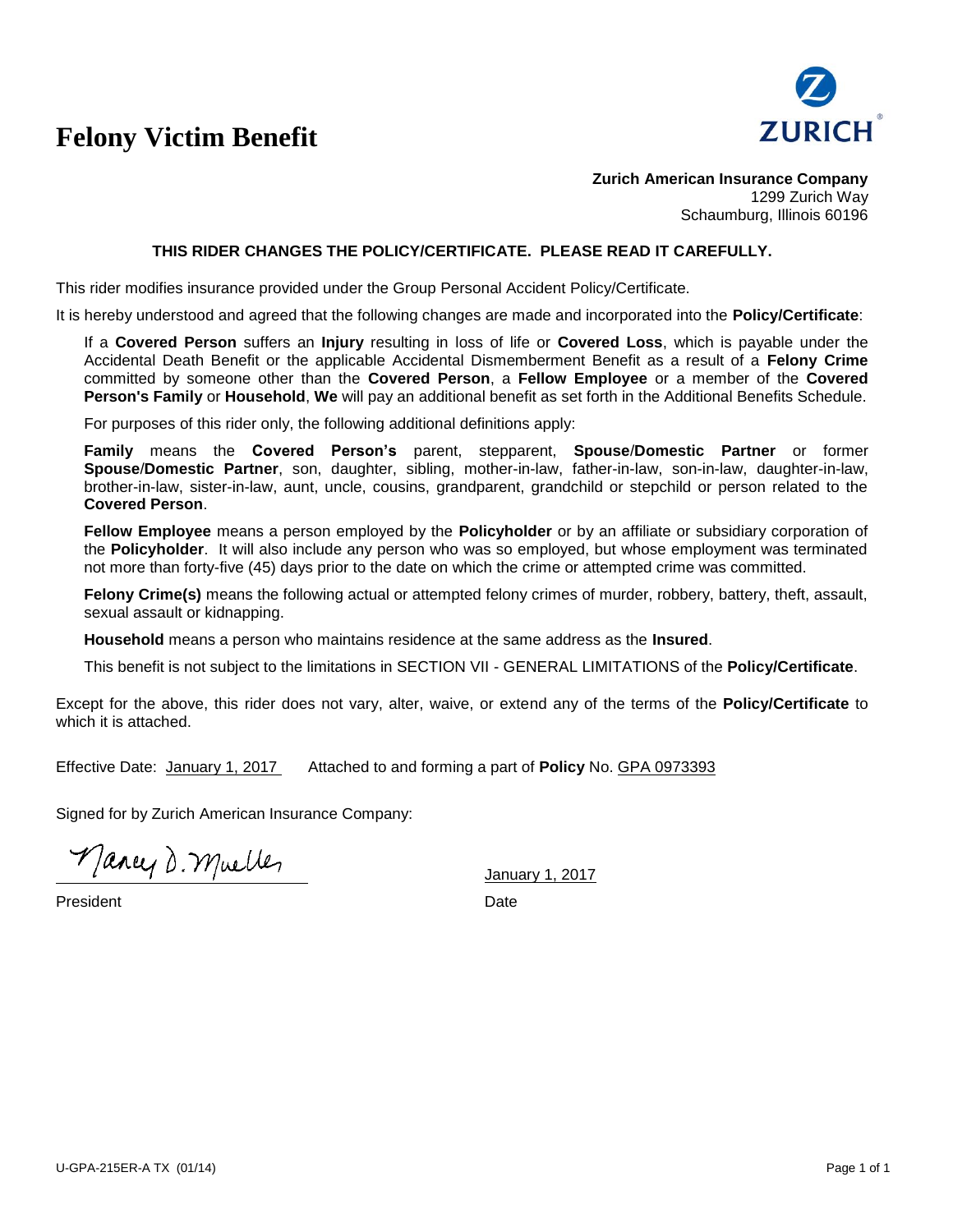

## **Hearing Aid or Prosthetic Appliance Benefit**

**Zurich American Insurance Company** 1299 Zurich Way Schaumburg, Illinois 60196

### **THIS RIDER CHANGES THE POLICY/CERTIFICATE. PLEASE READ IT CAREFULLY.**

This rider modifies insurance provided under the Group Personal Accident Policy/Certificate.

It is hereby understood and agreed that the following changes are made and incorporated into the **Policy/Certificate**:

If a **Covered Person** suffers an **Injury** resulting in a **Covered Loss**, which is payable under the applicable Accidental Dismemberment Benefit, **We** will pay an additional benefit as set forth in the Additional Benefits Schedule provided:

- 1. the **Covered Person** is required to use a hearing aid or **Prosthetic Appliance**;
- 2. the **Injury** that caused the payment of the applicable Accidental Dismemberment Benefit is the same **Injury** that requires the **Covered Person** to use the hearing aid or **Prosthetic Appliance**; and
- 3. the hearing aid or **Prosthetic Appliance** was required within one (1) year of the **Injury**.

The amount **We** will pay will be equal to the one-time cost of the hearing aid or **Prosthetic Appliance** actually paid by the **Covered Person**.

This benefit will not be paid unless:

- 1. the hearing aid or **Prosthetic Appliance** was prescribed by a **Physician**; and
- 2. proof of payment is provided to **Us**.

For purposes of this rider only, the following additional definition applies:

**Prosthetic Appliance** means a replacement or artificial substitution for a missing **Limb** or eye. This does not include a dental prosthetic device such as dentures or crowns.

The maximum amount payable under all provisions of this rider combined will be the amount set forth in the Additional Benefits Schedule.

This benefit is not subject to the limitations in SECTION VII - GENERAL LIMITATIONS of the **Policy/Certificate**.

Except for the above, this rider does not vary, alter, waive, or extend any of the terms of the **Policy/Certificate** to which it is attached.

Effective Date: January 1, 2017 Attached to and forming a part of **Policy** No. GPA 0973393

Signed for by Zurich American Insurance Company:

Mancy D. Muelles

January 1, 2017

President Date Date Date Date Date Date Date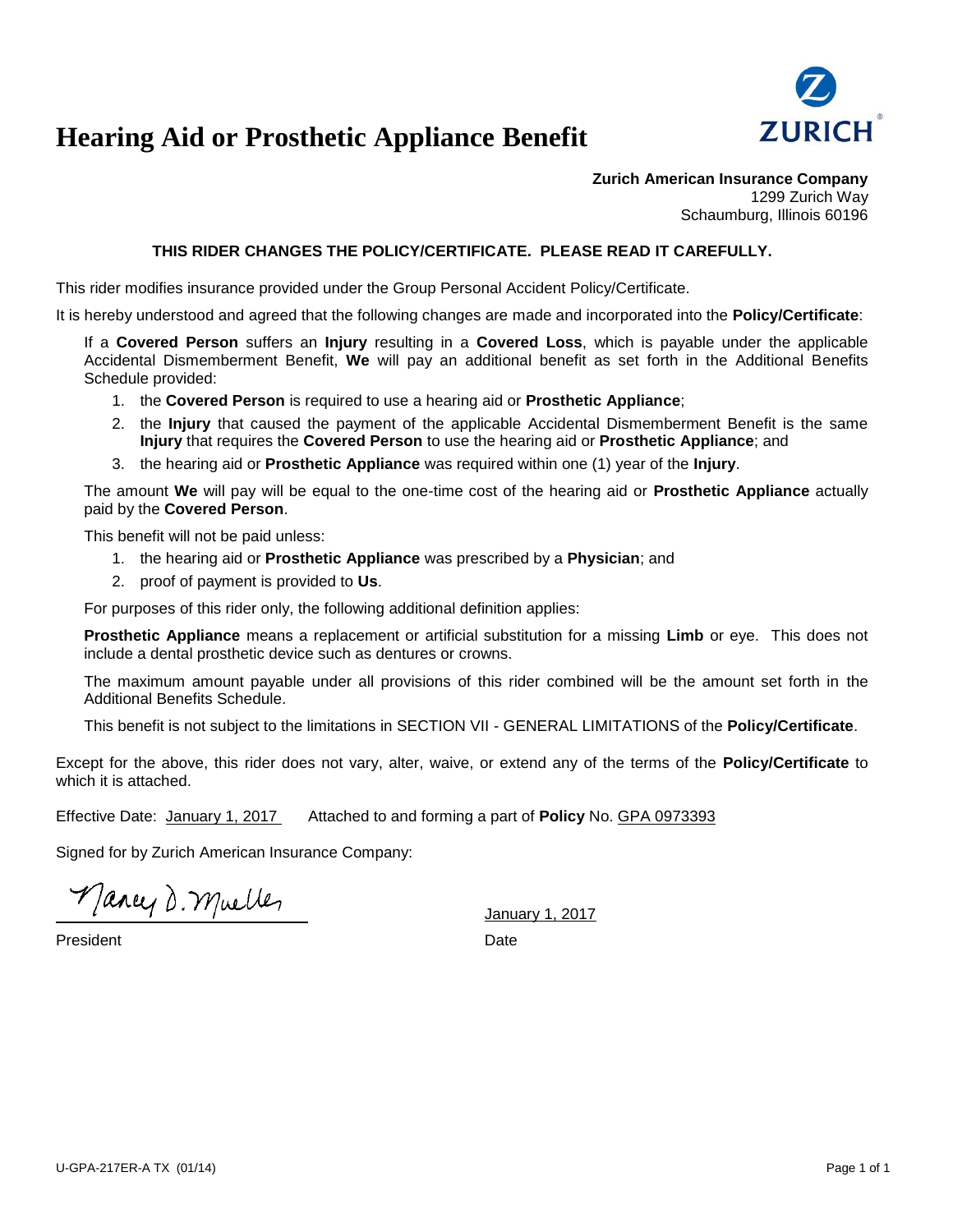# **Higher Education Benefit**



**Zurich American Insurance Company** 1299 Zurich Way Schaumburg, Illinois 60196

#### **THIS RIDER CHANGES THE POLICY/CERTIFICATE. PLEASE READ IT CAREFULLY.**

This rider modifies insurance provided under the Group Personal Accident Policy/Certificate.

It is hereby understood and agreed that the following changes are made and incorporated into the **Policy/Certificate**:

If an **Insured** selects a **Plan** covering his or her **Dependent Child(ren)** and the **Insured** suffers an **Injury** resulting in a loss of life which is payable under the Accidental Death Benefit, **We** will pay an additional benefit for higher education expenses to the individual who incurs the expense for each **Dependent Child**.

A **Dependent Child** is eligible for the Higher Education Benefit if on the date of the death of the **Insured**:

- 1. he or she is enrolled as a full-time student in an accredited college, university or trade school; or
- 2. he or she is at the 12th grade level and enrolls as a full-time student in an accredited college, university or trade school within one (1) year from the date of death of the **Insured**.

The Higher Education Benefit will be the amount set forth in the Additional Benefits Schedule. This amount will be paid annually for four (4) consecutive years if the **Dependent Child** continues his or her education. Before this benefit is paid each year, the **Dependent Child** must present written proof to **Us** that he or she is attending an accredited college, university or trade school on a full-time basis.

The maximum amount payable under this benefit is the amount set forth in the Additional Benefits Schedule.

If a **Plan** covering the **Insured's Dependents** was selected, but there are no **Dependent Child(ren)** who qualify for this benefit (a "Non-Qualified Dependent"), **We** will pay one-third of the **Higher Education Benefit** amount as set forth in the Additional Benefits Schedule to the designated beneficiary.

This benefit is not subject to the limitations in SECTION VII - GENERAL LIMITATIONS of the **Policy/Certificate**.

Except for the above, this rider does not vary, alter, waive, or extend any of the terms of the **Policy/Certificate** to which it is attached.

Effective Date: January 1, 2017 Attached to and forming a part of **Policy** No. GPA 0973393

Signed for by Zurich American Insurance Company:

Mancy D. Muelles

January 1, 2017

President **Date**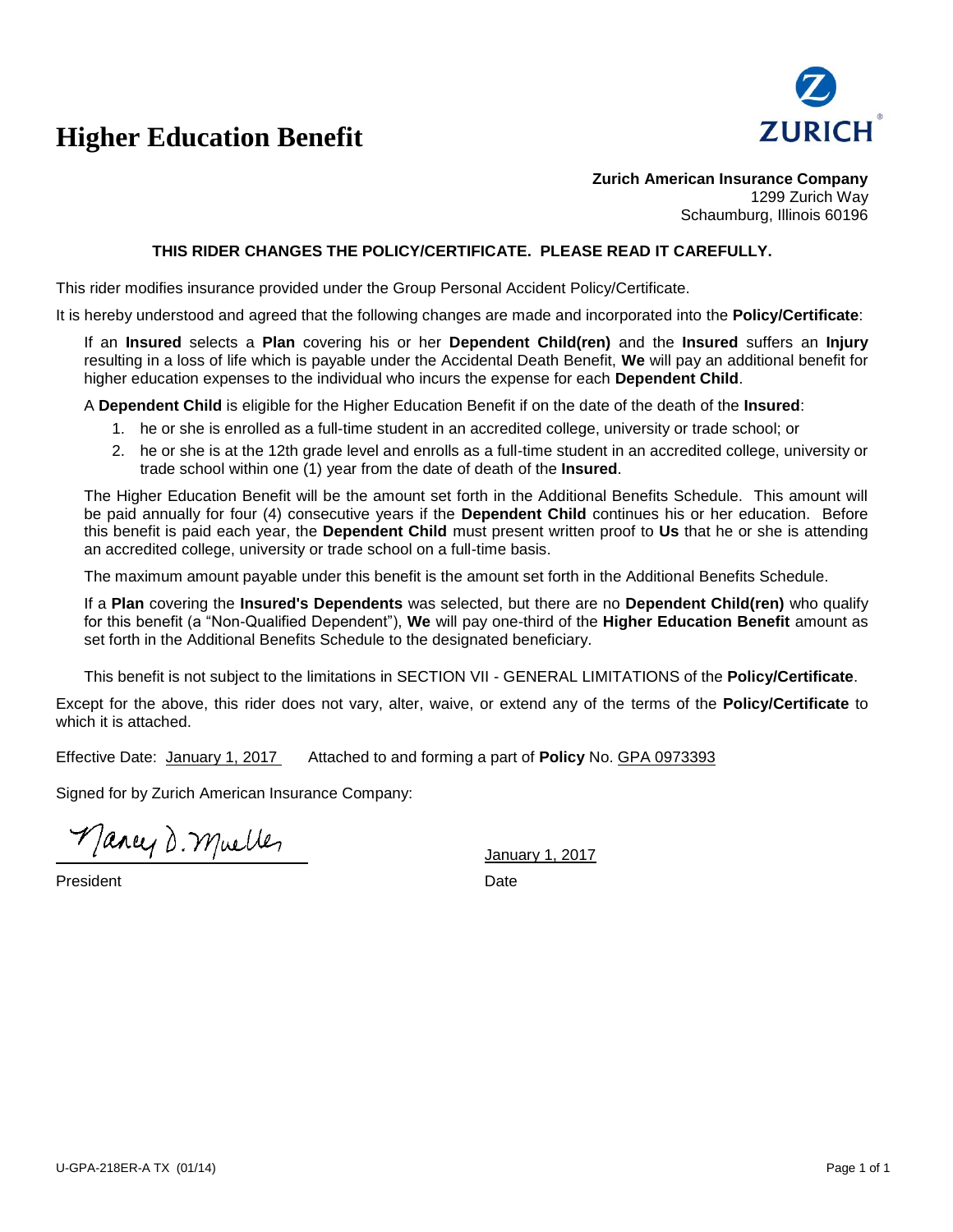

## **Home Alteration and Vehicle Modification Benefit**

**Zurich American Insurance Company** 1299 Zurich Way Schaumburg, Illinois 60196

#### **THIS RIDER CHANGES THE POLICY/CERTIFICATE. PLEASE READ IT CAREFULLY.**

This rider modifies insurance provided under the Group Personal Accident Policy/Certificate.

It is hereby understood and agreed that the following changes are made and incorporated into the **Policy/Certificate**:

If a **Covered Person** suffers an **Injury** resulting in a **Covered Loss**, which is payable under the applicable Accidental Dismemberment Benefit, **We** will pay an additional benefit for home alterations and/or vehicle modifications, provided:

- 1. the **Covered Person** is required to use a wheelchair to be ambulatory on a permanent basis; and
- 2. the **Injury** that caused the payment of the applicable Accidental Dismemberment Benefit is the same **Injury** that requires the **Covered Person** to need the wheelchair.

The amount **We** will pay will be equal to the one-time cost of:

- 1. home alterations to the **Covered Person's** primary residence to make it wheelchair accessible and habitable; and
- 2. vehicle modifications necessary to his or her motor vehicle to make the vehicle accessible or drivable.

Benefits will not be payable unless:

- 1. home alterations and/or vehicle modifications are made by a person or persons experienced in such home alterations and/or vehicle modifications, and are recommended by a recognized organization providing support and assistance to wheelchair users; and
- 2. proof of payment for the home alterations and/or vehicle modifications is provided to **Us**.

The maximum amount payable under all provisions of this benefit combined is the amount set forth in the Additional Benefits Schedule.

This benefit is not subject to the limitations in SECTION VII - GENERAL LIMITATIONS of the **Policy/Certificate**.

Except for the above, this rider does not vary, alter, waive, or extend any of the terms of the **Policy/Certificate** to which it is attached.

Effective Date: January 1, 2017 Attached to and forming a part of **Policy** No. GPA 0973393

Signed for by Zurich American Insurance Company:

Mancy D. Mueller

President Date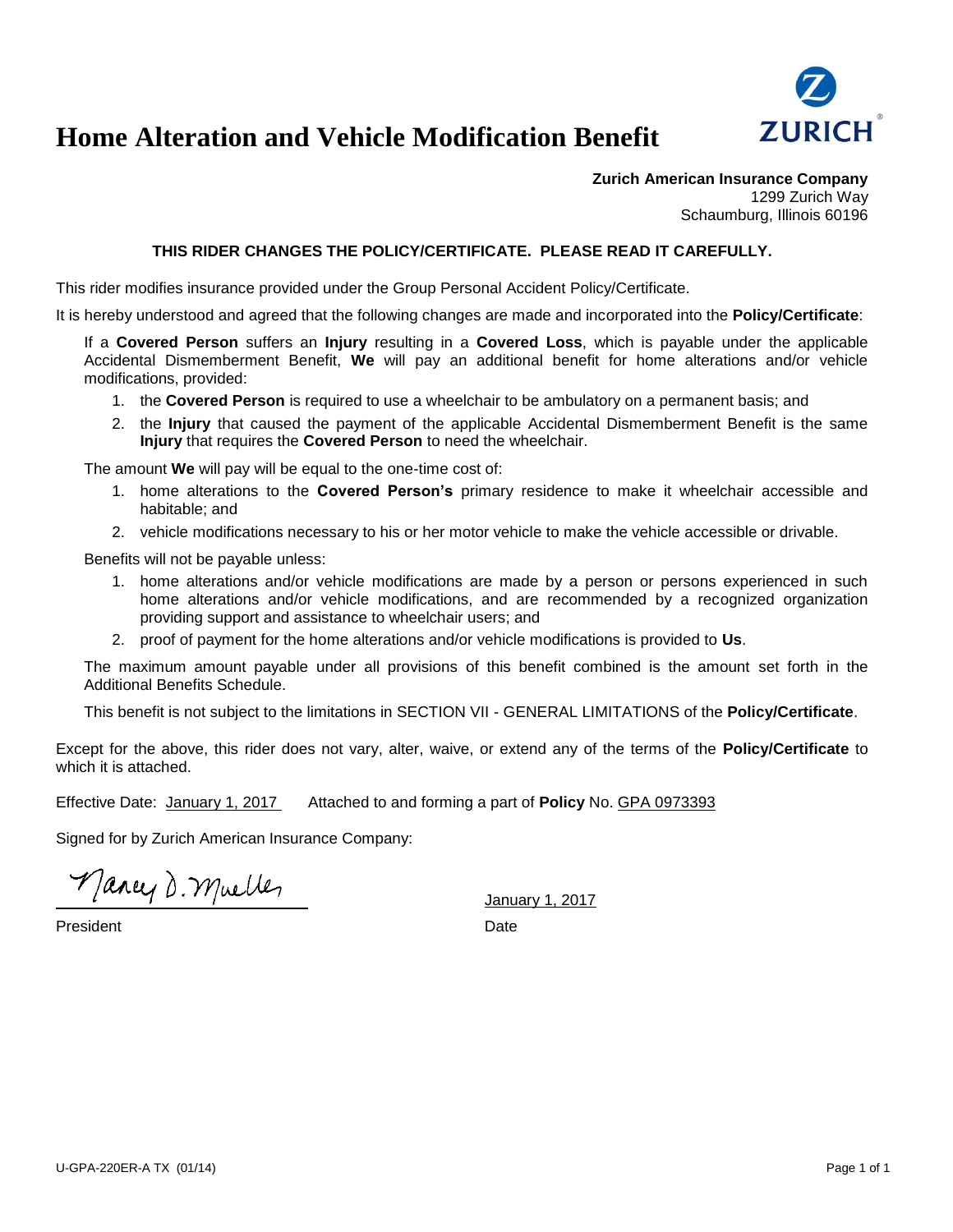## **Rehabilitation Benefit**



**Zurich American Insurance Company** 1299 Zurich Way Schaumburg, Illinois 60196

#### **THIS RIDER CHANGES THE POLICY/CERTIFICATE. PLEASE READ IT CAREFULLY.**

This rider modifies insurance provided under the Group Personal Accident Policy/Certificate.

It is hereby understood and agreed that the following changes are made and incorporated into the **Policy/Certificate**:

If a **Covered Person** suffers an **Injury** resulting in a **Covered Loss** which is payable under the applicable Accidental Dismemberment Benefit, **We** will pay an additional benefit for the **Reasonable and Customary** expenses actually incurred by the **Covered Person** for **Rehabilitation Training** as set forth in the Additional Benefits Schedule.

For purposes of this rider only, the following additional definitions apply:

**Rehabilitation Training** means a treatment program that:

- 1. is prescribed by a **Physician** prior to the provision of services;
- 2. is required due to the **Covered Person's Injury**; and
- 3. prepares the **Covered Person** for the same occupation or an occupation that he or she would not have engaged in except for the **Injury**.

**Reasonable and Customary** expenses means the common charges made by other health care providers in the same locality for the treatment furnished. If the common charges for a service cannot be determined due to the unusual nature of such service, **We** will determine the amount based upon:

- 1. the complexity involved;
- 2. the degree of professional skill required; and
- 3. any other pertinent factors.

This benefit is not subject to the limitations in SECTION VII - GENERAL LIMITATIONS of the **Policy/Certificate**.

Except for the above, this rider does not vary, alter, waive, or extend any of the terms of the **Policy/Certificate** to which it is attached.

Effective Date: January 1, 2017 Attached to and forming a part of **Policy** No. GPA 0973393

Signed for by Zurich American Insurance Company:

Mancy D. Muelles

January 1, 2017

**President** Date **Date**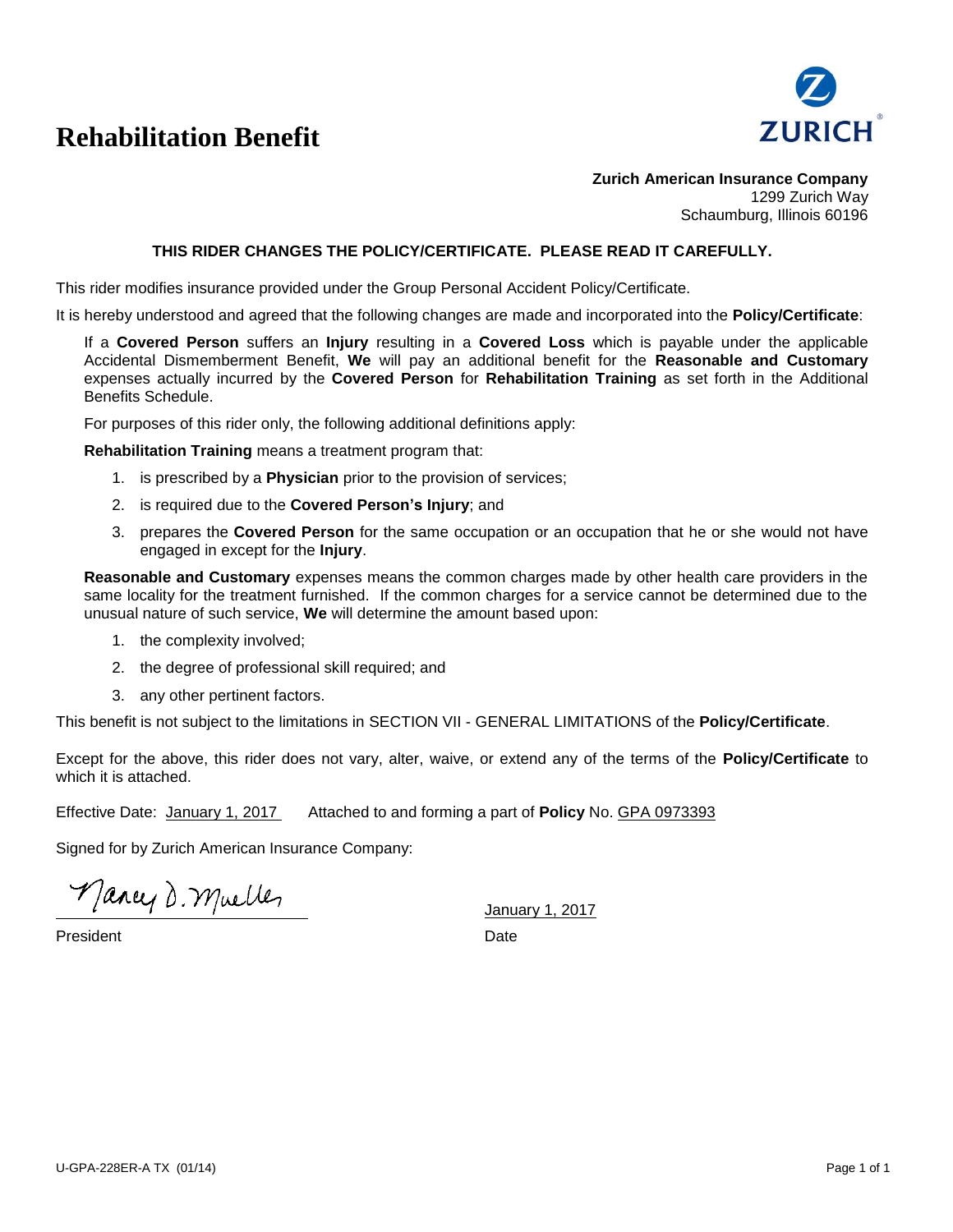## **Seat Belt/Air Bag Benefit**



**Zurich American Insurance Company** 1299 Zurich Way Schaumburg, Illinois 60196

#### **THIS RIDER CHANGES THE POLICY/CERTIFICATE. PLEASE READ IT CAREFULLY.**

This rider modifies insurance provided under the Group Personal Accident Policy/Certificate.

It is hereby understood and agreed that the following changes are made and incorporated into the **Policy/Certificate**:

If a **Covered Person** suffers an **Injury** resulting in a loss of life which is payable under the Accidental Death Benefit, as a direct result of an automobile **Accident**, **We** will pay an additional benefit as set forth in the Additional Benefits Schedule provided that the **Covered Person** was:

- 1. driving or riding as a passenger in any private passenger automobile designed for use primarily on public roads; and
- 2. wearing an original, equipped, factory installed or manufacturer authorized and unaltered seat belt, or lap and shoulder restraint at the time of the **Injury**.

Verification of the **Covered Person's** actual use of the seat belt or lap and shoulder restraints is required as follows:

- 1. in the official law enforcement report of the **Accident**, through certification by the investigating officers; or
- 2. by other proof submitted to **Us**.

An additional benefit as set forth in the Additional Benefit Schedule will be paid if the **Covered Person** was driving or riding as a passenger in a private passenger automobile with a manufacturer equipped air bags, provided the **Covered Person's** seat belt or lap and shoulder restraint was properly fastened at the time of the **Accident**. The proper functioning and/or deployment of the air bag must be certified in the official law enforcement report of the **Accident**, through certification by the investigating officers or by other proof submitted to **Us**.

This benefit is not subject to the limitations in SECTION VII - GENERAL LIMITATIONS of the **Policy/Certificate**.

Except for the above, this rider does not vary, alter, waive, or extend any of the terms of the **Policy/Certificate** to which it is attached.

Effective Date: January 1, 2017 Attached to and forming a part of **Policy** No. GPA 0973393

Signed for by Zurich American Insurance Company:

Mancy D. Muelles

President Date Date Date Date Date Date Date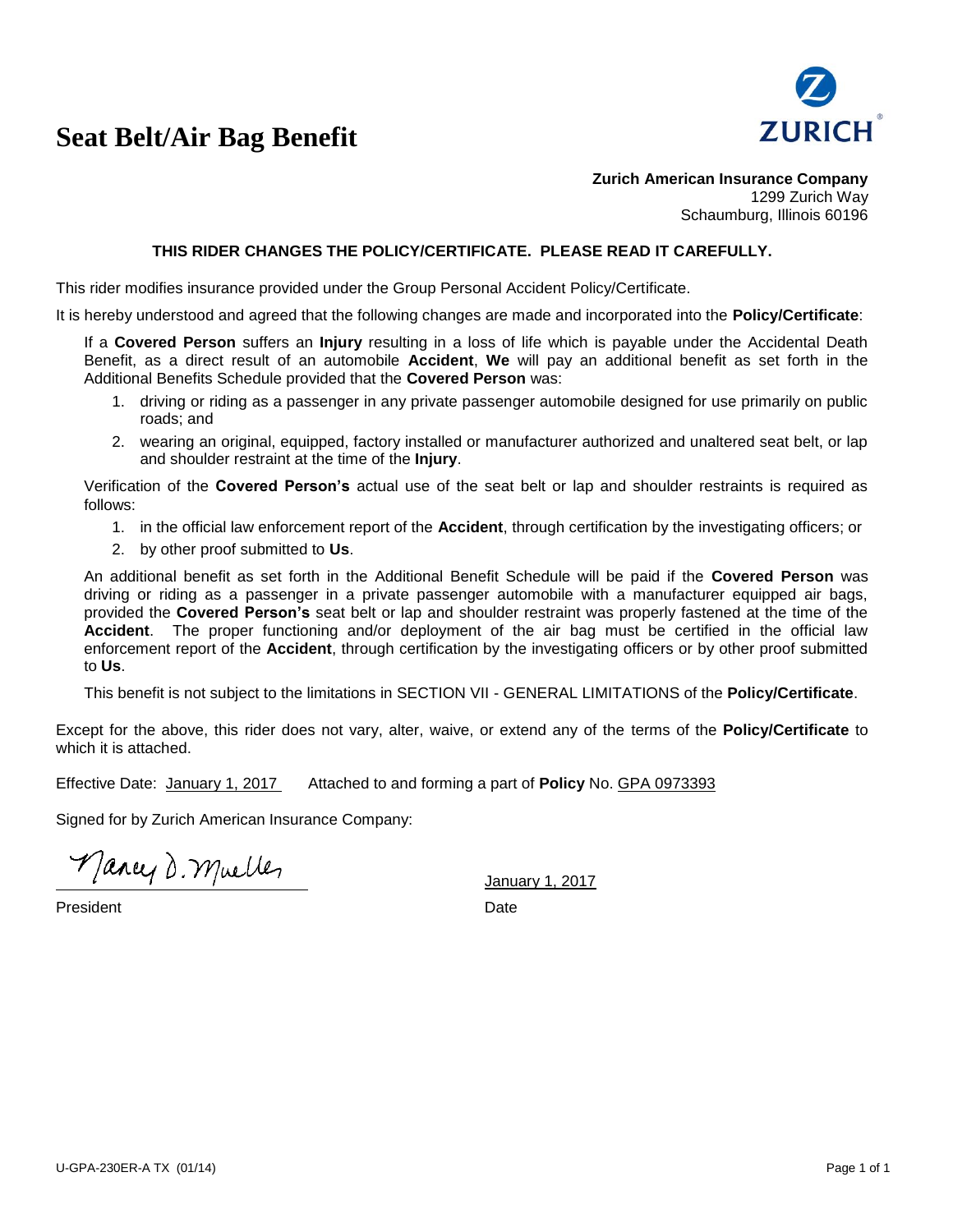

## **Spouse/Domestic Partner Retraining Benefit**

**Zurich American Insurance Company** 1299 Zurich Way Schaumburg, Illinois 60196

### **THIS RIDER CHANGES THE POLICY/CERTIFICATE. PLEASE READ IT CAREFULLY.**

This rider modifies insurance provided under the Group Personal Accident Policy/Certificate.

It is hereby understood and agreed that the following changes are made and incorporated into the **Policy/Certificate**:

If an **Insured** selects a **Plan** covering his or her **Spouse/Domestic Partner** and the **Insured** suffers an **Injury**  resulting in a loss of life which is payable under the Accidental Death Benefit, **We** will pay the amount set forth in the Additional Benefit Schedule to the **Insured's** covered **Spouse/Domestic Partner**, for the actual cost of any professional or trade-training program in which the covered **Spouse/Domestic Partner** enrolls, provided:

- 1. the purpose of the professional or trade-training program is to obtain an independent source of support and maintenance;
- 2. the professional or trade-training program is successfully completed within twelve (12) months from the death of the **Insured**; and
- 3. the professional or trade training program is licensed by the state.

This benefit is not subject to the limitations in SECTION VII - GENERAL LIMITATIONS of the **Policy/Certificate**.

Except for the above, this rider does not vary, alter, waive, or extend any of the terms of the **Policy/Certificate** to which it is attached.

Effective Date: January 1, 2017 Attached to and forming a part of **Policy** No. GPA 0973393

Signed for by Zurich American Insurance Company:

Mancy D. Muelles

President Date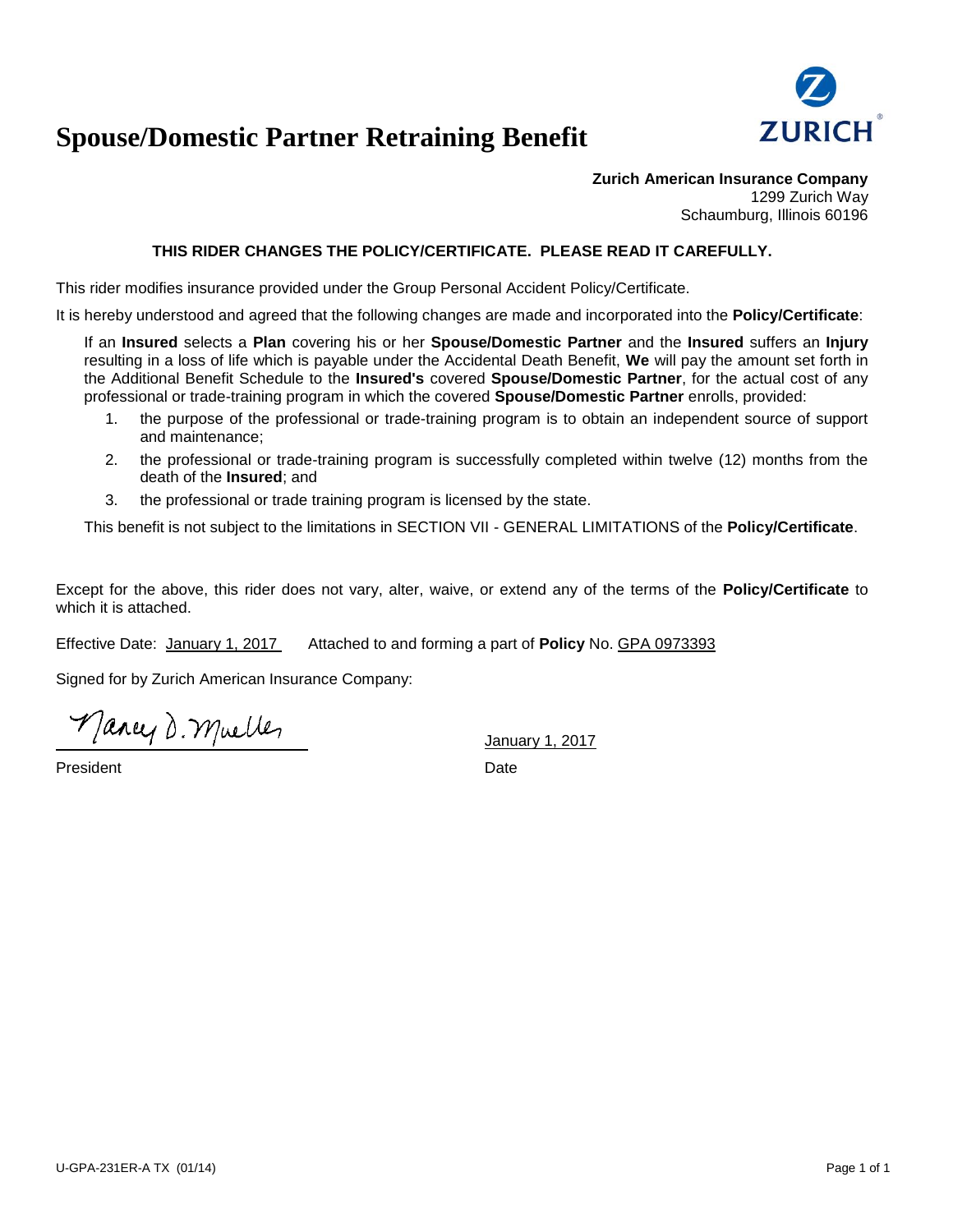

## **Therapeutic Counseling Benefit**

**Zurich American Insurance Company** 1299 Zurich Way Schaumburg, Illinois 60196

#### **THIS RIDER CHANGES THE POLICY/CERTIFICATE. PLEASE READ IT CAREFULLY.**

This rider modifies insurance provided under the Group Personal Accident Policy/Certificate.

It is hereby understood and agreed that the following changes are made and incorporated into the **Policy/Certificate**:

If an **Insured** selects a **Plan** covering his or her **Dependents** and the **Insured** or his or her covered **Dependents** suffers an **Injury** resulting in a loss of life or a **Covered Loss**, which is payable under the Accidental Death Benefit or applicable Accidental Dismemberment Benefit, and the **Insured** or his or her covered **Dependents** requires **Therapeutic Counseling**, **We** will reimburse the charges for such counseling, to the individual who incurs the expense, provided:

1. all terms and conditions of the **Policy** are met;

- 2. **Therapeutic Counseling** begins within ninety (90) days of the **Accident**; and
- 3. **Therapeutic Counseling** must be completed within one (1) year from the date of the **Covered Loss**.

The maximum amount payable under this benefit is the amount set forth in the Additional Benefits Schedule for **Therapeutic Counseling** for any one **Accident**.

For purposes of this rider only, the following additional definition applies:

**Therapeutic Counseling** means treatment or counseling provided by a licensed therapist or counselor who is registered or certified to provide psychological treatment or counseling.

This benefit is not subject to the limitations in SECTION VII - GENERAL LIMITATIONS of the **Policy/Certificate**.

Except for the above, this rider does not vary, alter, waive, or extend any of the terms of the **Policy/Certificate** to which it is attached.

Effective Date: January 1, 2017 Attached to and forming a part of **Policy** No. GPA 0973393

Signed for by Zurich American Insurance Company:

Mancy D. Muelles

President **Date**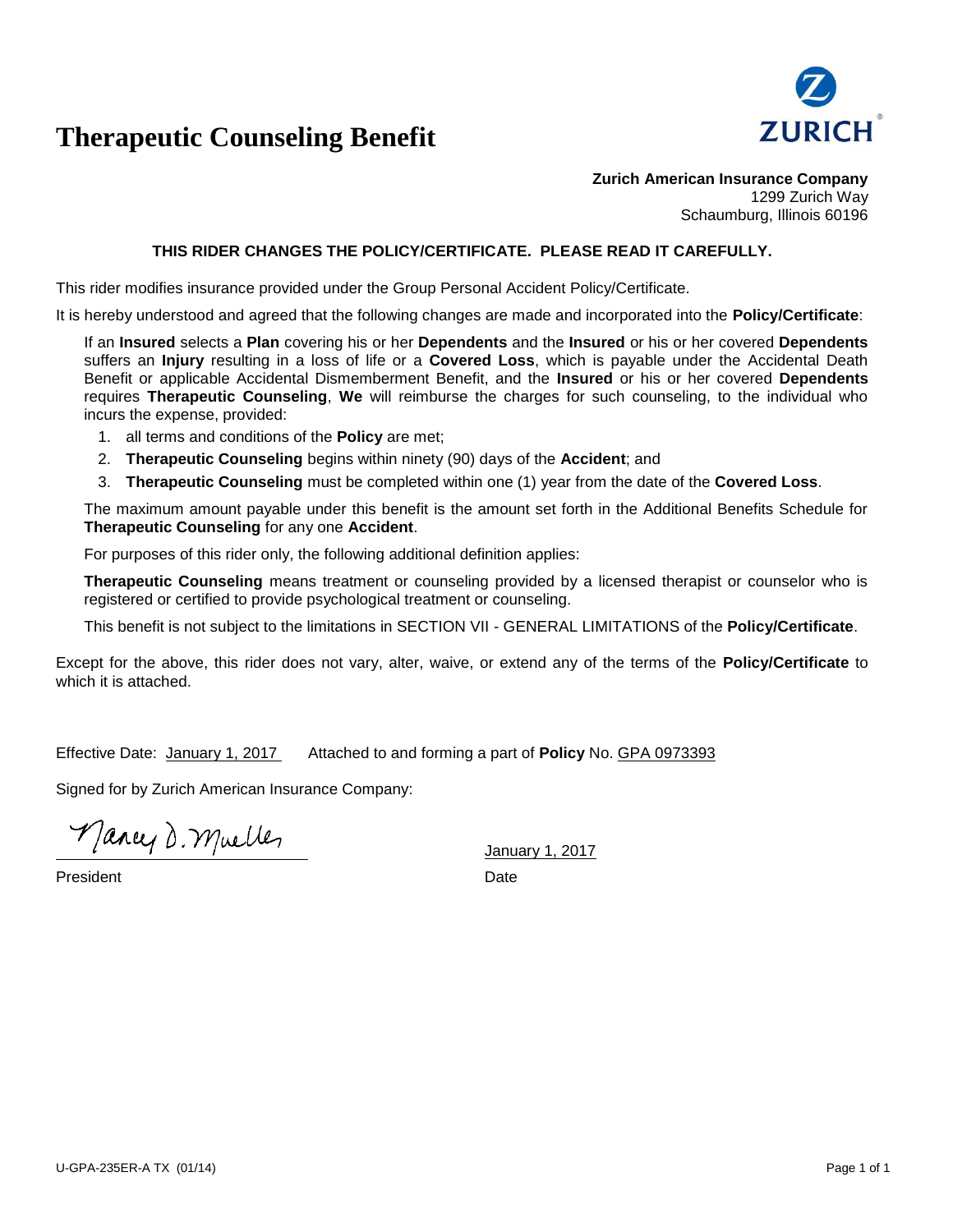## **Travel Assistance Benefit**



**Zurich American Insurance Company** 1299 Zurich Way Schaumburg, Illinois 60196

#### **THIS RIDER CHANGES THE POLICY/CERTIFICATE. PLEASE READ IT CAREFULLY.**

This rider modifies insurance provided under the Group Personal Accident Policy/Certificate.

It is hereby understood and agreed that the following changes are made and incorporated into the **Policy/Certificate**:

This Travel Assistance Benefit will apply to **Covered Persons** when they are traveling 100 miles or more from their **Principal Residence**. The transportation and/or services provided under this Travel Assistance Benefit must be preauthorized by **Us**. Under this **Policy**, the Travel Assistance Benefit consists of the following:

#### Medical Evacuation

If a **Covered Person** is **Injured** or **Ill** on a **Covered Trip** and is being treated in a hospital, medical facility, clinic, or by a medical provider which, based upon **Our** evaluation, cannot provide medical care which could treat the **Covered Person's** medical condition in accordance with generally accepted medical standards of the United States of America, Canada or Western Europe, **We** will arrange and pay the cost for the transport, including special personnel and/or equipment, of the **Covered Person** to the nearest hospital or medical facility which can provide such care. **We** must be contacted prior to the transport and **We** must pre-authorize the transport for benefits to be payable. No transport will be arranged for or covered without the prior recommendation of the attending **Physician**.

#### Medical Repatriation

If a **Covered Person** is **Injured** or **Ill** on a **Covered Trip** and has sufficiently recovered to travel with minimal risk to his or her health, such **Covered Person** shall be repatriated to his or her **Principal Residence** or to the country where he or she was assigned. **We** will arrange and pay the cost for the transport of the **Covered Person** on a nonscheduled commercial air flight or the additional reasonable expenses for the regularly scheduled air flight, including special personnel and/or equipment, if applicable. No transport will be arranged for or covered without the prior recommendation of the attending **Physician**. **We** must be contacted prior to the transport and **We** must pre-authorize the transport for benefits to be payable.

#### Non-Medical Repatriation

If a **Covered Person** is **Injured** or **Ill** on a **Covered Trip**, and has to be repatriated to his or her **Principal Residence**, or to the country where he or she was assigned, due to the **Injury** or **Illness**, **We** will pay the reasonable additional expenses to change the original travel date on the return flight and/or an upgrade in the seating. **We** must be contacted prior to making the change to the original travel date and/or an upgrade in the seating and **We** must preauthorize the transport for benefits to be payable.

#### Return of Remains

If a **Covered Person** dies while on a **Covered Trip**, **We** will make arrangements and pay the reasonable expenses for the local preparation of the body for transport (including cremation), travel clearances and authorizations, standard shipping container (not including urn or coffin) and transportation of the body or remains to its country of destination. **We** must be contacted prior to the preparation and transport, and **We** must pre-authorize the preparation and transport for benefits to be payable.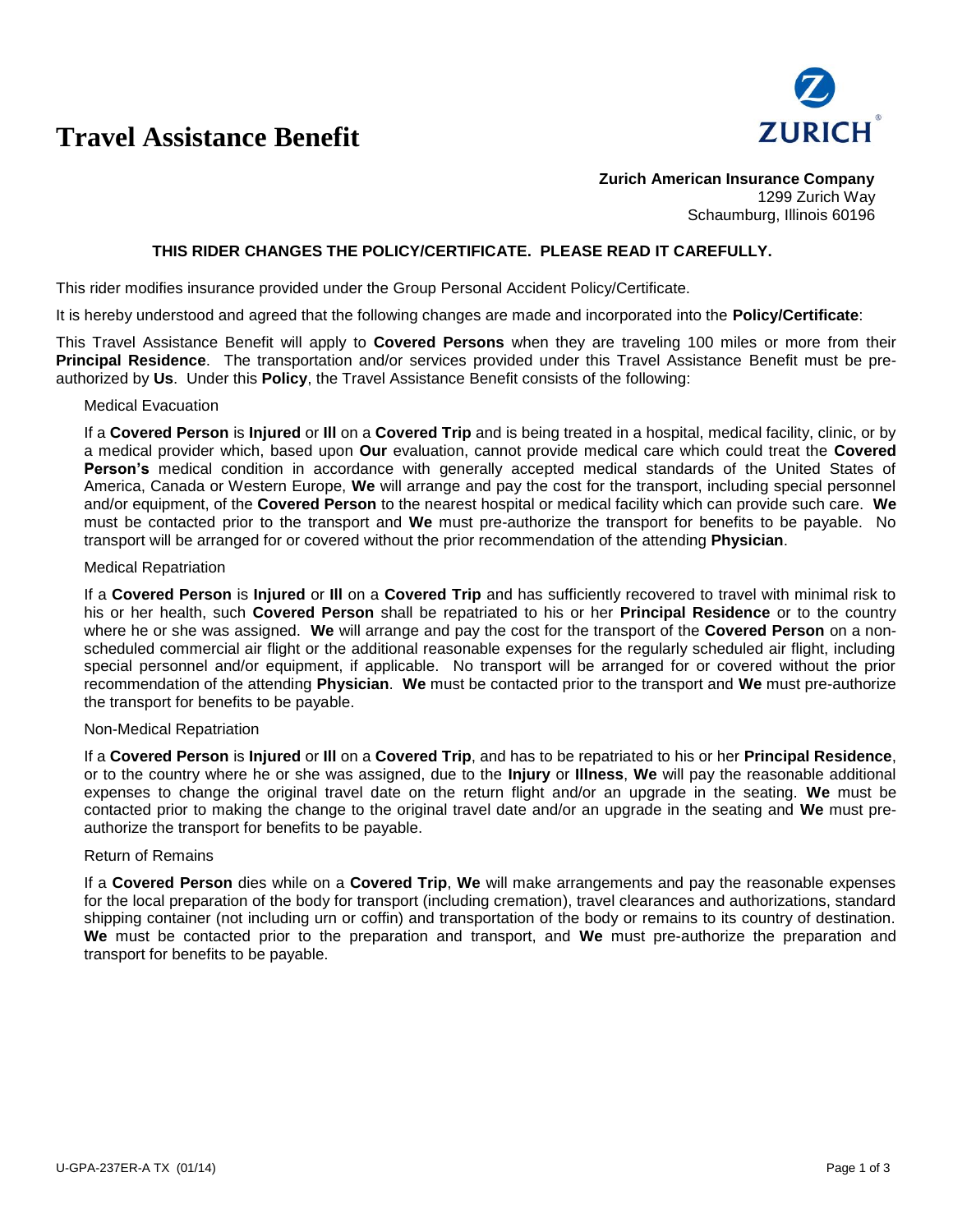#### Visit to Hospital

If a **Covered Person** is scheduled to be hospitalized for more than seven (7) consecutive days while on a **Covered Trip**, **We** will arrange for, and pay the cost of, a regularly scheduled round trip economy class air flight and accommodations (including hotel/lodging and meals; but excluding personal comfort or convenience items) of the person chosen by the **Covered Person** to visit the **Covered Person** while he or she is hospitalized. **We** must pre-authorize the transportation for this Visit to Hospital Benefit to be payable.

#### Return of Child

If a **Covered Person** is traveling with a **Dependent Child(ren)**, who is under nineteen (19) years of age or a **Dependent Child(ren)** who prior to age of nineteen (19) became incapable of self-sustaining employment by reason of mental retardation or physical handicap and remains chiefly dependent upon the **Covered Person** for support and maintenance, while on a **Covered Trip**, and due to the **Illness** or **Injury** to the **Covered Person** such **Dependent Child(ren)** was (were) left unattended, **We** will arrange and cover the cost of reasonable expenses to transport such **Dependent Child(ren**) to the location chosen by the **Covered Person**, including the reasonable expenses for an attendant, if applicable. **We** must be contacted prior to the transport, and **We** must pre-authorize the transport for benefits to be payable.

#### Return of Companion

If a **Covered Person** is traveling with a companion while on a **Covered Trip** and due to the **Illness** or **Injury** to the **Covered Person** the **Covered Person** cannot complete the **Covered Trip** as scheduled, **We** will arrange and pay the additional reasonable expenses to change the travel date of the companion's return flight. **We** must be contacted prior to making the change to the original travel date of the companion's return flight, and **We** must pre-authorize the transport for benefits to be payable.

For purposes of this rider only, the following additional definitions apply:

**Covered Trip** means when a **Covered Person** is traveling more than 100 miles from his or her **Principal Residence** and such travel is covered under the **Policy** and is not excluded under the Travel Assistance Exclusions in this rider.

**Illness** or **Ill** means a sickness or disease, which impairs normal functions of the body. **Illness**, as covered under this Travel Assistance Benefit is solely covered under this Travel Assistance Benefit, and in no way supersedes or modifies the other coverages provided under this **Policy**.

For purposes of this rider only, the following additional exclusions apply:

Travel Assistance Exclusions

**We** will not pay expenses if:

- 1. the **Covered Trip** was undertaken for the specific purpose of securing medical treatment;
- 2. the **Injuries** or **Illness** requiring medical services resulted from the **Covered Person** being under the influence of any controlled substance, unless such controlled substance was prescribed by a **Physician** and was taken in accordance with the prescribed dosage and in accordance with drug interaction warnings;
- 3. based upon **Our** review of a claim, **We** determine that the medical care in the hospital, medical facility, or clinic or by the medical provider was and would have been in accordance with generally accepted medical standards of the United States of America, Canada or Western Europe. **We** may request medical records, an independent physician review or similar items in making that determination;
- 4. based upon **Our** review of a claim, **We** determine that it was not **Medically Necessary** to transport the **Covered Person** to another hospital or medical facility. **We** may request medical records, an independent physician review or similar items in making that determination;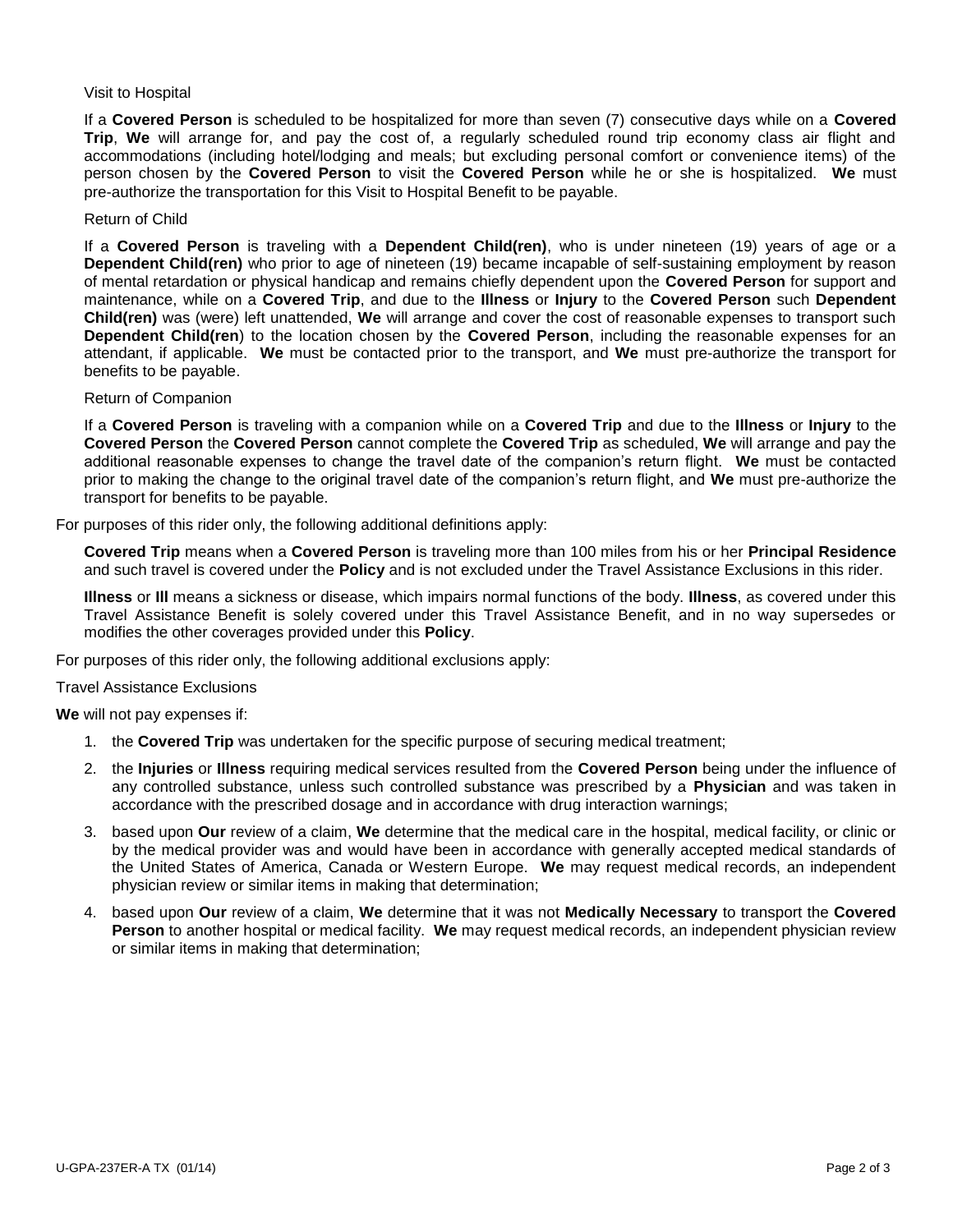- 5. the **Injuries** or **Illness** resulted in whole or in part from the **Covered Person** being intoxicated and operating a motorized vehicle. A **Covered Person** will be conclusively presumed to be intoxicated if on or about the time of the incident which required medical treatment, the level of alcohol in his or her blood exceeds the amount at which a person is presumed to be intoxicated if operating a motor vehicle in that jurisdiction. A report from a law enforcement officer, medical provider or similar report will be considered proof of the **Covered Person's** intoxication;
- 6. any local, state, country or international law prohibits the provision of the transportation or services provided for under this benefit. **We** will be fully and completely excused from performance and discharged from any contractual obligation.

For purposes of this rider only, the following additional condition applies:

Right of Recovery

**We** have the right to recover any benefits **We** have paid under this Travel Assistance Benefit if the **Covered Person** recovers any money from a third party for the expenses that were covered under this Travel Assistance Benefit. **We** will be reimbursed from such recovery, and **We** will have a lien against that recovery.

This amount is not subject to the limitations in SECTION VII - GENERAL LIMITATIONS of the **Policy/Certificate**.

Except for the above, this rider does not vary, alter, waive, or extend any of the terms of the **Policy/Certificate** to which it is attached.

Effective Date: January 1, 2017 Attached to and forming a part of **Policy** No. GPA 0973393

Signed for by Zurich American Insurance Company:

Mancy D. Muelles

President **Date**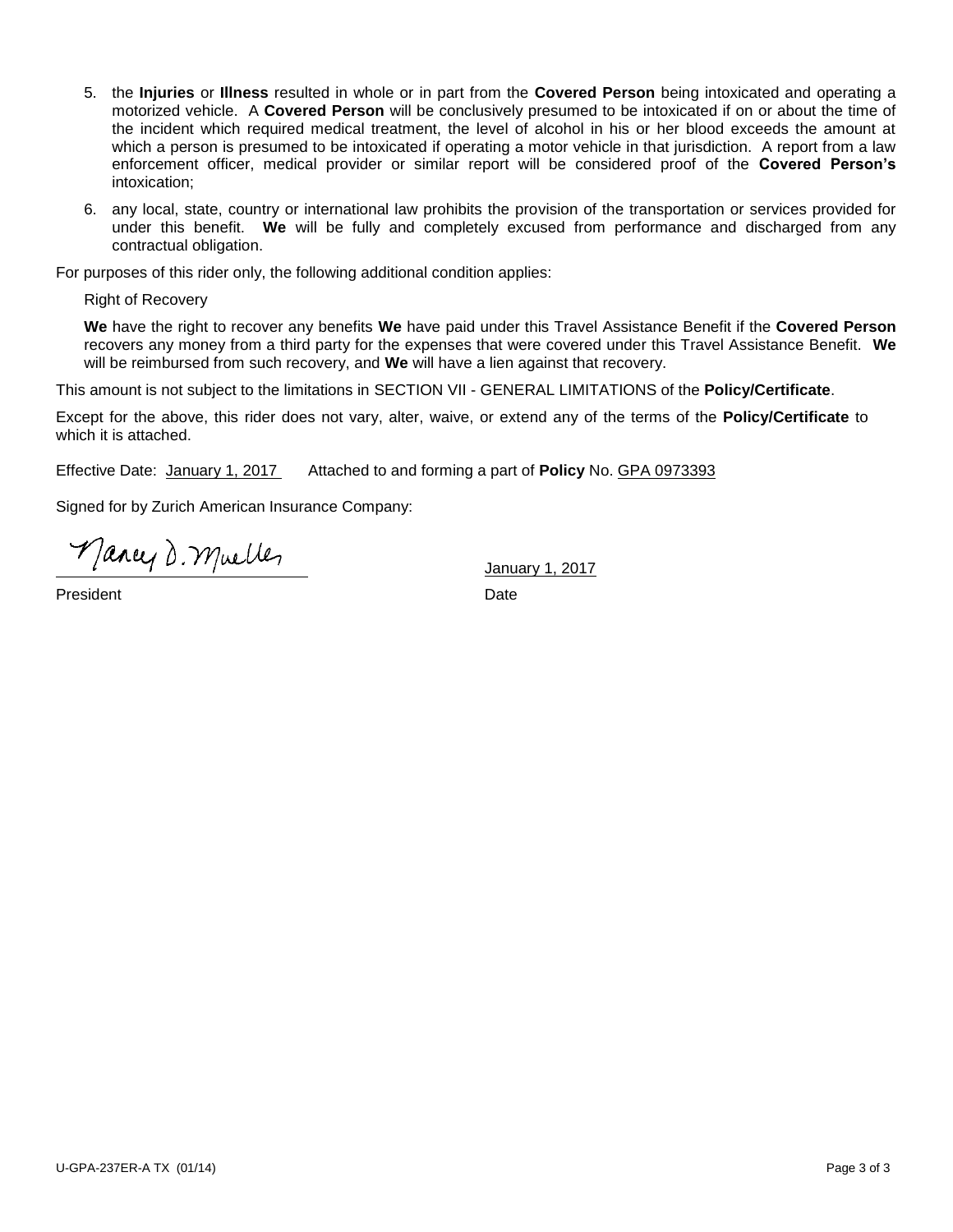### **IMPORTANT INFORMATION ABOUT COVERAGE UNDER THE TEXAS LIFE, ACCIDENT, HEALTH AND HOSPITAL SERVICE INSURANCE GUARANTY ASSOCIATION**

Texas law establishes a system, administered by the Texas Life, Accident, Health and Hospital Service Insurance Guaranty Association (the "Association"), to protect policyholders if their life or health insurance company fails to or cannot meet its contractual obligations. Only the policyholders of insurance companies which are members of the Association are eligible for this protection. However, even if a company is a member of the Association, protection is limited and policyholders must meet certain guidelines to qualify. (The law if found in the *Texas Insurance Code,*  Article 21.28-D.)

#### **BECAUSE OF STATUTORY LIMITATIONS ON POLICYHOLDER PROTECTION, IT IS POSSIBLE THAT THE ASSOCIATION MAY NOT COVER YOUR POLICY OR MAY NOT COVER YOUR POLICY IN FULL.**

#### **Eligibility for Protection by the Association**

When an insurance company which is a member of the Association is designated as impaired by the Texas Commissioner of Insurance, the Association provides coverage to policyholders who are:

- **residents of Texas** at the time that their insurance company is impaired;
- **residents of other states,** ONLY if the following conditions are met:
	- 1) the policyholder has a policy with a company based in Texas;
	- 2) the policyholder's state of residence has a similar guaranty association; and
	- 3) the policyholder is *not eligible* for coverage by the guaranty association of the policyholder's state of residence.

#### **Limits of Protection by the Association**

#### **Accident, Accident and Health, or Health Insurance:**

 For each individual covered under one or more policies: up to a total of \$500,000 for basic hospital, medicalsurgical, and major medical insurance, \$300,000 for disability or long term care insurance, or \$200,000 for other types of health insurance.

#### **Life Insurance:**

- Net cash surrender value or net cash withdrawal value up to a total of \$100,000, under one or more policies on any one life; or
- Death benefits up to a total of \$300,000 under one or more policies on any one life; or
- Total benefits up to a total of \$5,000,000 to any owner of multiple non-group life policies.

#### **Individual Annuities:**

Present value of benefits up to a total of \$250,000 under one or more policies on any one life.

#### **Group Annuities:**

- Present value of allocated benefits up to a total of \$250,000 on any one life; or
- Present value of unallocated benefits up to a total of \$5,000,000 for one contract holder regardless of the number of contracts.

#### **Aggregate Limit:**

 \$300,000 on any one life with the exception of the \$500,000 health insurance limit, the \$5,000,000 unallocated group annuity limit.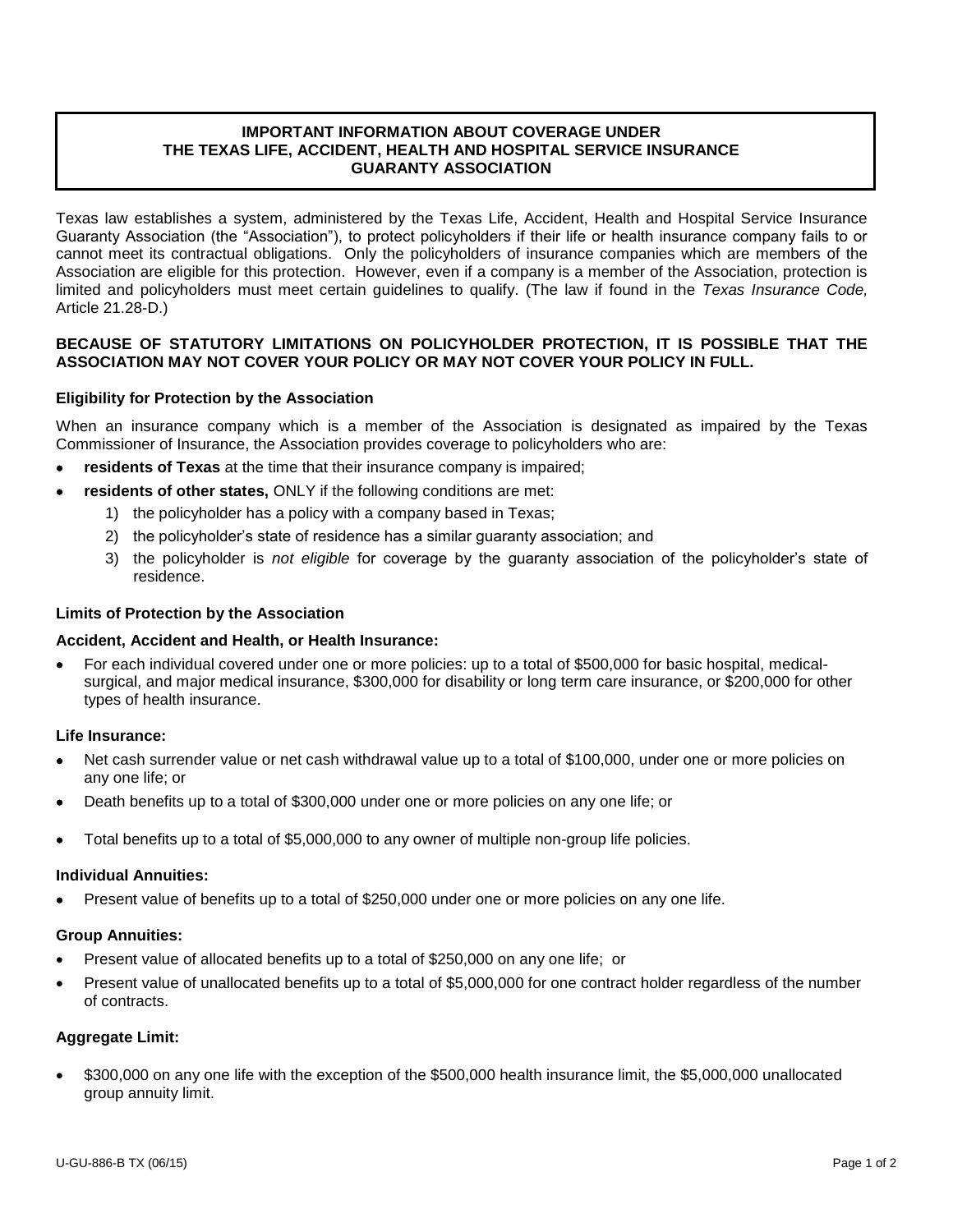### **Government Plans:**

 Present value annuity benefits, in aggregate, up to a total of \$250,000 including net cash surrender and net cash withdrawal values for individuals in a plan established under sections 401, 403(b), and 457 of the Internal Revenue code.

These limits are applied for each insolvent insurance company.

**THE INSURANCE COMPANY AND ITS AGENTS ARE PROHIBITED BY LAW FROM USING THE EXISTENCE OF THE ASSOCIATION FOR THE PURPOSES OF SALES, SOLICITATION, OR INDUCEMENT TO PURCHASE ANY FORM OF INSURANCE.**

**When you are selecting an insurance company, you should not rely on coverage by the Association. For additional questions on Association protection or general information about an insurance company, please use the following contact information.**

**Insurance Guaranty Association** 515 Congress Avenue, Suite 1875 **Austin, TX 78714-9104** Austin, TX 78714-9104 (800) 982-6362 or www.txlifega.org

Texas Life, Accident, and Health Texas Department of Insurance<br>
Insurance Guaranty Association<br>
Texas Department of Insurance Austin, TX 78701 (800) 252-3439 or www.tdi.texas.gov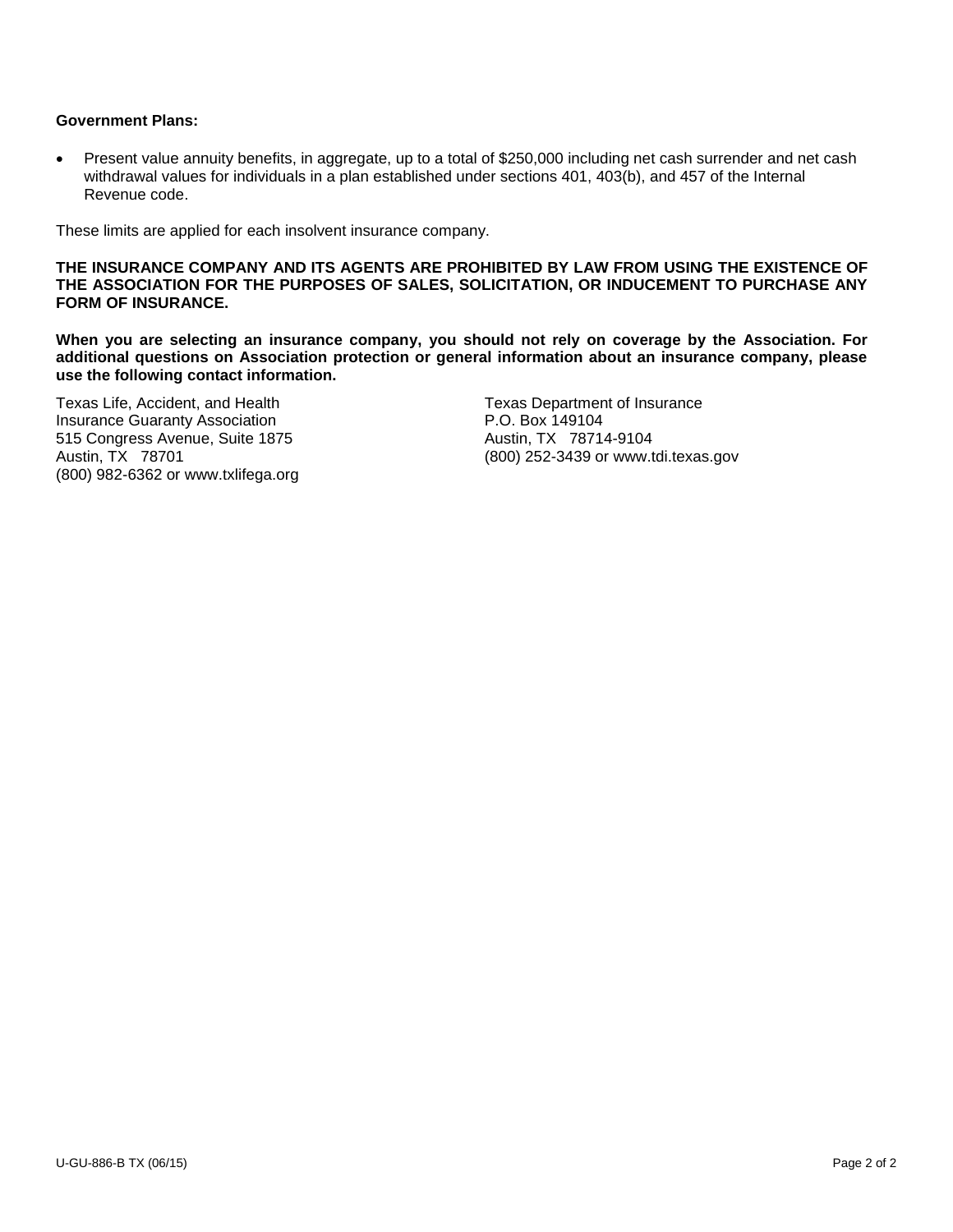# **SANCTIONS EXCLUSION ENDORSEMENT**



### **THIS ENDORSEMENT CHANGES THE POLICY. PLEASE READ IT CAREFULLY**

The following exclusion is added to the policy to which it is attached and supersedes any existing sanctions language in the policy, whether included in an Exclusion Section or otherwise:

#### SANCTIONS EXCLUSION

Notwithstanding any other terms under this policy, we shall not provide coverage nor will we make any payments or provide any service or benefit to any insured, beneficiary, or third party who may have any rights under this policy to the extent that such coverage, payment, service, benefit, or any business or activity of the insured would violate any applicable trade or economic sanctions law or regulation.

The term policy may be comprised of common policy terms and conditions, the declarations, notices, schedule, coverage parts, insuring agreement, application, enrollment form, and endorsements or riders, if any, for each coverage provided. Policy may also be referred to as contract or agreement.

We may be referred to as insurer, underwriter, we, us, and our, or as otherwise defined in the policy, and shall mean the company providing the coverage.

Insured may be referred to as policyholder, named insured, covered person, additional insured or claimant, or as otherwise defined in the policy, and shall mean the party, person or entity having defined rights under the policy.

These definitions may be found in various parts of the policy and any applicable riders or endorsements.

#### **ALL OTHER TERMS AND CONDITIONS OF THIS POLICY REMAIN UNCHANGED**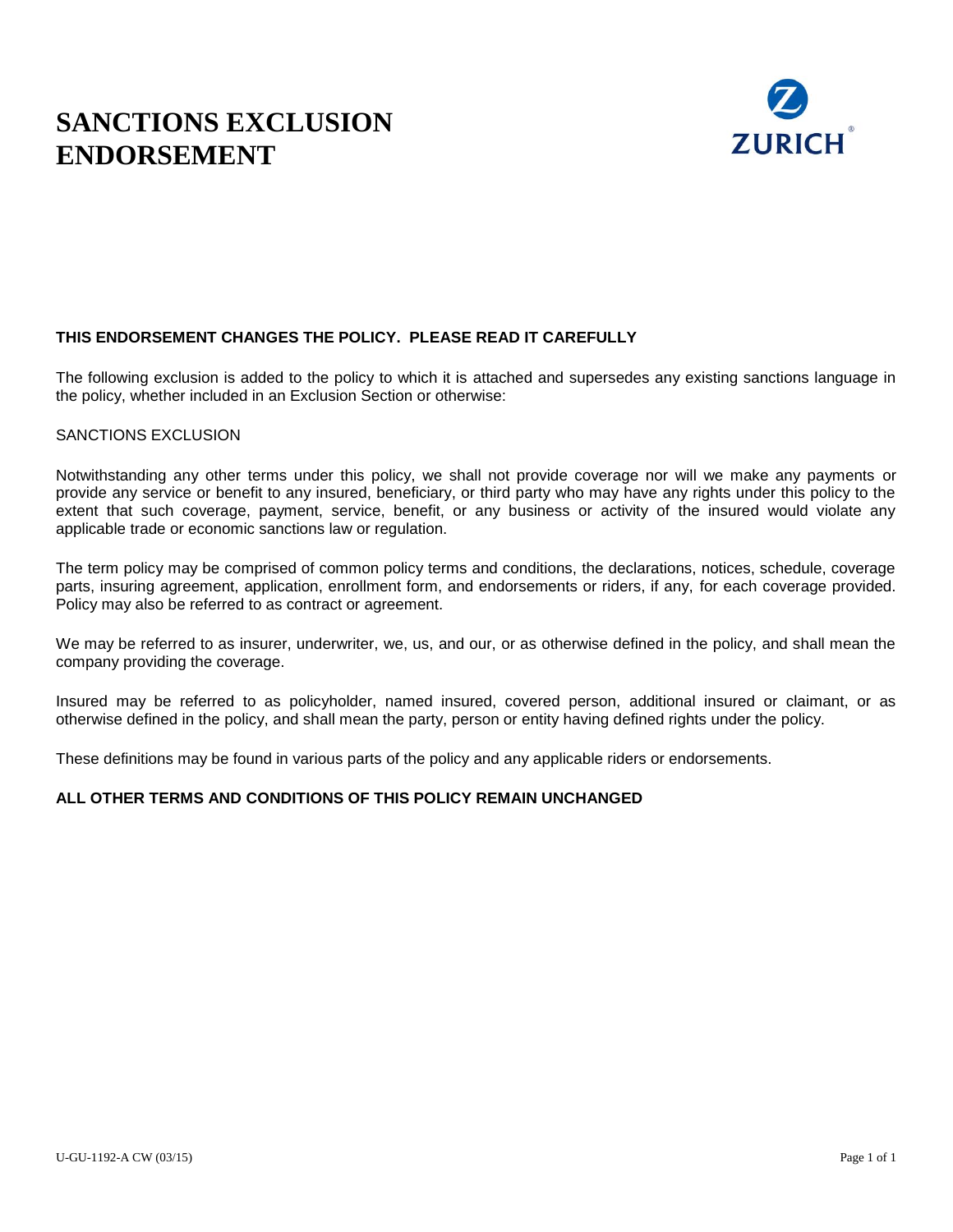

## *Privacy Notice*

#### *We Take Important Steps to Protect the Personal Information We Collect About You*

#### *Dear Customer: rev. October 2016*

We care about your privacy. That is why we believe in your right to know what nonpublic personal information we collect about you and what we do with that information. This Privacy Notice describes the nonpublic personal information we collect about you and how we handle the information as it relates to individuals who either own or are covered by insurance we issue, or who use other financial products or services we provide.

| <b>Overview</b>                                                         | UNDERSTANDING HOW WE USE YOUR PERSONAL INFORMATION                                                                                                                                                                                                                                                                                                                                                                                                                                                                                                                                                                                                                                                                                                                                                              |
|-------------------------------------------------------------------------|-----------------------------------------------------------------------------------------------------------------------------------------------------------------------------------------------------------------------------------------------------------------------------------------------------------------------------------------------------------------------------------------------------------------------------------------------------------------------------------------------------------------------------------------------------------------------------------------------------------------------------------------------------------------------------------------------------------------------------------------------------------------------------------------------------------------|
| Why are you<br>receiving this<br>Notice?                                | Financial institutions, which include the Company, choose how they share your personal nonpublic<br>information. Federal and state law gives consumers the right to limit some but not all sharing of that<br>information. Federal law also requires us to tell you how we collect, share and safeguard your<br>nonpublic personal information. You are receiving this Privacy Notice because our records show<br>either that you are the owner of an insurance policy or you are (or are authorized to act on behalf of)<br>a current insured, future beneficiary and/or claimant under a policy, product or services issued by the<br>Company.                                                                                                                                                                |
|                                                                         |                                                                                                                                                                                                                                                                                                                                                                                                                                                                                                                                                                                                                                                                                                                                                                                                                 |
| What types of<br>Information do<br>we collect?                          | The types of nonpublic personal information we collect and share depend on the product or service<br>you have with us. For example, this information can include:                                                                                                                                                                                                                                                                                                                                                                                                                                                                                                                                                                                                                                               |
|                                                                         | Information about you we receive from you on applications or other forms, such as your<br>name, address, telephone number, date of birth, your social security number, employment<br>information, information about your income, medical information;<br>Information about your transactions with the Company and its affiliates;<br>$\bullet$<br>Information about your claims history;<br>$\bullet$<br>Data from insurance support organizations, government agencies, insurance information<br>sharing bureaus;<br>Property information and similar data about you or your property; and<br>Information we receive from a consumer reporting agency, such as a credit report.<br>When your relationship with us ends, we may continue to share information about you as described<br>in this Privacy Notice. |
|                                                                         | WE SHARE YOUR NONPUBLIC PERSONAL INFORMATION IN THE COURSE OF                                                                                                                                                                                                                                                                                                                                                                                                                                                                                                                                                                                                                                                                                                                                                   |
| What do we do with the<br>nonpublic personal<br>information we collect? | SUPPORTING YOUR INSURANCE COVERAGE OR NON-INSURANCE PRODUCTS OR<br>SERVICES, AS AUTHORIZED BY LAW, OR WITH YOUR CONSENT. THIS INCLUDES<br>SHARING, AS PERMITTED BY LAW, YOUR NONPUBLIC PERSONAL INFORMATION WITH<br>AFFILIATED PARTIES AND NONAFFILIATED THIRD PARTIES, AS APPLICABLE, IN THE<br>COURSE OF SUPPORTING YOUR INSURANCE COVERAGE OR NON-INSURANCE<br>PRODUCTS. IN THE SECTION BELOW, WE LIST THE REASONS WE CAN SHARE YOUR<br>NONPUBLIC PERSONAL INFORMATION, WHETHER WE ACTUALLY SHARE YOUR<br>NONPUBLIC PERSONAL INFORMATION, AND WHETHER YOU CAN OPT OUT OF THIS                                                                                                                                                                                                                                |

TO OPT IN TO ALLOWING THIS SHARING).

SHARING (OR IF YOU ARE A RESIDENT OF VERMONT, WHETHER YOU HAVE THE RIGHT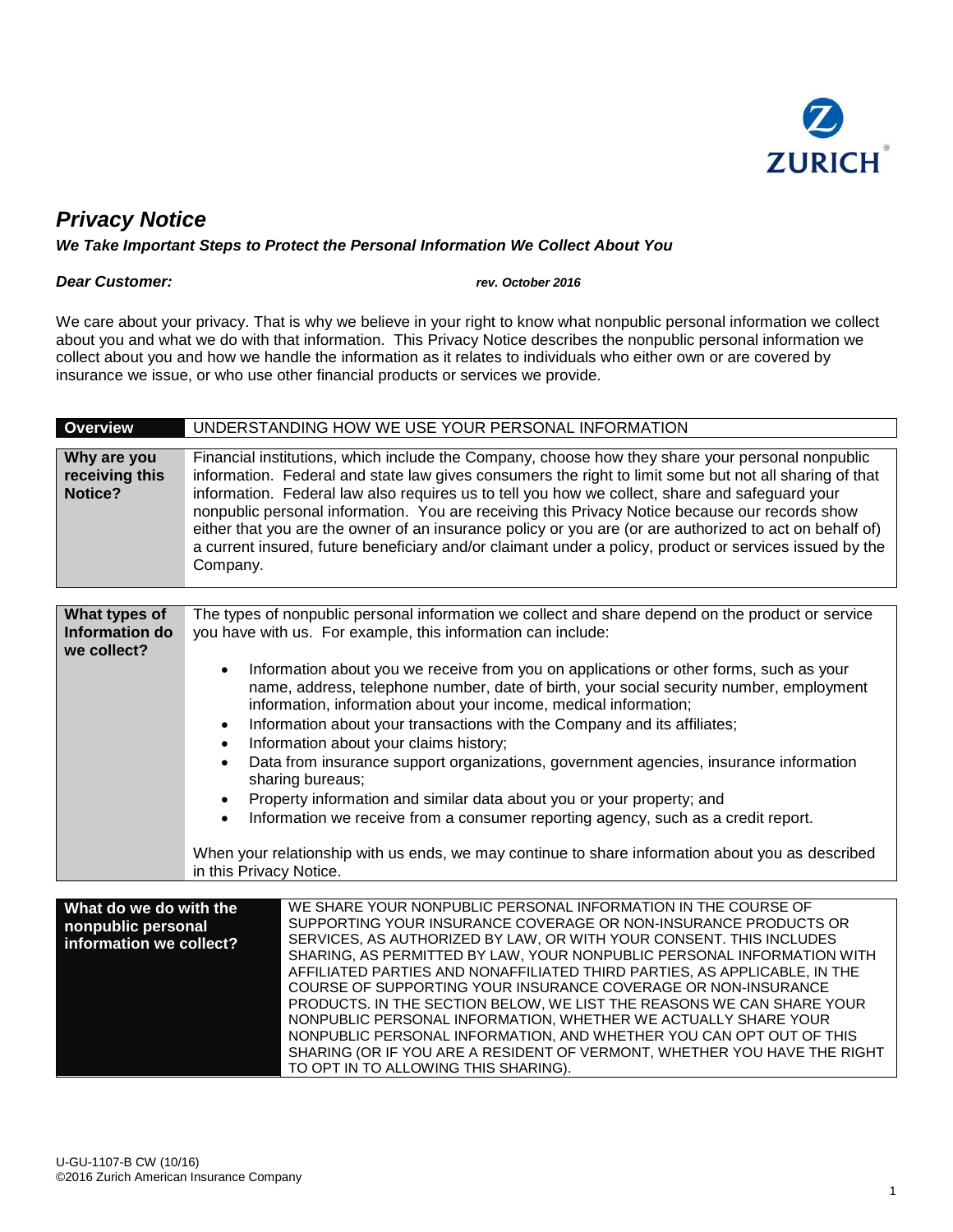| Reasons we may share your personal information                                                                                                                                                                        | <b>Does Company</b><br>Share? | Can you opt out of this<br>sharing or limit this sharing<br>or is your authorization<br>required for this sharing? |
|-----------------------------------------------------------------------------------------------------------------------------------------------------------------------------------------------------------------------|-------------------------------|--------------------------------------------------------------------------------------------------------------------|
| For our everyday business purposes – to affiliates and non-<br>affiliates to process your transactions, administer insurance<br>coverage, products or services, maintain your account and<br>report to credit bureaus | Yes                           | <b>No</b>                                                                                                          |
| For our marketing purposes or for joint marketing with<br>other financial companies                                                                                                                                   | No                            | We don't share                                                                                                     |
| For our affiliates' everyday business purposes -                                                                                                                                                                      |                               |                                                                                                                    |
| transaction and experience information                                                                                                                                                                                | Yes                           | No.                                                                                                                |
| For our affiliates' everyday business purposes -<br>creditworthiness                                                                                                                                                  | No                            | <b>No</b>                                                                                                          |
| For our affiliates to market to you                                                                                                                                                                                   | Yes                           | No                                                                                                                 |
| For non-affiliates to market to you                                                                                                                                                                                   | <b>No</b>                     | We don't share                                                                                                     |

| <b>Collecting and safeguarding information</b>                                          |                                                                                                                                                                                                                                                                                                                                                                                                                                                                                                                                                                                                                                                                                                                                                                                                                                                                                                                                                                                                                                                                                                                                                                                                                                                                                                                                                                                |  |
|-----------------------------------------------------------------------------------------|--------------------------------------------------------------------------------------------------------------------------------------------------------------------------------------------------------------------------------------------------------------------------------------------------------------------------------------------------------------------------------------------------------------------------------------------------------------------------------------------------------------------------------------------------------------------------------------------------------------------------------------------------------------------------------------------------------------------------------------------------------------------------------------------------------------------------------------------------------------------------------------------------------------------------------------------------------------------------------------------------------------------------------------------------------------------------------------------------------------------------------------------------------------------------------------------------------------------------------------------------------------------------------------------------------------------------------------------------------------------------------|--|
| How often does the<br>Company notify me about<br>their practices?                       | We must notify you about our sharing practices when you receive your policy, open an<br>account or purchase a service, and each year while you are a customer, or when<br>significant or legal changes require a revision.                                                                                                                                                                                                                                                                                                                                                                                                                                                                                                                                                                                                                                                                                                                                                                                                                                                                                                                                                                                                                                                                                                                                                     |  |
| Why and how does the<br><b>Company collect my</b><br>nonpublic personal<br>information? | We collect nonpublic personal information when you apply for insurance or file an<br>insurance claim to help us provide you with our insurance products and services, and<br>determine your insurability or other eligibility. We may also ask you and others for<br>information to help us verify your identity in order to prevent money laundering and<br>terrorism. We collect personal information from:<br>Applications, forms and telephone, web site or written contact with you. This<br>$\bullet$<br>information can include social security number, driver's license number and income.<br>Your transaction(s) with us, our affiliates and other non-affiliated third parties.<br>$\bullet$<br>Transactional information includes such things as your insurance coverage,<br>premiums, claims and payment history. Non-affiliated third parties may include<br>appraisers, investigators, insurance companies, etc.<br>Information from physicians, hospitals and other medical providers. We collect this<br>$\bullet$<br>information only in connection with the issuance of individual or group insurance<br>policies on your life or health, and with the processing and adjustment of claims<br>under that insurance.<br>Information in a report prepared by an insurance support organization may be retained<br>by that organization and provided to others. |  |
| What nonpublic personal<br>information does the<br><b>Company disclose?</b>             | We may provide to an affiliated or non-affiliated party the same nonpublic personal<br>information listed above in the section entitled, "What information do we collect?".                                                                                                                                                                                                                                                                                                                                                                                                                                                                                                                                                                                                                                                                                                                                                                                                                                                                                                                                                                                                                                                                                                                                                                                                    |  |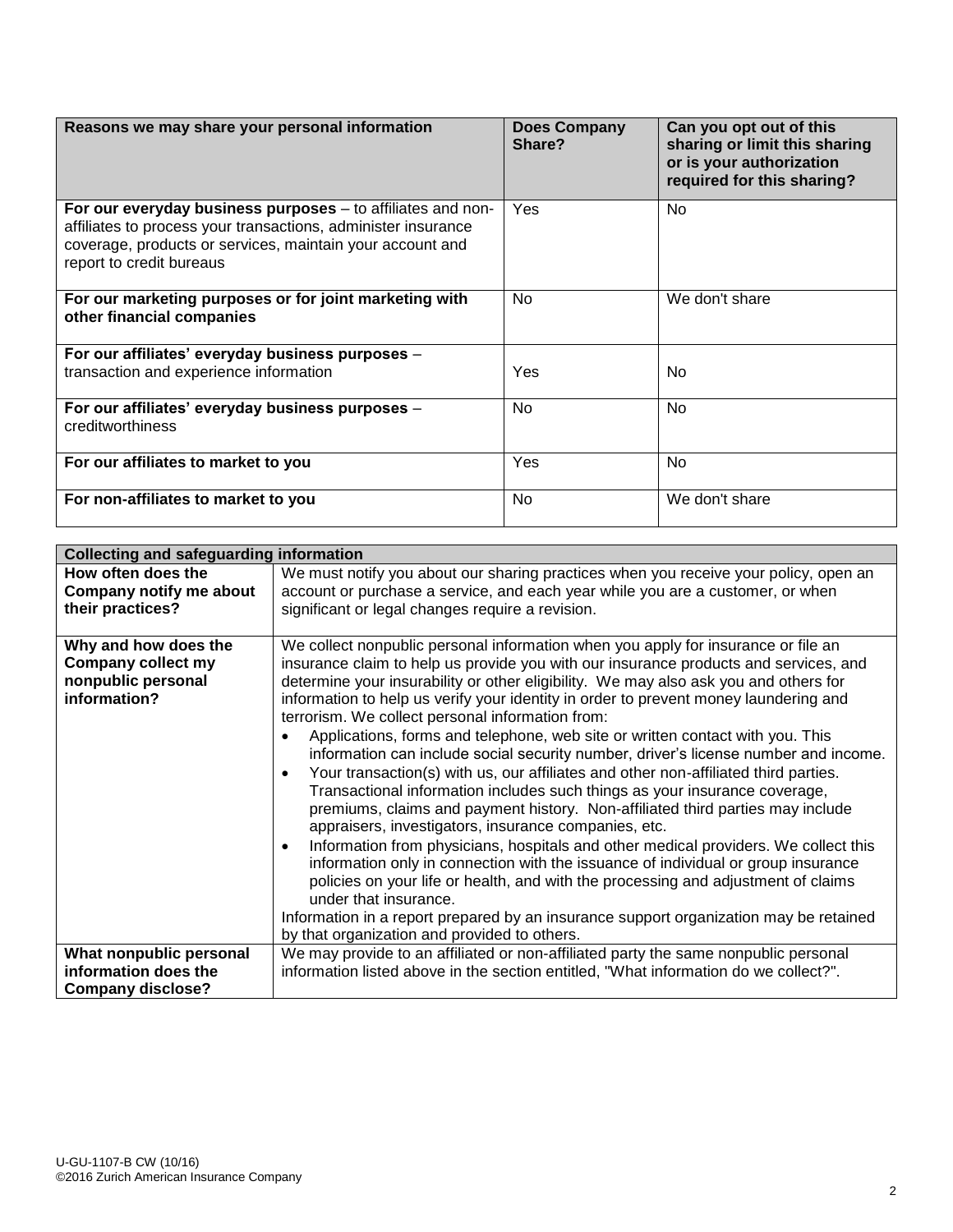| How does the Company   | Employees who have access to your nonpublic personal information are required to      |
|------------------------|---------------------------------------------------------------------------------------|
| safeguard my nonpublic | maintain and protect the confidentiality of that information. Access to your personal |
| personal information?  | information may be needed to conduct business on your behalf or to service your       |
|                        | insurance coverage. In addition, we maintain physical, electronic and procedural      |
|                        | measures to protect your personal information in compliance with applicable laws and  |
|                        | regulatory standards.                                                                 |

#### **FOR RESIDENTS OF ARIZONA, CALIFORNIA, CONNECTICUT, GEORGIA, ILLINOIS, MAINE, MASSACHUSETTS, MINNESOTA, MONTANA, NEW JERSEY, NEVADA, NORTH CAROLINA, OHIO, OREGON, OR VIRGINIA:**

#### **You have the following individual rights under state law:**

**Key words and phrases** TERMS YOU SHOULD KNOW

Except for certain documents related to claims and lawsuits, you have the right to access the recorded personal information that we have collected about you which we reasonably can locate and retrieve. To access your recorded personal information you must submit a written request reasonably describing the information you seek, and send your written request to: Privacy Office via mail (Zurich – Privacy Office, 1299 Zurich Way, Schaumburg, IL 60196) or via email at privacy.office@zurichna.com. If you would like a copy of your recorded personal information that we reasonably can locate and retrieve, we may charge you a reasonable fee to cover the costs incurred in providing you a copy of the recorded information. If you request medical records, we may elect to supply that information to you through your designated medical professional. We may also direct you to a consumer reporting agency to obtain certain consumer report information.

Generally, most of the recorded nonpublic personal information we collect about you and have in our possession is from policy applications or enrollment forms you submit to obtain our products and services, and is reflected in your statements and other documentation you receive from us. If you believe that the personal information we have about you in our records is incomplete or inaccurate, please let us know at once in writing, and we will investigate and correct any errors we find.

You also have the right to request the correction, amendment, or deletion of recorded personal information about you that we have in our possession. You must make your request in writing and send your written request to: Privacy Office via mail (Zurich – Privacy Office, 1299 Zurich Way, Schaumburg, IL 60196) or via email at privacy.office@zurichna.com.

**FOR RESIDENTS OF MASSACHUSETTS ONLY:** You may ask in writing for the specific reasons for an adverse underwriting decision. An adverse underwriting decision is where we decline your application for insurance, offer to insure you at a higher than standard rate or terminate your coverage.

|                                      | <b>INTERNATIONAL PROGRAMMENT CONTROLLER INTO THE STATE OF THE STATE OF THE STATE OF THE STATE OF THE STATE OF THE STATE OF THE STATE OF THE STATE OF THE STATE OF THE STATE OF THE STATE OF THE STATE OF THE STATE OF THE STATE </b>                                                                                                                                                                                                                              |
|--------------------------------------|-------------------------------------------------------------------------------------------------------------------------------------------------------------------------------------------------------------------------------------------------------------------------------------------------------------------------------------------------------------------------------------------------------------------------------------------------------------------|
|                                      |                                                                                                                                                                                                                                                                                                                                                                                                                                                                   |
| <b>Definitions</b>                   |                                                                                                                                                                                                                                                                                                                                                                                                                                                                   |
| <b>Everyday business</b><br>purposes | The actions necessary for financial companies like the Company to conduct business and<br>manage customer accounts, such as:<br>Processing transactions, mailing and auditing services<br>Administering insurance coverage, product, services or claims<br>Providing information to credit bureaus<br>Protecting against fraud<br>Responding to court/governmental orders or subpoenas and legal investigations<br>Responding to insurance regulatory authorities |
| <b>Affiliates</b>                    | Financial or nonfinancial companies related by common ownership or control.<br>Company affiliates include insurance and non-insurance companies under common<br>ownership with the Company and that provide insurance and non-insurance products<br>or services.                                                                                                                                                                                                  |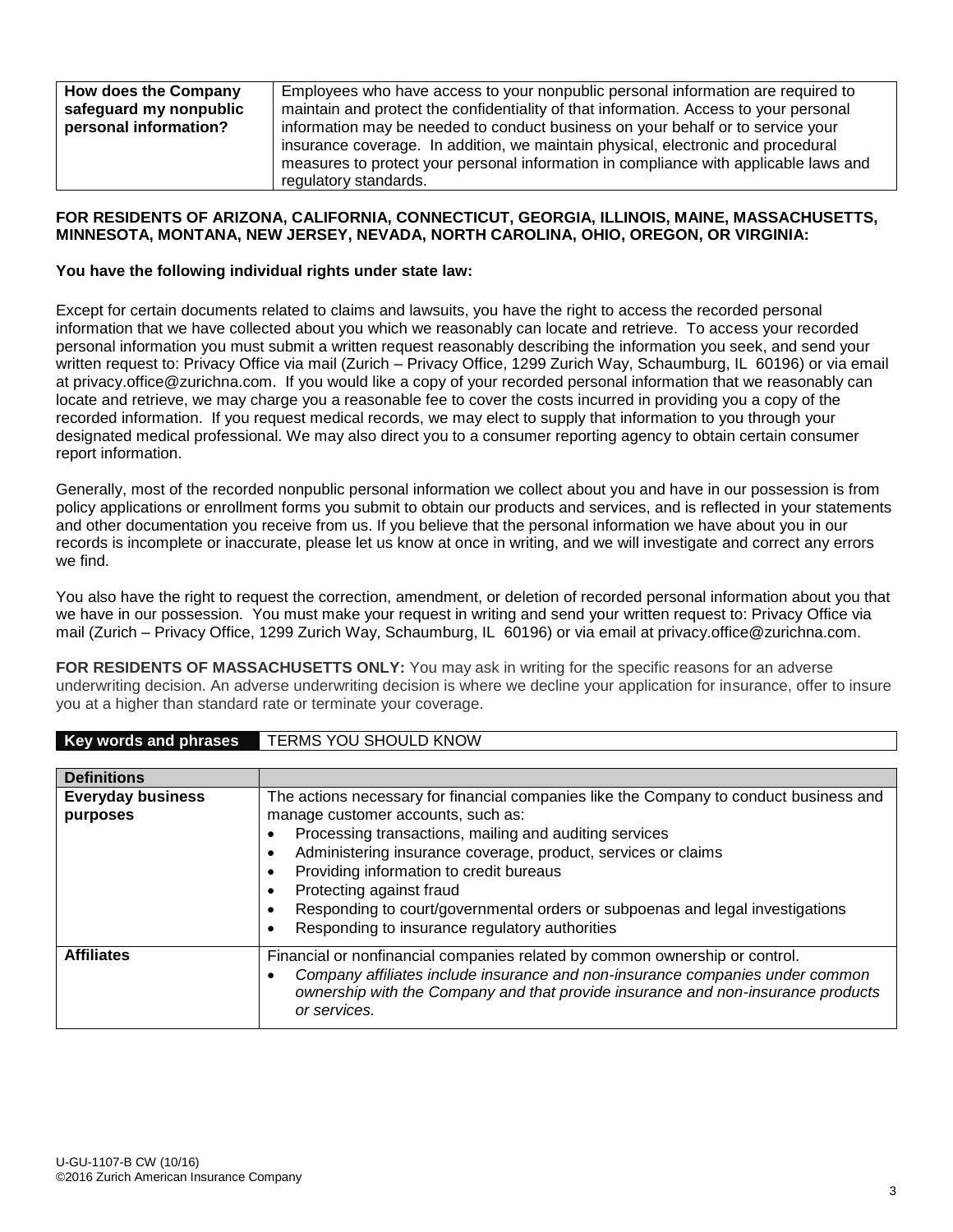| <b>Non-affiliates</b>                                | Financial or nonfinancial companies not related by common ownership or control. We do<br>not rent or sell your nonpublic personal information. However, we may share your<br>information with companies that we hire to perform business services for us, such as data<br>processing, computer software maintenance and development, and transaction<br>processing. When we disclose information to others to perform these services, they are<br>required to take appropriate steps to protect this information and use it only for purposes<br>of performing the business services.<br>Company does not share information with non-affiliates to market to you. |
|------------------------------------------------------|-------------------------------------------------------------------------------------------------------------------------------------------------------------------------------------------------------------------------------------------------------------------------------------------------------------------------------------------------------------------------------------------------------------------------------------------------------------------------------------------------------------------------------------------------------------------------------------------------------------------------------------------------------------------|
| Joint marketing                                      | A formal agreement between non-affiliated financial companies that together market<br>financial products or services to you.<br>Company does not jointly market.                                                                                                                                                                                                                                                                                                                                                                                                                                                                                                  |
| <b>Changes to this Privacy</b><br>Notice; contact us | We may change the policies, standards and procedures described in this Notice at any<br>time to comply with applicable laws and/or to conform to our current business practices.<br>We will notify you of material changes.<br>If you have any questions about your contract with us, you should contact your agent.<br>If you have questions specific to our Privacy Notice, contact our Privacy Office via mail<br>(Zurich - Privacy Office, 1299 Zurich Way, Schaumburg, IL 60196) or via email at                                                                                                                                                             |

This Privacy Notice is sent on behalf of the following affiliated companies:

privacy.office@zurichna.com.

*American Guarantee and Liability Insurance Company, American Zurich Insurance Company, Colonial American Casualty and Surety Company, Empire Fire & Marine Insurance Company, Empire Indemnity Insurance Company, The Fidelity and Deposit Company of Maryland, Steadfast Insurance Company, Universal Underwriters Insurance Company, Universal Underwriters of Texas Insurance Company, Zurich American Insurance Company, Zurich American Insurance Company of Illinois, The Zurich Services Corporation (hereinafter individually and collectively referred to as "Company")*.